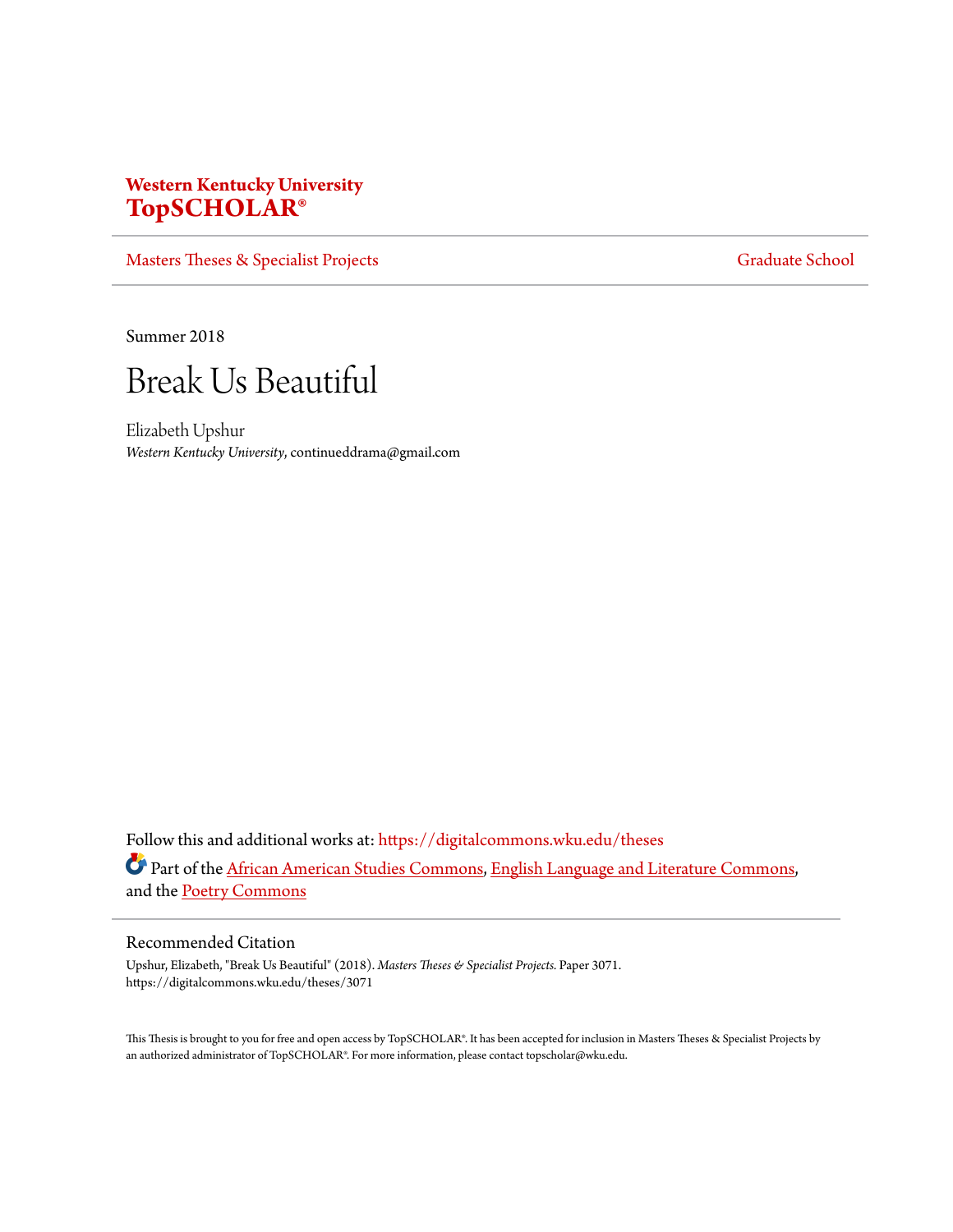### BREAK US BEAUTIFUL: A COLLECTION OF POETRY AND CREATIVE NON-FICTION

A Thesis Presented to The Faculty of the Department of English Western Kentucky University Bowling Green, Kentucky

In Partial Fulfillment Of the Requirements for the Degree Master of Fine Arts

> By Elizabeth Upshur

> > August 2018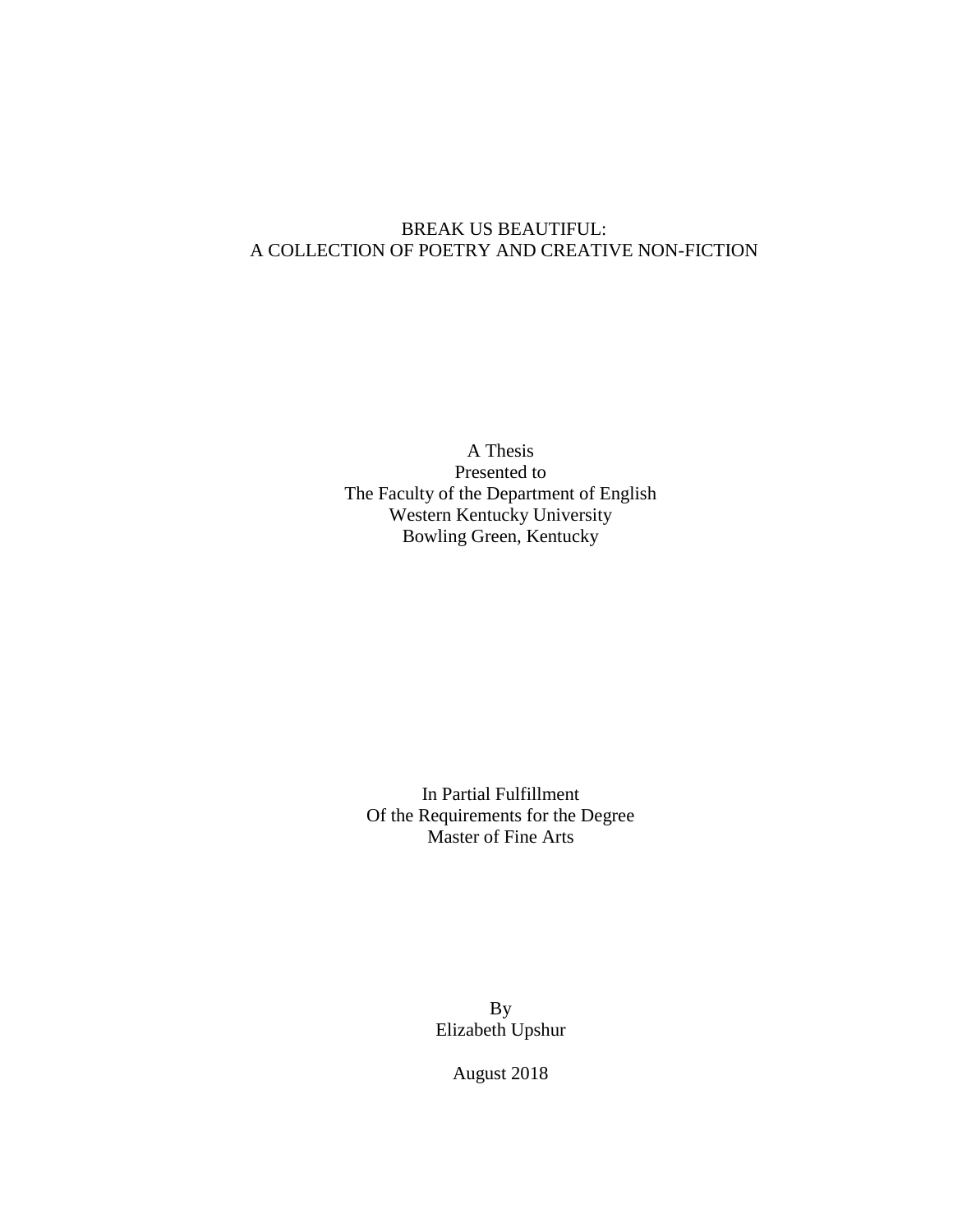### BREAK US BEAUTIFUL: A COLLECTION OF POETRY AND CREATIVE NON-FICTION

Date Recommended July 16, 2019

gby, Director of Specialist Project Dal

 $\overline{\mathscr{L}}$ a Brown 924

Dr. Cheryl **Hopson** 

neige U. Varm 11111

Dean, Graduate School Date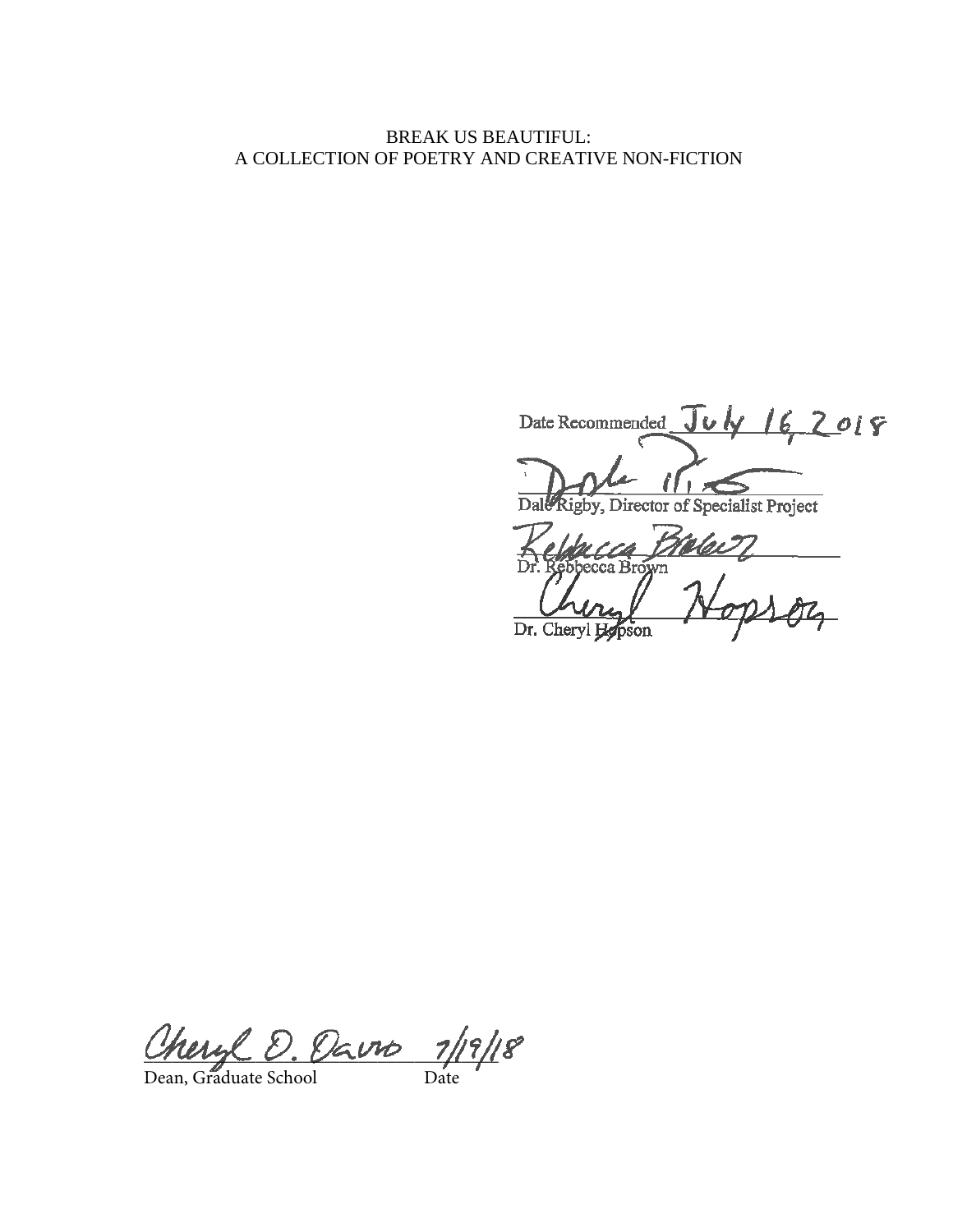#### DEDICATION

This book is dedicated to Micah Spence, who lights up a room whenever she enters it. To my Nana, who always believed I'd write a book and couldn't wait to hold it, I miss you. For my dear friends I've met on this eight-year journey, but especially Regan Gudal, Jenna Campbell, and my cohorts. To my writing sibs Anuradha, Willy, Gionni, Lisa, y'all inspire me on the daily and I can't belief I get to rub shoulders with you sometimes! To all my professors who have showered me with love and sown into my life to make me an exponentially better writer than when I started, I promise to pay it forward to all the curious souls who need it. To my parents and my village, love you all and thanks for your support. I hope you see yourself and a better future in these poems. And since they won't let me get away without naming them: Mom, Dad, Natalie, Chenise, Kyra, Julie, Dominique, Isaiah, Wesley, Stephen, Naomi Jasmine, Darius, EJ, and Ayla Rose.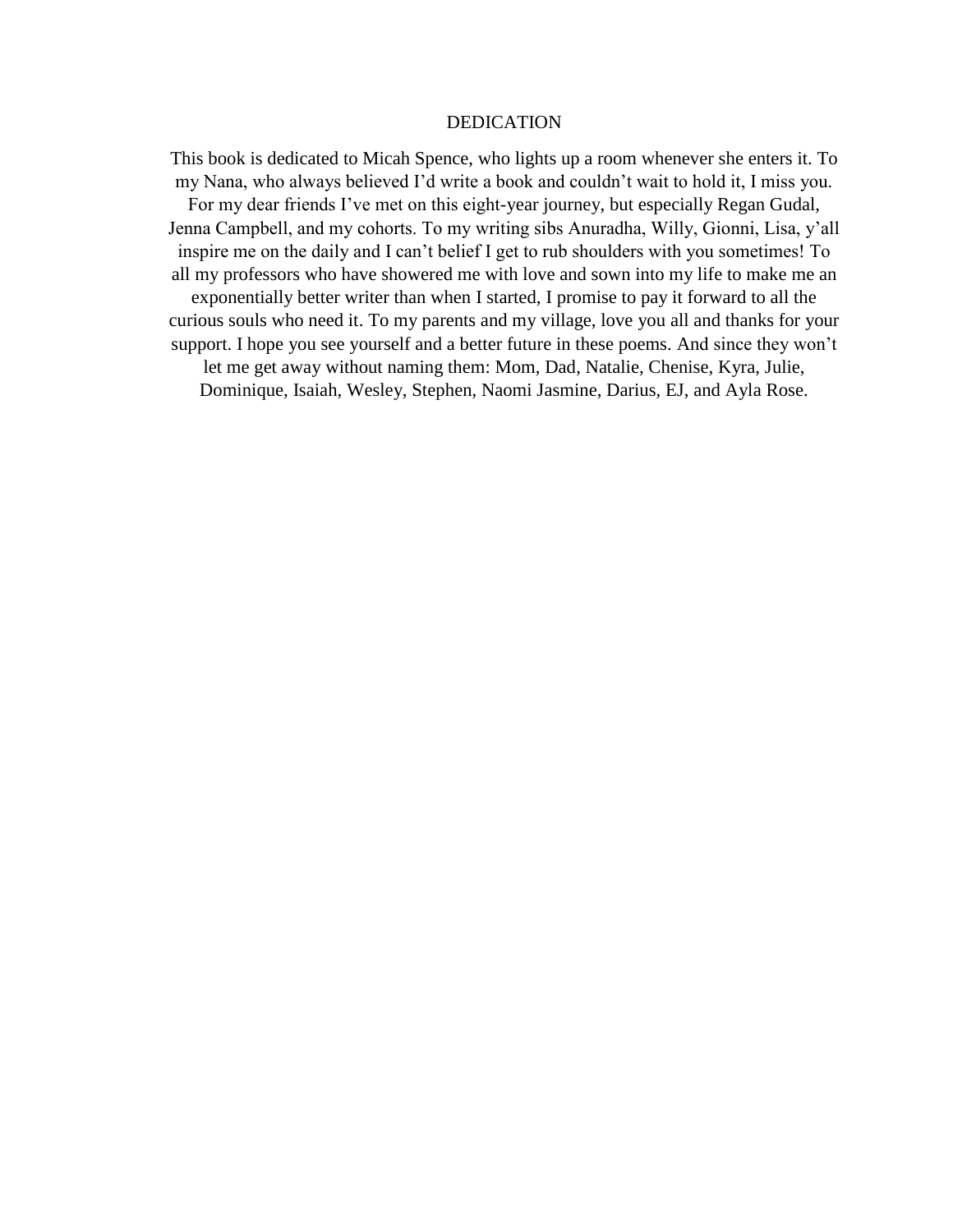### ACKNOWLEDGEMENTS

A hearty thanks to my chair Dale Rigby for your ever-faithful eye on this project. To Dr. Rebbecca Brown, thank you so much for your endless enthusiasm and transforming me into a Fulbright scholar. I will always be in your debt and I can't wait to call myself a hybrid creative writing professor just like you. And Dr. Cheryl, I'm so grateful Dr. Brown introduced us, I have always counted myself blessed to know you. This collection also owes a great deal of inspiration to my time at The Frost Place and my time at AWP listening to the plethora of voracious and truthful writers. And lastly, thank you to Mary Ellen Miller, who cured me of loving overly sentimental poems and seeking to read and write ones that are honest.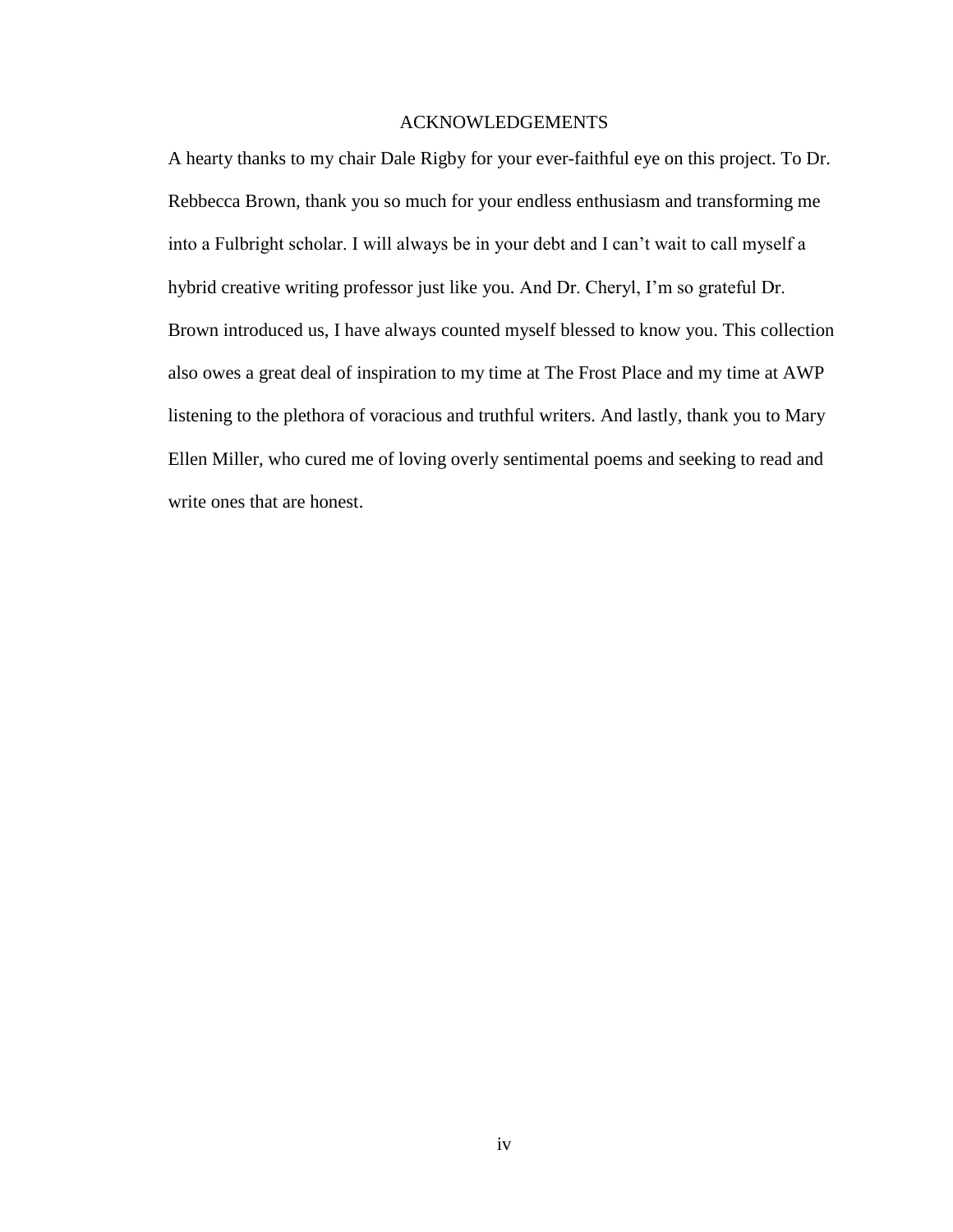## **TABLE OF CONTENTS**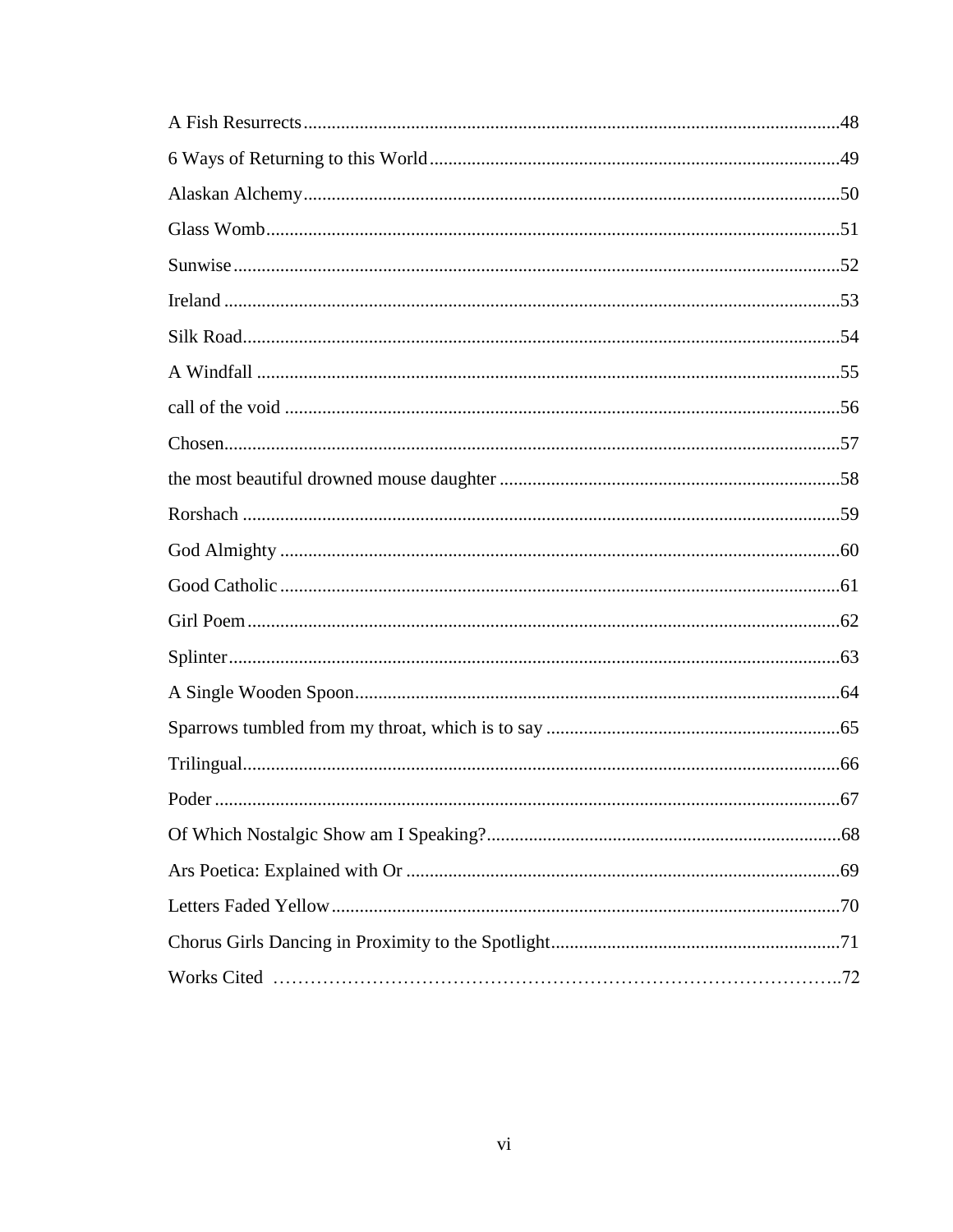### BREAK US BEAUTIFUL: A COLLECTION OF POETRY AND CREATIVE NON-FICTION

Elizabeth Upshur August 2018 72 Pages Directed by: Dale Rigby, Dr. Rebbecca Brown, Dr. Cheryl Hopson Department of English Western Kentucky University

The problem addressed in this thesis is cultivating an answer to the question: what creates or comprises the sum total of my Blackness as a modern American woman living in our current political climate? I primarily use a read/call and response methodology, responding to both lived and hypothetical experiences that explore or demonstrate the ways that identity, race, gender, sexuality, regionality, religion, and the historical thumbprint intersect. The results are this collection of poems that is at times mythological, at times irreverent, both abstract and formal as it seeks to fit these pieces into a singular mosaic. The conclusion drawn at the end of this thesis is that Black women's lives and stories have intrinsic value, interpretation, and are deserving of further exploration in both bibliotheraphy, mainstream, and academic writing.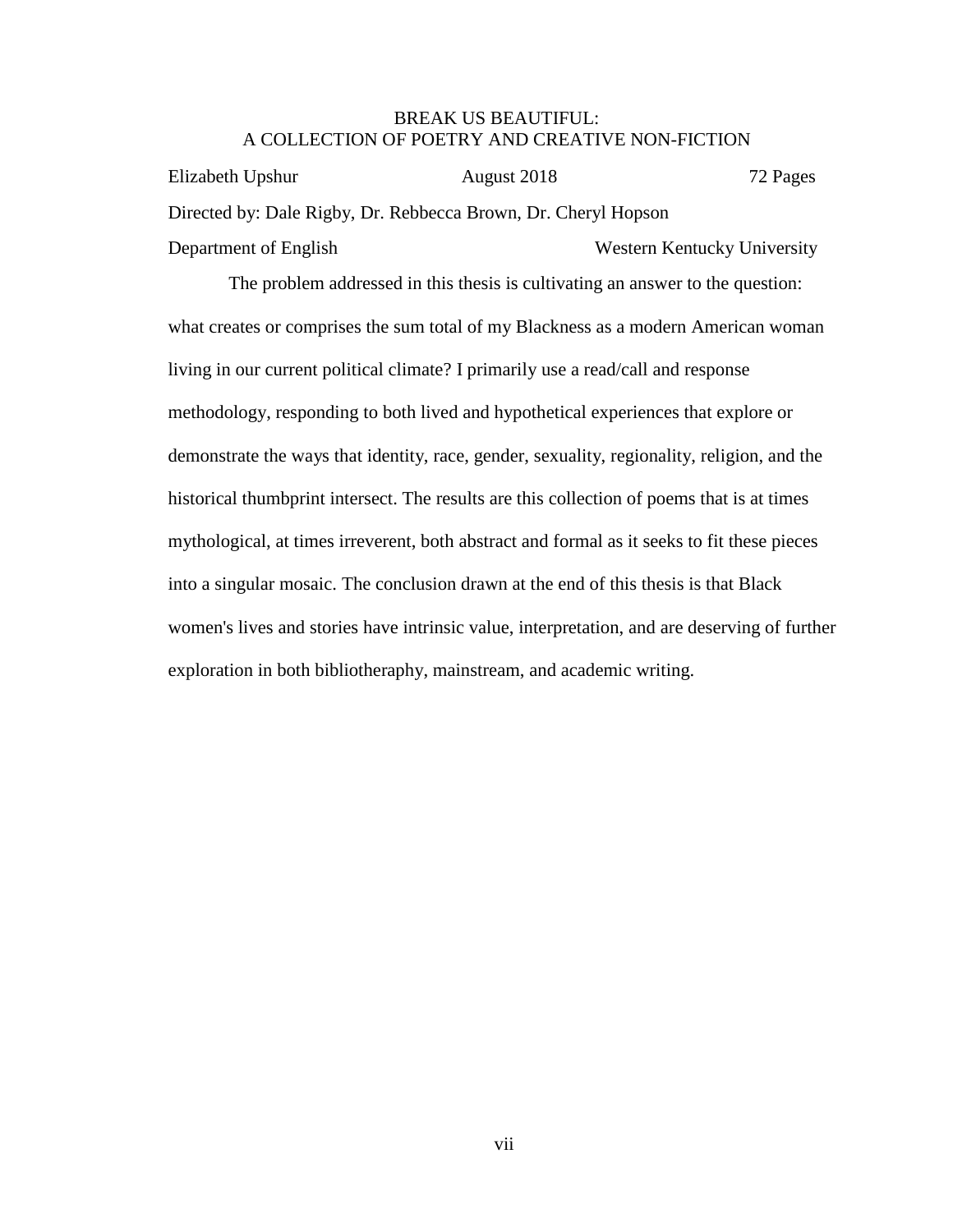#### INTRODUCTION

#### Symbiote

Twinlike, my twenty months younger sister Julie and I walked through life, marched for our diplomas, and headed off to the same community college. I remember feeling like a rabbit outside of my warren, exposed above ground as a prey animal to snakes and hawks as people, dozens and dozens of people, bustled about between classrooms and the lobby area. I had been homeschooled since I was three and demanded an English book for my third birthday, which excited my mother to no end, but now I was mentally orphaned, an undeclared student. I knew I didn't want to major in English, and so I tried out all the things that I'd read about curled up on the floor or in my bed, switching arms as they fell asleep.

First history, because I was obsessed with the English monarchy, the Roman Empire, and wanted to learn more about minority history. Perhaps drama, I wondered as I ate lunch outside the stage, but there were never any classes. Politics introduced me to the terrors of tenured professors who ruled their classes like tyrants, and I'd be hard pressed to tell you I learned anything worthwhile there besides tenacity, but I felt I already had that since I grew up the third of ten children. Then psychology, where I finally had the terminology to self-diagnose all the things that were wrong or different about me and theorize formulas for becoming the perfect woman who understood everything. I think that is what drives my poetry; one person cannot be everything but a storyteller, she can envision whole lives, strifes, joys, and deaths for characters in a story, speakers in a poem, and then return to her own life. I wanted to be a thousand things and people. I wanted to skinwalk outside of myself like the mythological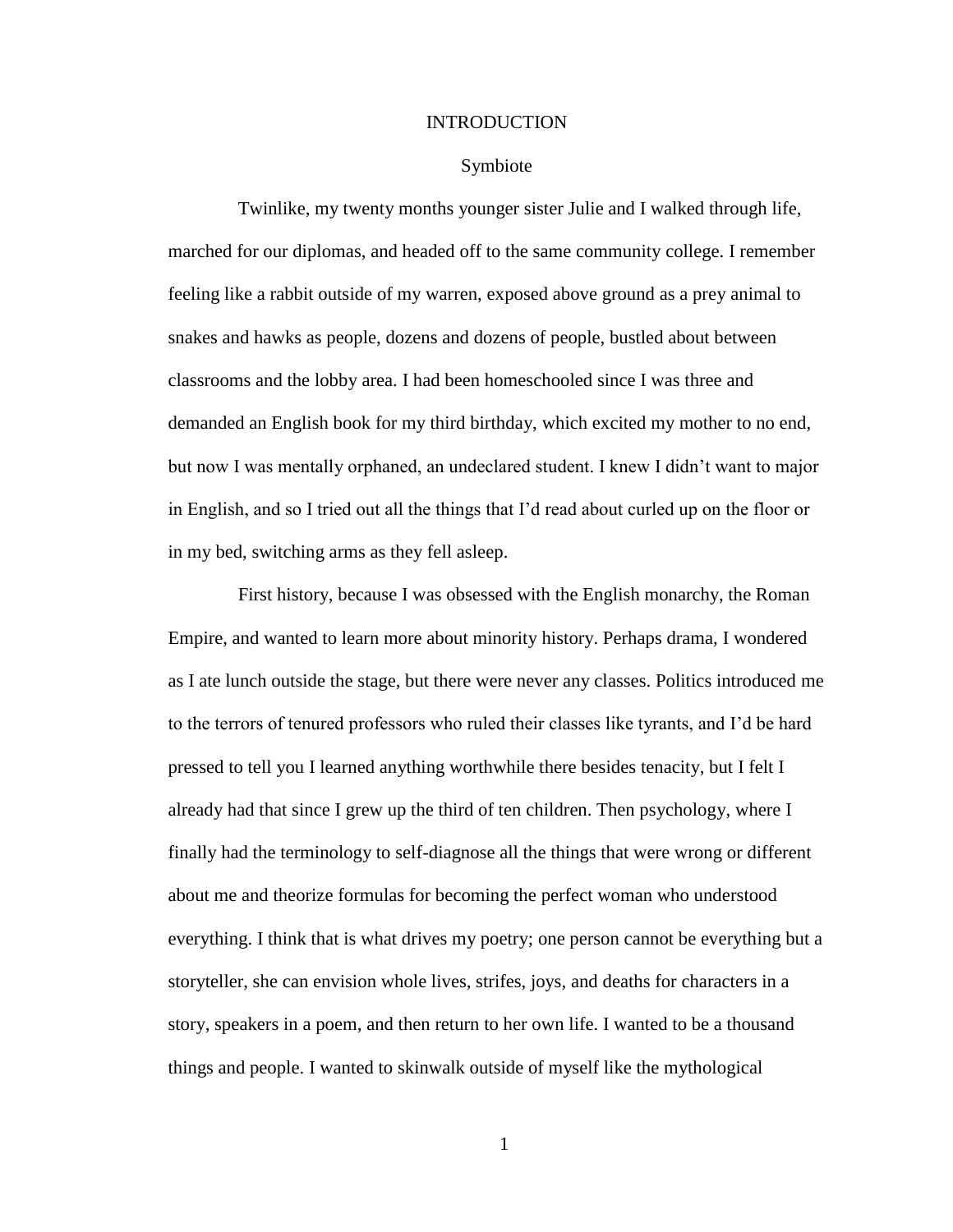creatures I read about in Native American and African mythology with far more fervor than my Holy Bible. I wanted, as George Poulet claimed, to be "thinking the thoughts of another… [to be] the subject of thoughts other than my own. My consciousness behave [ing] as though it were the consciousness of another" (44). Rather than isolate me, I think that literature, reading and writing it, is what provides empathy and sympathy, two highly charged emotions that are somewhat lacking but necessary in understanding the pendulum of history that connects 2018 with 1618 and everything in between. So, I fell into English, after I was so determined to run away from it.

### Author

I was born in California, and perhaps my memories are not *all* gilded after twenty years, but all I remember was a paradise. My family then consisted of my two parents Wayne and Claudette, my two older sisters Chenise and Kyra, myself, and my two younger sisters Julie and DeeDee, and two younger brothers Isaiah and Wesley, as well as our Pitbull Luke. We lived twenty minutes from the ocean, and I remember the grittiness of sand coating my mouth, of hearing my sisters swim with dolphins but being too young to go that far out past the surf. The red anthills on the way to the 7- ELEVEn (sic), the red Slurpees we'd share for cheap that stained our everything, and the canyon beyond our cousin's house where summer fires would roar through.

My memories are a series of GIFS, some cobbled from photos, some from relatives reminiscing, most half remembered and blurry with my poor eyesight but vibrantly encapsulating a moment. I see my father, wearing snow boots from Philly to stomp a rattlesnake to death on the hill in our backyard, I remember how a scaly lizard's tail felt still twisting and thrashing in-between my fingers as I held it like a taco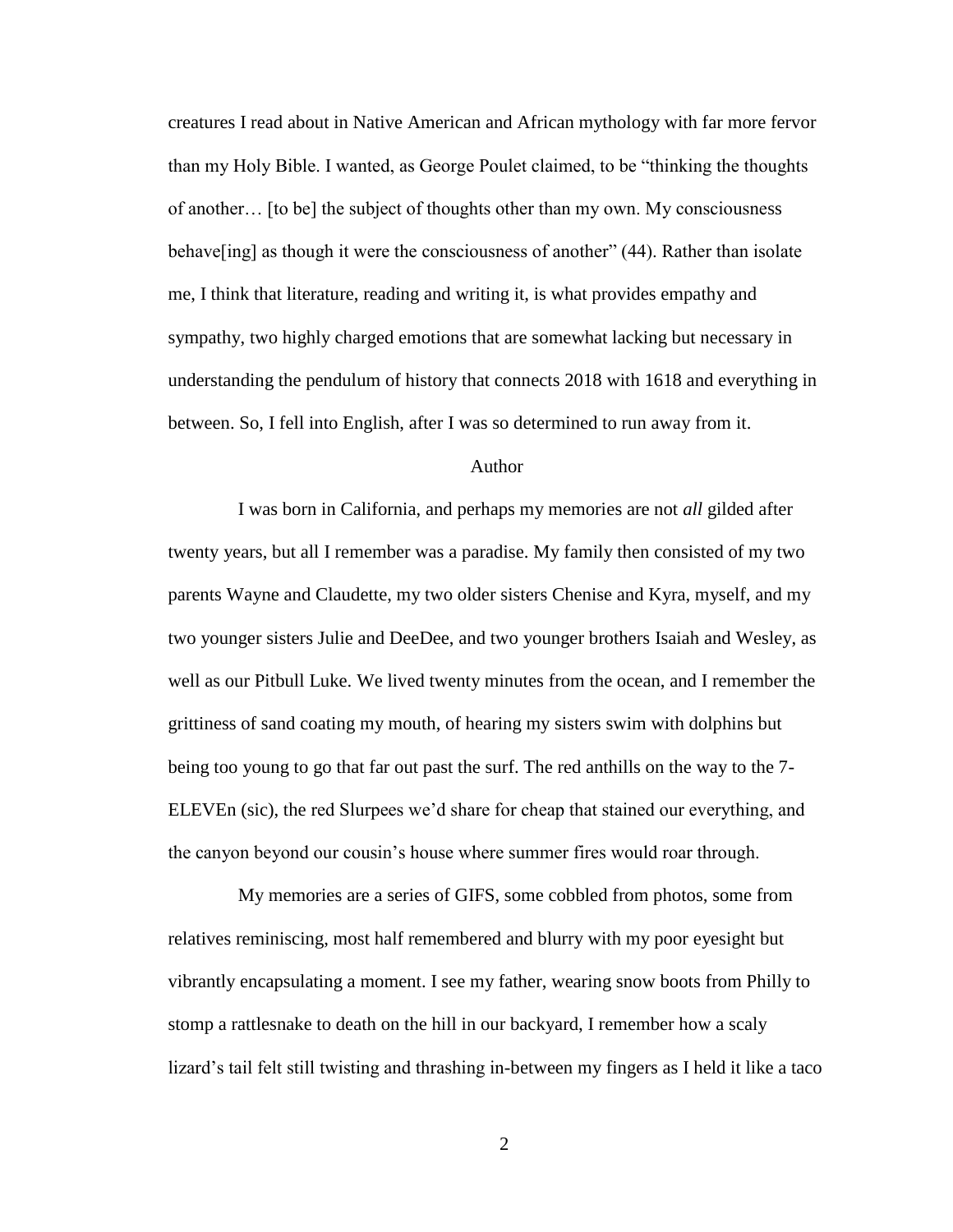between a dry leaf because I was too scared to touch the bare skin of it. Those memories are literally golden, drenched in sunshine, years indecipherable from one another because what difference is being four from six, a summer season from the spring season?

My family moved to Whites Creek, Tennessee in 1999, in one of the coldest winters the state had had in thirty years. I'd never owned a winter coat, or heard the word "y'all", or its plural, "all y'all", but as my family grew (adding two boys, a girl, and numerous pets), I had several coats and the Southern dialect permeated not only my speech but my English teacher mother's as well. Snakes were different, so many different types and colors, and none of them rattled like the ones back home. The only constant was the steady stream of books I read. When I was maybe nine or ten, after homeschooling we'd have quiet time while the babies slept, and I asked my sister Kyra what I should do because I was bored. She told me to go read a book, and I've never been bored since. I read all the books from the floor to the third shelf, the Great Illustrated Classics, tomes of history and mythology, the Bible, scholarly concordances, traced my fingers over my mother's Castilian Spanish dictionary, the spelling books, but mostly I read Trixie Belden books, a series of schoolgirl shamus mysteries. Then, before we'd go to sleep, we'd tell stories about the characters. They call that fan fiction now, and that's where I learned to be a storyteller, speaking into silence, conjuring names and people into the darkness of our bunkbed fitted room as we staved off slumber.

#### To Be Born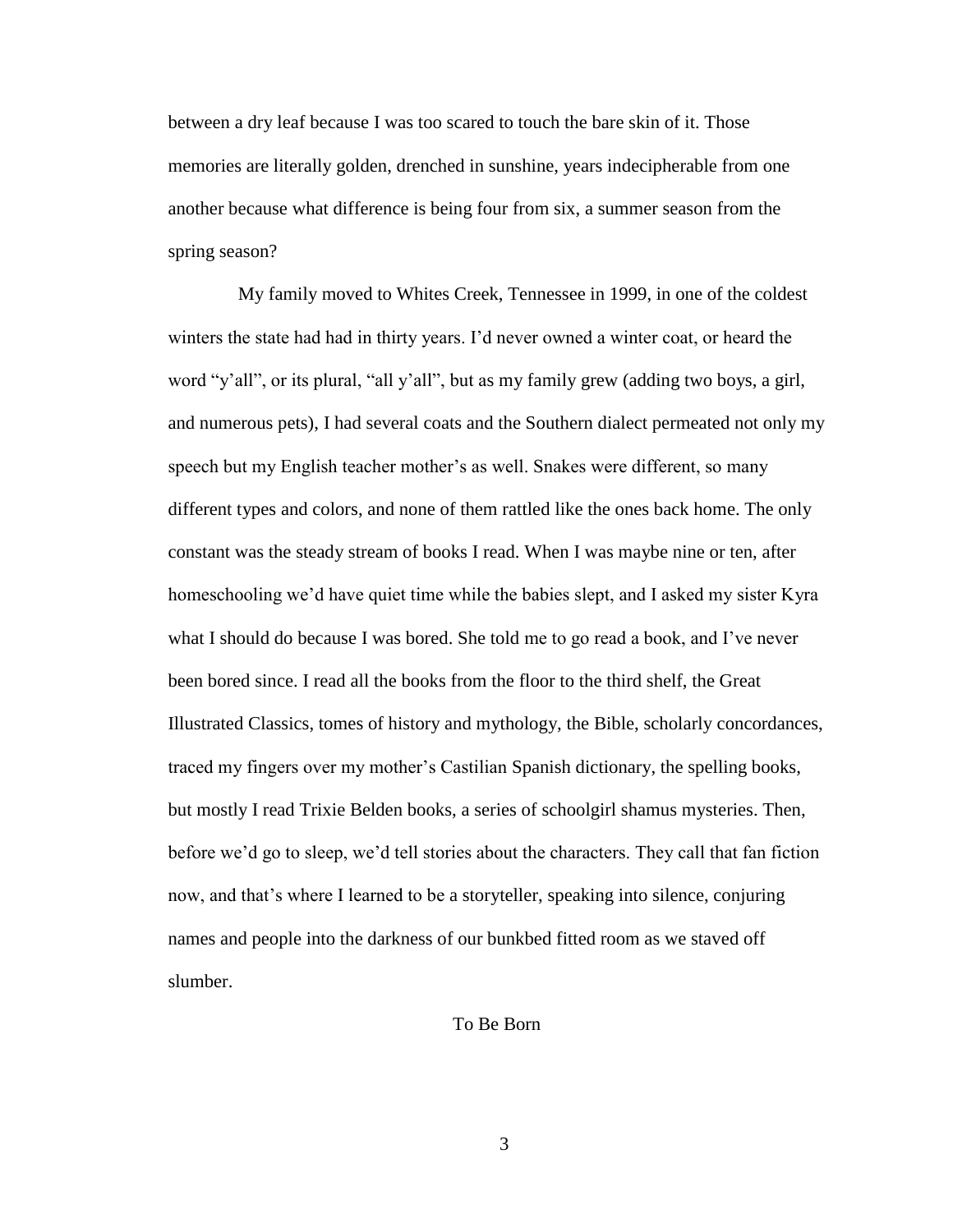I didn't know that I'd only been viewing a third of the world because I was nearsighted until I was nine years old. My sisters and I were playing a game of cards, and I had to keep leaning over until my nose touched them to make out what the numbers were. Getting glasses, grey clunky metal things that immediately suited me, it was a miracle. It made me greedy for more, to see more, to feel more, to be thrilled at the brightness of color and put that down in words. I could see squirrels now. I could see all the road signs, I could see our house from far away. Even my memories are fuzzy before my glasses, which has always been a quiet observation on how perception and reality are two completely different things. As a quasi-twin, I understood the concept of two different things being treated the same. I had a quiet irritation at this, half of one identity was not the self that I envisioned for myself. But in many ways, I loved it, because Julie and I shared a journal for a while, shared being storytellers, shared the same color palette, the same grade, and read off each other's library cards, maxing them out to get 50 books every three weeks. But between every book I read, there was the book I wanted to write.

I would call it Gardenias after the white flower, and it would be perfect. It would win a Nobel Prize like my favorite book, *The Good Earth*, and it would be made into a movie, but most importantly, it would come to me in a dream and I would write it from start to finish when I was thirteen years old. It can't be said that I lacked ambition in my dreams. I moved the year up every year, but the perfect novel that ended with the girl in a white dress jumping off the balcony railing of a marble castle never came to me. It still hasn't. Perfection is the thief of all happiness, and, in my case, motivation. I was already attempting to recreate myself like a spider creating a silken web, since I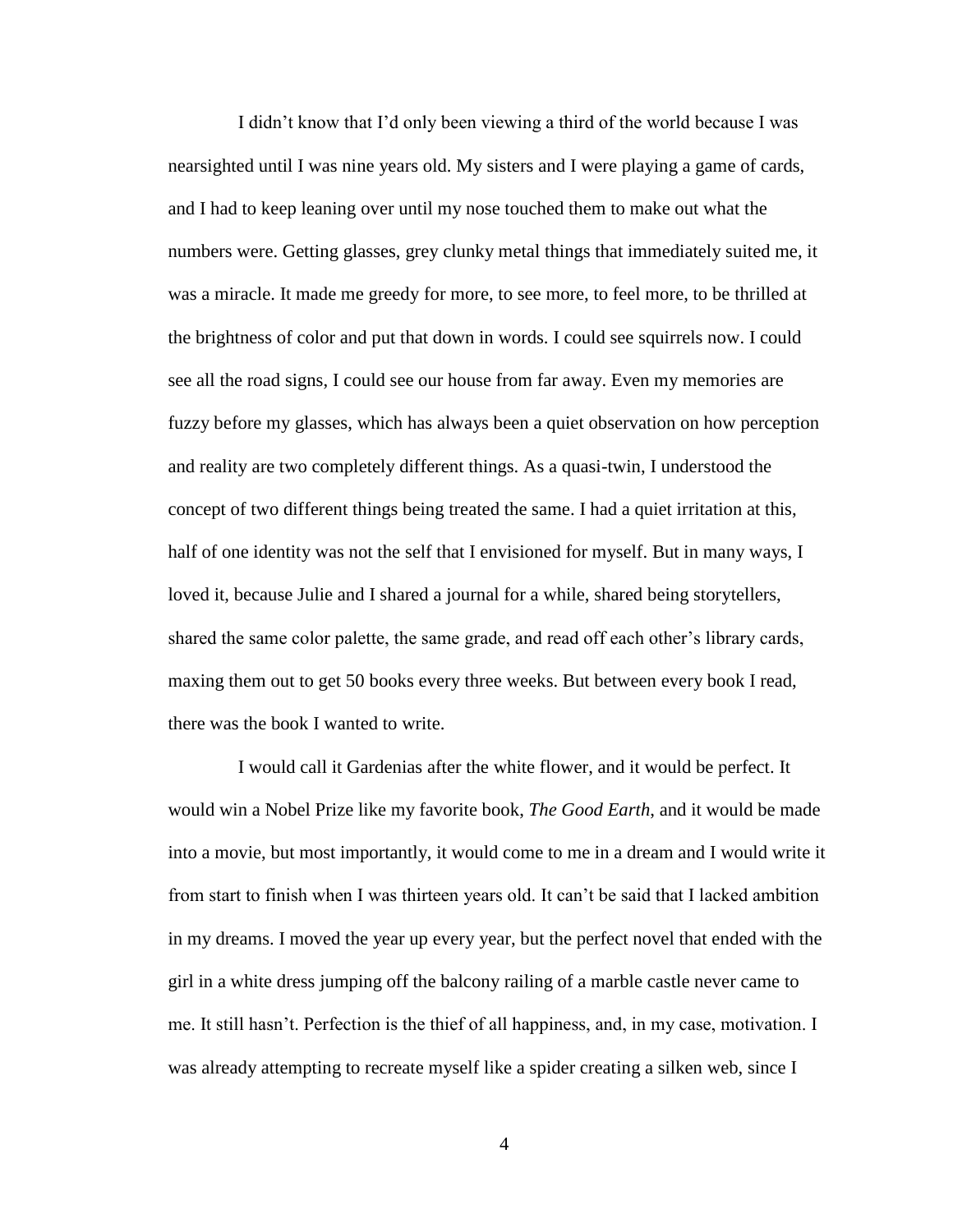had discovered that I couldn't be a medical doctor as I'd planned when I was six years old back in California with my dad.

I was nebulous, waiting for a story that didn't come, feeling like a failure for not pursuing medicine when I headed off to college. Of course, it was there that I understood what was missing, that to be born, to become the woman I was meant to be I needed to face an unattractive possibility. That I am just as much my father as I am my mother, and it was English that I was meant to study. After reading over a thousand books I don't know how it could surprise me to realize that I was going to start writing them and reading them professionally but it did. (Thankfully, the subject of English is large enough for both of us, all of us really. Julie likes editing, my mother only wanted to teach and write, and me, well I wanted to lose myself in literature and then remake it from the thousand pieces that inspired me. I'd read Beowulf, and the language stirred up all the summers I'd read mythology books over and over again, every single one in our library.

Now I knew what skin I was walking in. I was a girl who would swim in words for the rest of her life, shaping worlds as a writer, a mentor, an educator. It was with this confidence that I transferred to Austin Peay State University, where my sister had transferred a year before. I accepted her ready-made circle of friends and connections with the English faculty, but instead of confining myself I reveled in the alchemy of changing from shy girl to the golden girl. I was a successful student, hard work as I worked part time as an R.A., racked up minors in Spanish, theatre, international studies, and creative writing.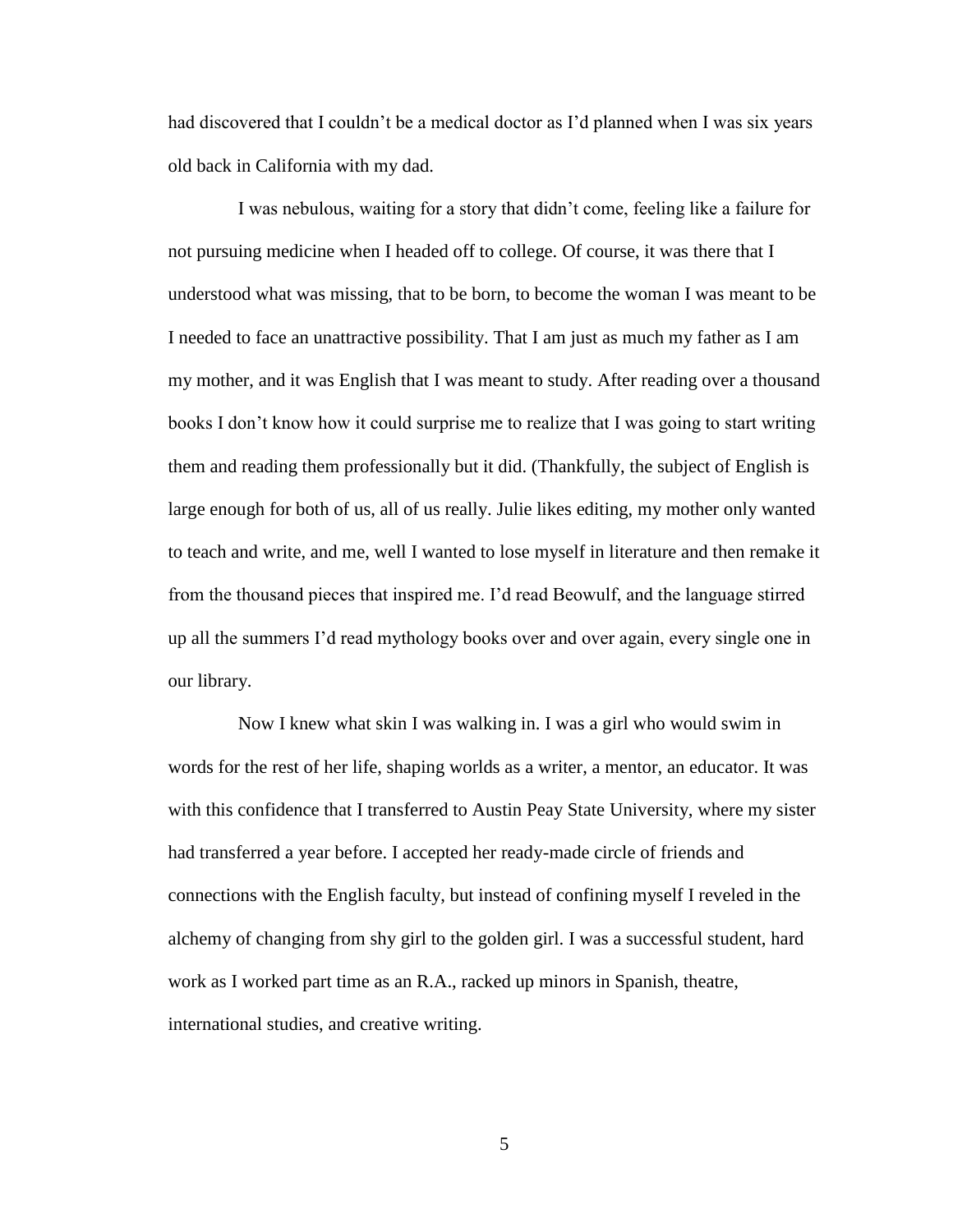It was in pageantry, in training physically for a year for the now defunct swimsuit portion of the competition that I feel that I was born, solidified into a fully realized person. In part because of the essay requirement wherein I argued for my platform, putting my entire life down in words and interrogating the self I was becoming, which is the entire purpose of composition: to investigate and think critically, but also to understand how you think critically about yourself and the world.

To me, pageantry is the most brutally honest microcosm of our society. It is crooked like politics in its backdoor dealings, but straight in its full-throated support of a singular feminism. It champions a blonde, beautiful girl who has goals, but not too big. She must parade in a swimsuit, answer a question that has stumped the best minds in our country in thirty seconds, perform a talent that brings the audience to their feet, and command a room like a bride. Like anything, pageantry is what you make of it. I made scholarships out of it, a vested interest in pageants, and a better understanding of how the world has and will continue to view me. How the world will judge me. In pageantry I said, this is one way to look at me, as an artificed object, one of the ways that I can be distilled from my singular essence.

Pageantry, although it bubbles beneath the surface, acknowledged in stanzas or peripheral to how I comment on Black natural hair in "Naturalista" or "Nappy" or "Black Girl Magic", is a throughline because it remains my subconscious template for division of self, is it cerebral like a pageant interview, political like a pageant onstage question, a formal, beautiful poem like evening gown, something taboo and sexual like swimsuit, am I playing with language or white space as the major statement of the piece proving my talent, or working on some level to subvert the obvious category it should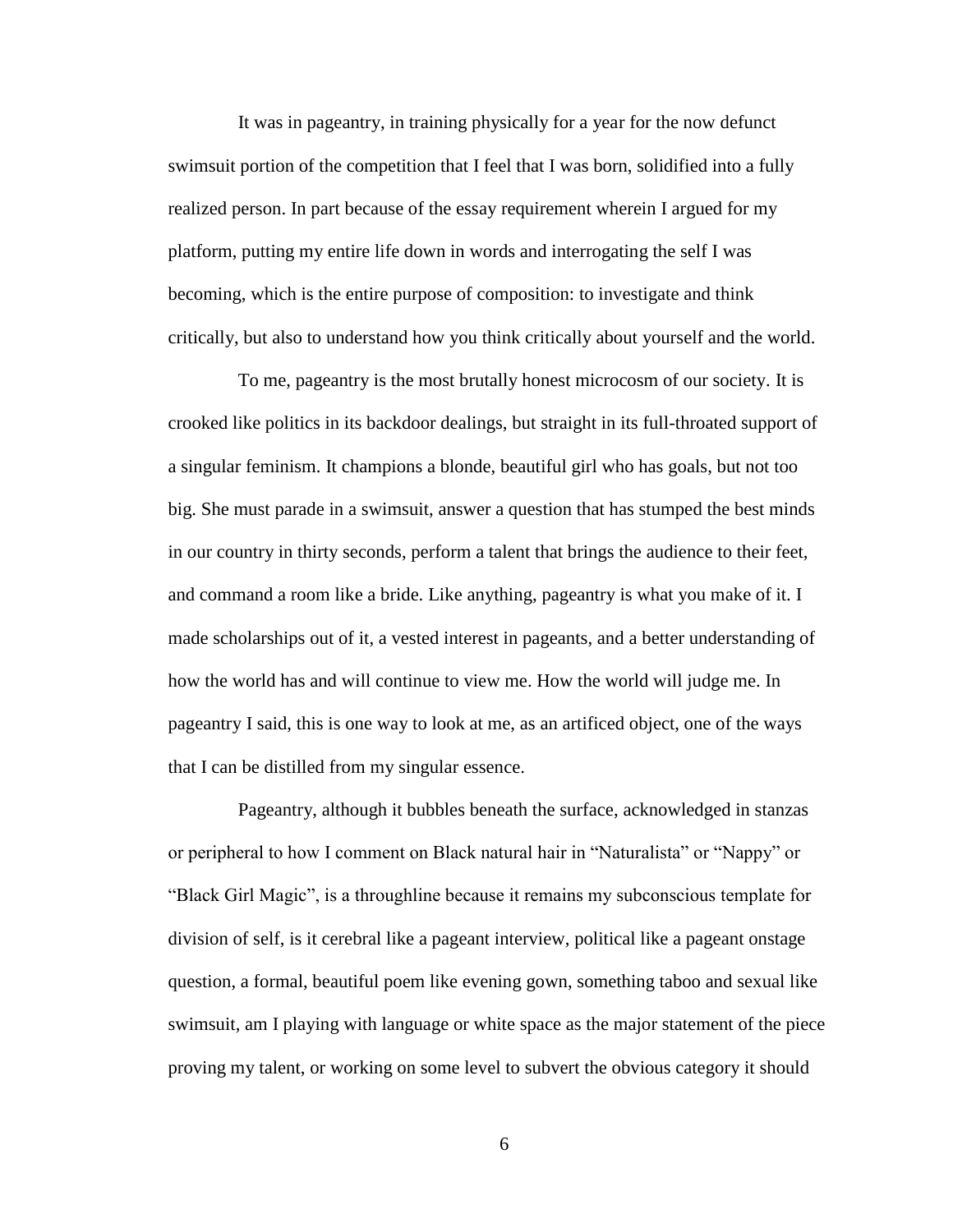be placed in? With a sense of morality, an understanding of my life's purpose, and enough history to make me curious, I consider myself "born" at 23 years old, the indirect of a thousand books and linguistic experiences coming to bear something greater than the sum of the lightning bolt lines and images that stood out in each of those pieces. A mosaic.

#### To Be Black

It was after being born that I became proud of my roots, and simultaneously realized that to be Black in America, in a colorized and colonized nation, is neither safe nor a celebrated fact. The barrage of shootings, the curl of the Korean shop owner's mouth when we entered her store, being followed in Kmart or Ross by the security guard, hearing my father tell me about how much worse it was when he was younger and how his grandfather was the son of sharecroppers, I hated it. I hated the history that was dark and gnarled like tree roots, but I loved the self of me that was Black. Reconciling these two ideas took time, time and writing as I questioned the books I read, responding and arguing, allowing myself to integrate Norman Holland's assertation that "interpretation as a function of identity" on a very primary level, defining myself through my responses and structuring of my arguments, my moral judgements of good versus bad versus gray with all the dialects and languages I have been given and chased after, my spiritual inheritance from my religious grandparents and parents (124).

The intersectionality of my Black girlhood and self-formation has been the bulk of my writing because it is what I'm seeking to understand. I place it in mythical contexts at times, like in my piece "Gorgon" where I respond to Malcolm X's statement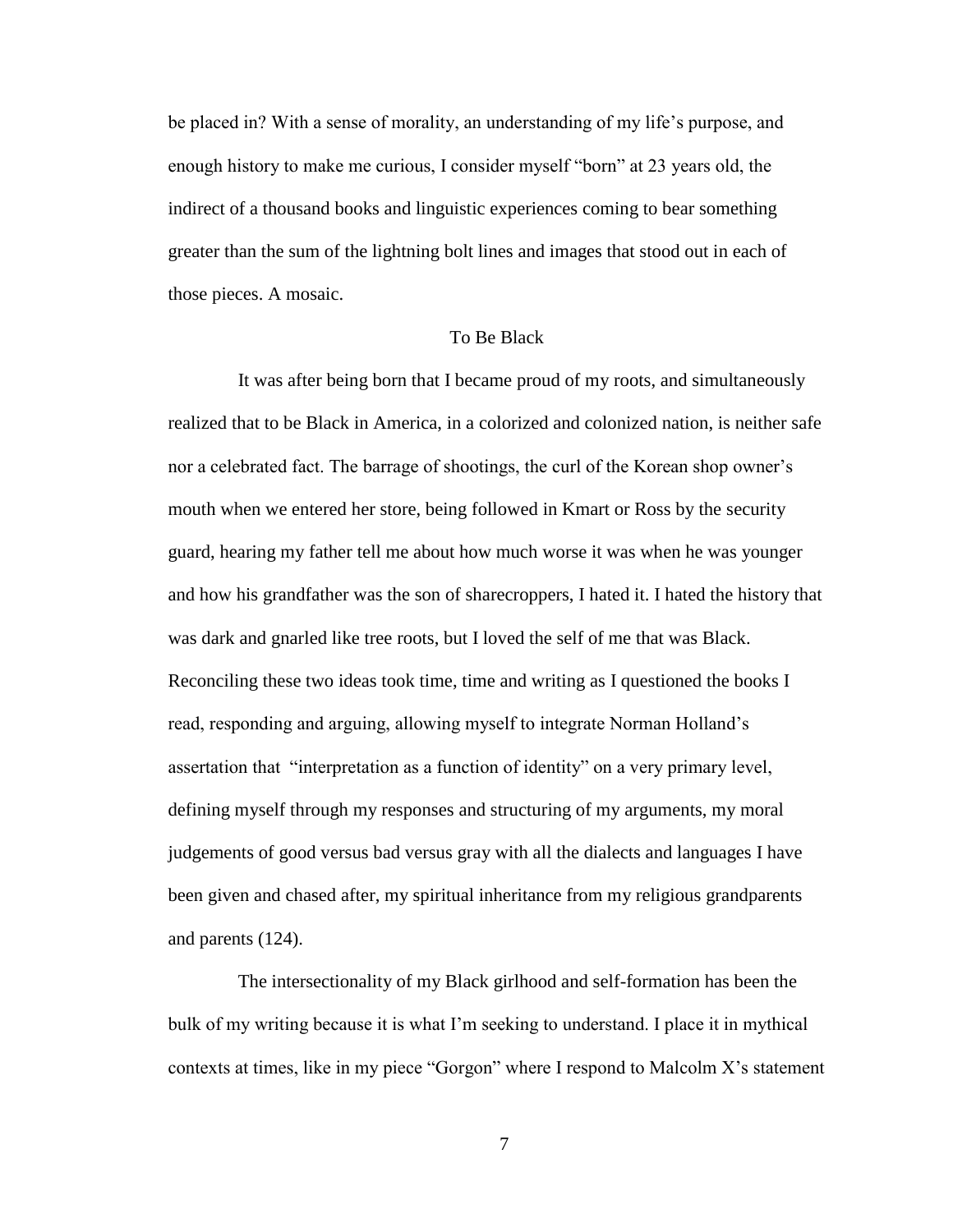that black women are the most disrespected and unprotected and neglected (Malcolm X). Malcolm, June Jordan, Hortense Spillers, James Baldwin, Toni Morrison, so many great authors that I have had the privilege of reading in my classes opened my eyes to the possibilities of writing as a way of acceptance of our past, charging our future with a fiery passion to be better, to be worth the cost of suffering. Reading these authors has been like an electric shock, and layering modern authors like Danez Smith, Ta-Nahesi Coates, J.Brooks, and Vivee Francis has given me permission to explore the taboo in a public setting, consuming and creating the language to pin down what needs to be said, respectability politics be damned.

Several of my poems are magical realistic in nature even thought the subject is Black intersectionality, a testament to the amazing Latinx poets and writers who have influenced me both as a writer and a person. When I say magical realism I mean a spectrum, stylistically or in subject matter, with an approach that venerates and plays with language as nonnative speakers are wont to make accidental and purposeful poetry with it. My pieces also play with what I call language power, linguistically surface like "Poder" which breaks down the Spanish verb and one of the few places where I translate codeswitching, or my creation pieces where I revel in the idea that it is the word that brings life, that language can literally create, not just evocative images on the page, but the very world around us. Identifying that language confines and elasticizes our respective worlds is so important to me, because lacking language impoverishes all of us.

#### To Be Bad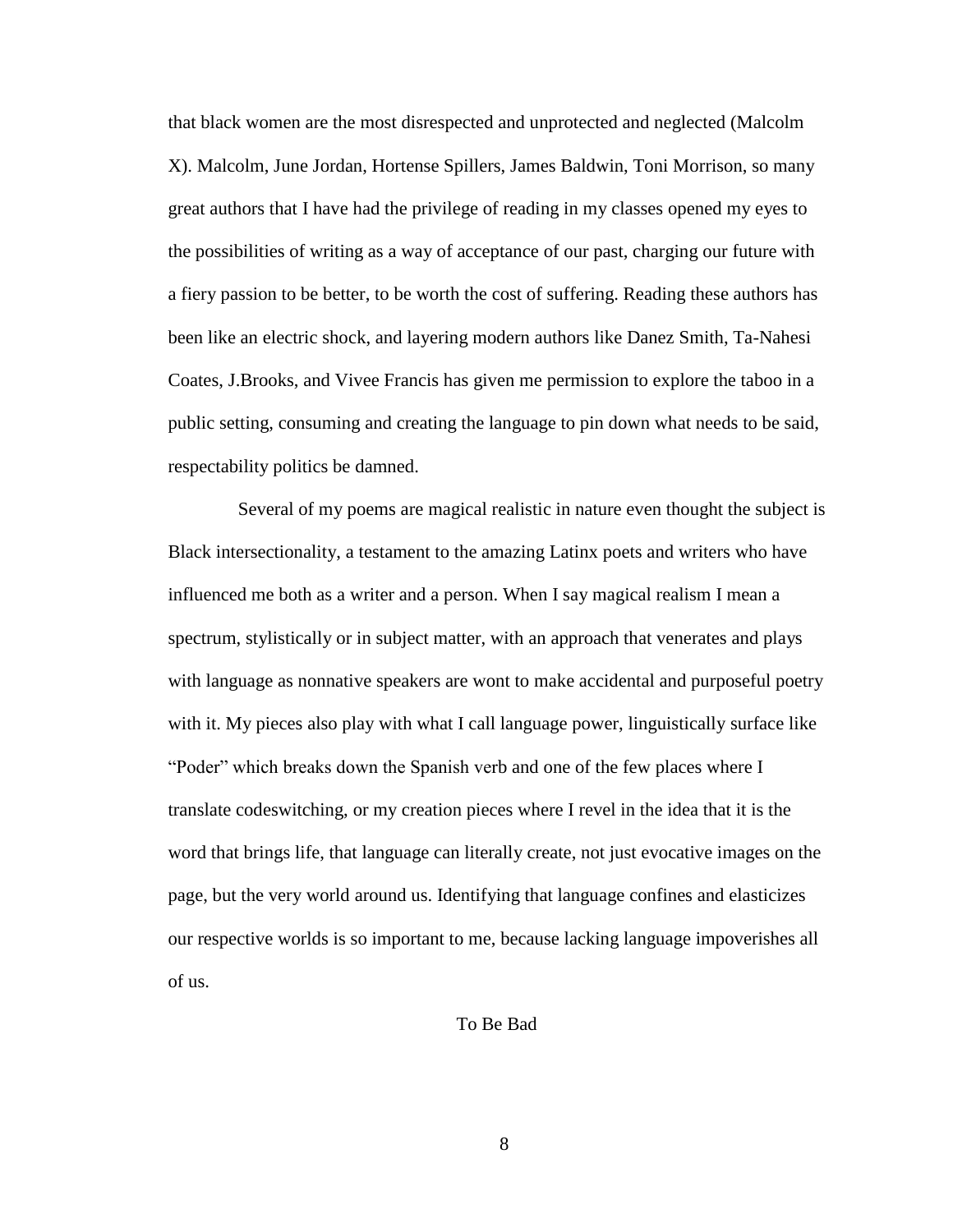Poetry isn't all meadows and sonnets and frolicking lambs. And creative nonfiction didn't have to be country reflections. Reading Roxanne Gay, David Sedaris, and the plethora of brevities for class confirmed that. Navigating between poetry and CNF for me isn't about the subject but rather about the tone and style. With poetry, my tone varies, it can be pithy or formal, but with CNF my tone is typically angrier as I attempt to articulate rage over a topic and how it makes me feel vulnerable or powerless, a concept I thought ended when I was born but am learning is actually part of the ongoing process of identity and adulting. Because my CNF is so self-involved it cannot be divorced from its righteous anger or its melancholy observations, something I learned to embrace as I read Danez Smith's *Insert Boy* and Ocean Vuong's *Night Sky with Exit Wounds*. Theoretically there is no difference in what can be accomplished with the different genres, but for me, I conceptualize them as expressions of different emotions because anger, while it can be encapsulated in a poem, typically needs more space and personal intervention to say or ask the reader to view a subject like race differently.

#### Arcane

My thesis title had been rattling around in my head ever since I came to WKU. Initially I thought it was for a poem title, but like Gardenias, the story never came to my title. The more I thought about it, the more I realized that it completely encapsulated what I was trying to say in my collection, a confident beot to the world that, even destroyed, we can become something even more beautiful. Just as a box full of glass bottles becomes art when the bottles are shattered and jigsawed into a mosaic, cemented by black or white grout between the harsh pieces catching the sunlight. I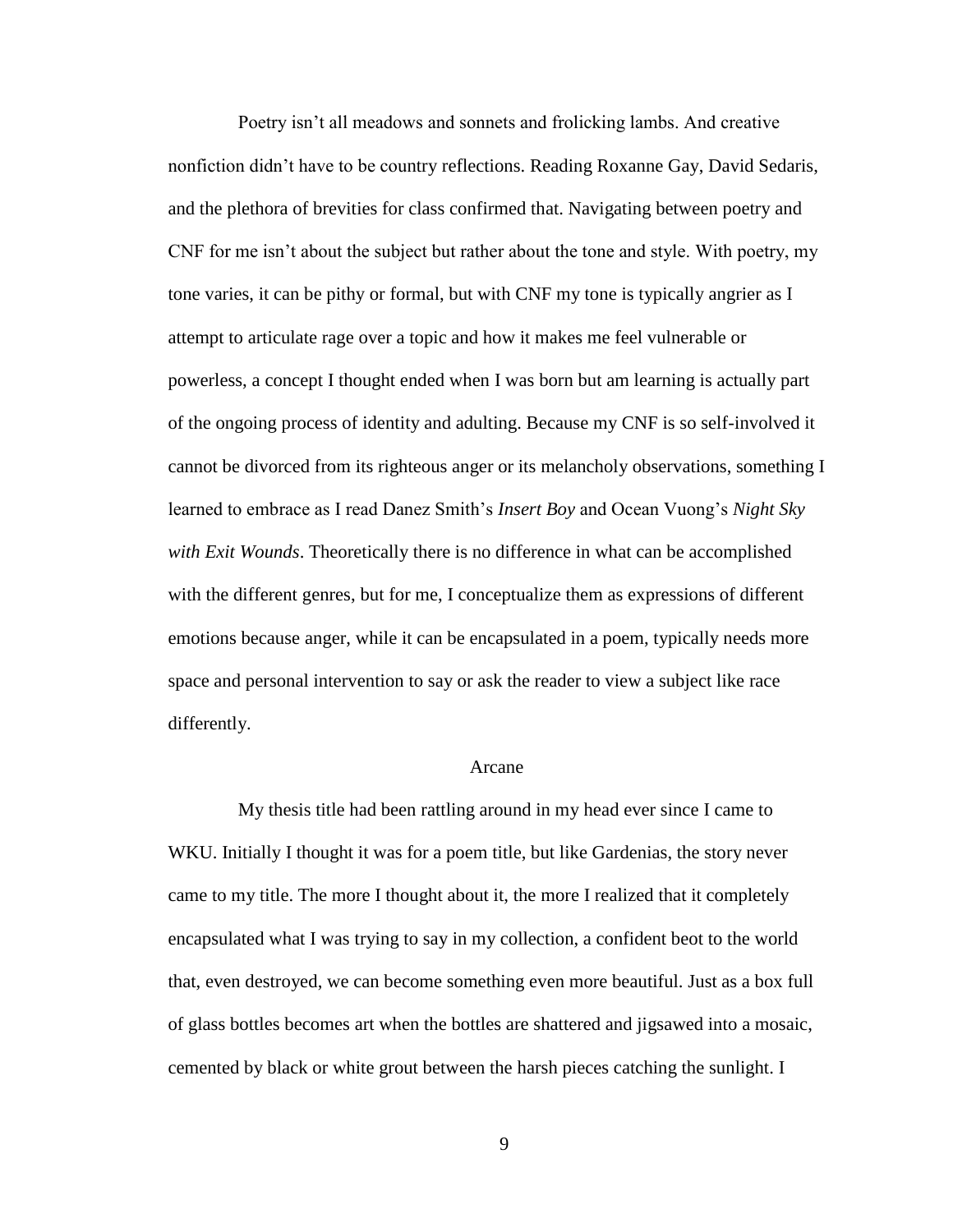arrived at my project with the idea that brokenness, or the perception of brokenness, doesn't need to be the final word. A person, place, or thing can become more than the brokenness inflicted on them, which corresponds with the ideas of racial scholars on Black identity in America. For example, Spillers response essay *Mama's Baby, Papa's Maybe* on how the very word "mother" is robbed of its essential significance reverberated with Toni Morrison's *A Mercy* and the methodology of codeswitching between languages, and seeing these connections opened up so many questions under the Diaspora umbrella to explore in my poems. Through their foundation, I questioned the modern mother/daughter relationship, explaining race to the children I worked with, of empathizing with black bugs smashed flat on the sidewalk, and demanded a new way of being seen, in plurality instead of the flat dimensions American stresses on the Black body.

My title is also an homage to language and religion. Linguistically, my title can be read several ways absent punctuation, but the word order of the command reads as functional or broken English, acknowledging Diasporic roots and the normalcy of codeswitching between dialects and spheres where language is instructional and informal. It can also be read as a religious benediction, the Messianic, sacrificial language and iconography immediately apparent to Biblical readers and scholars. All of these concepts are at play in my work, going with and against the grain of these ideas. Moreover, the title is tongue in cheek. It became a mantra I said to myself as I tried to write it between teaching, classes, etc. I knew that writing my thesis, becoming the first person in my family to write a thesis and graduate with an MFA, would break me down like a blacksmith hammering and smelting a sword. But at the end of the two years, at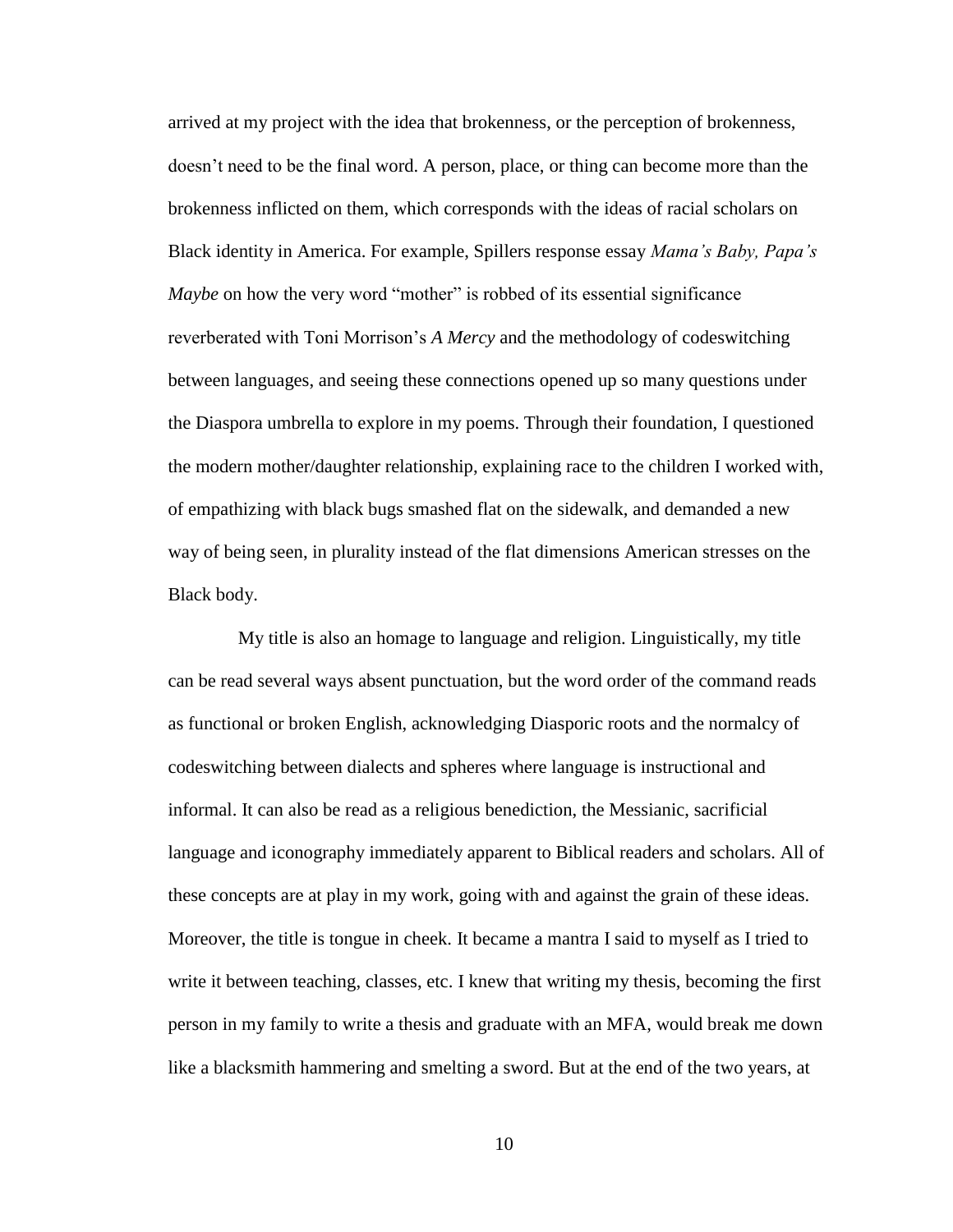the end of the book, waiting for me at "The End", was another self, another me that was in the labor pains of being born. And at the end of my Ph. D is another one, because we will be born every time we change our way of thinking, even if it is just a broadening or shrinking of our horizons.

#### **Conclusion**

To me, scribbling these stories, carving out my identity, and being an English major were in no way related. Now I see them for their intricate connections, how they are building blocks for both self-definition and the modus operandi for changing the world, working as an educator and writer to intervene and change the way that people have been taught to view English as a subject and a method of analysis. I believe it was at the Frost Place that one of my instructors told me that writing your first book is always autobiographical, and that we are telling the story of ourselves no matter how much we try and dress it up or perform it. So, in many ways this manuscript is an invitation to think as I do, to see my inner self as she questions the outcome of colorism, the second self that operates in a second language, the way that religion stands as a back brace for people. I do not claim to have all the answers. In fact, I have had to be honest from my title Break Us Beautiful to my closing poem "Chorus Girls Dancing in Proximity to the Spotlight" I have had to be honest and tell on myself because the only reason these pieces are any good is that in the writing process, the revisions, the editing, I could not lie and rob them of their power. I could not blur or evade from their individual flashes of inspiration to say something with my chest. I had to be honest and say here I am, broken and still evolving.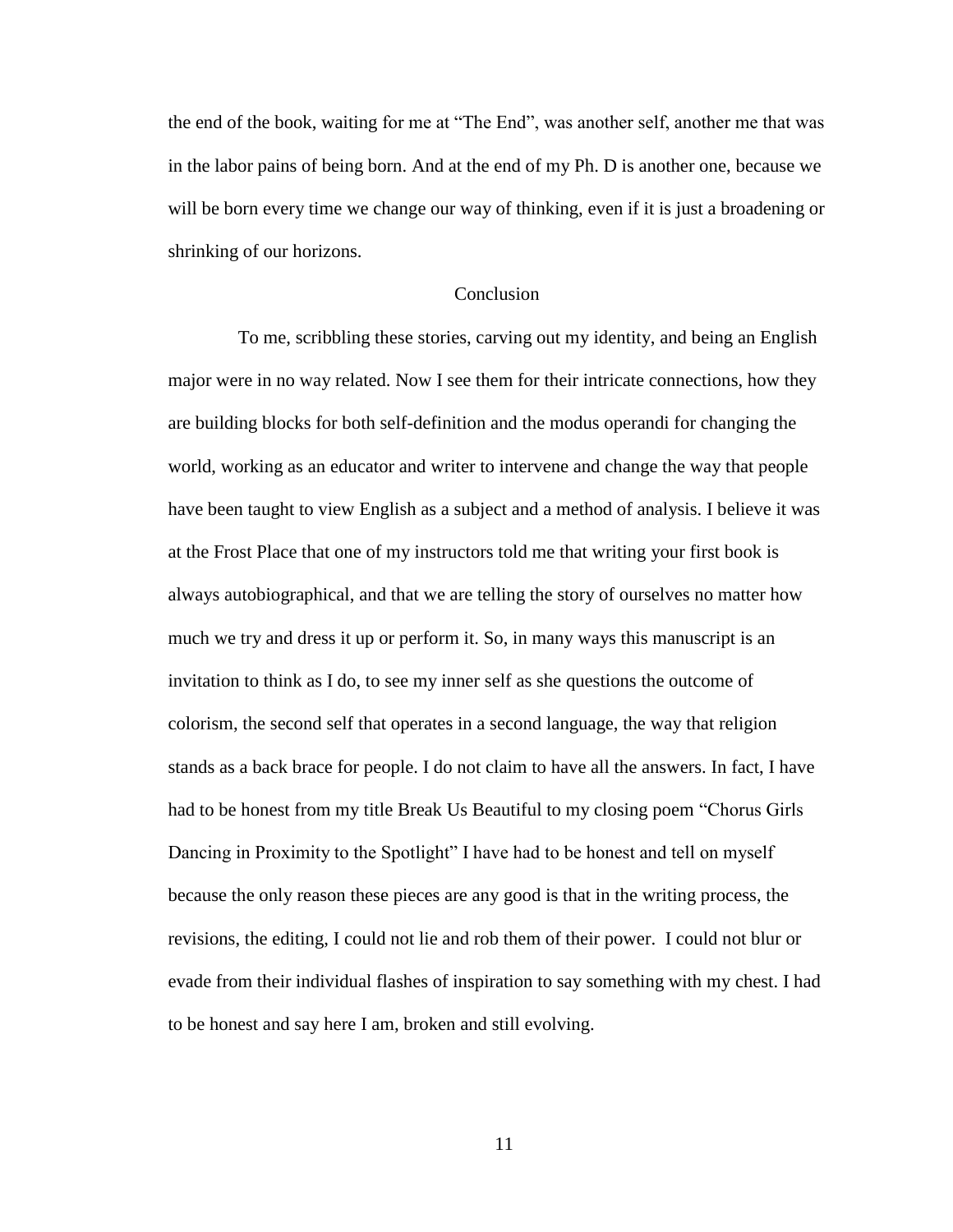You Can Spread the Love with an Orange

My father is a Black man from Philly and going up to the so-called City of Brotherly Love was a semi regular vacation to see my grandmother, an arthritic woman the color of chai tea with a crisp halo of white hair, feet clad in overly sensible black or navy rubber shoes. Grandma Liz (since I was little Liz) had lived in the house in Cheltenham for the past sixty years, which at the time was longer than my mother's parents had even been alive. In my head, my grandma Liz is always 92, and even in photographs she is just a taller, less stooped and darker haired version of herself as she reverses age down to her forties. Grandma Liz was born in 1920 and lived through the Great Depression, which may have influenced her into becoming a hoarder on top of being a shopaholic.

When my parents, my Aunt Debbie's family, and I went up in 2008 to clear out Cheltenham, she had completely stuffed the three floors of the house. There were bags of bags, piles of papers, the antique furniture, and just so many things. Fake Chanel bags, rugs, the requisite one thousand knick-knacks of porcelain, glass, and carved woods. We worked for three days and only went through the jewelry and furniture. When we walked down into the basement just to look at what the cleaners were going to go through, my father swore in a rush of frustration. More bags, black kitchen ones, piled up to the ceiling on a bed of a million newspapers and other junk. I looked down at my feet and there was a mouse, flattened, as if something invisible had fallen on him. Grandma Liz never wanted to leave her house because my grandfather had lived there before he died of a heart attack, and made unique additions to it, refusing every offer to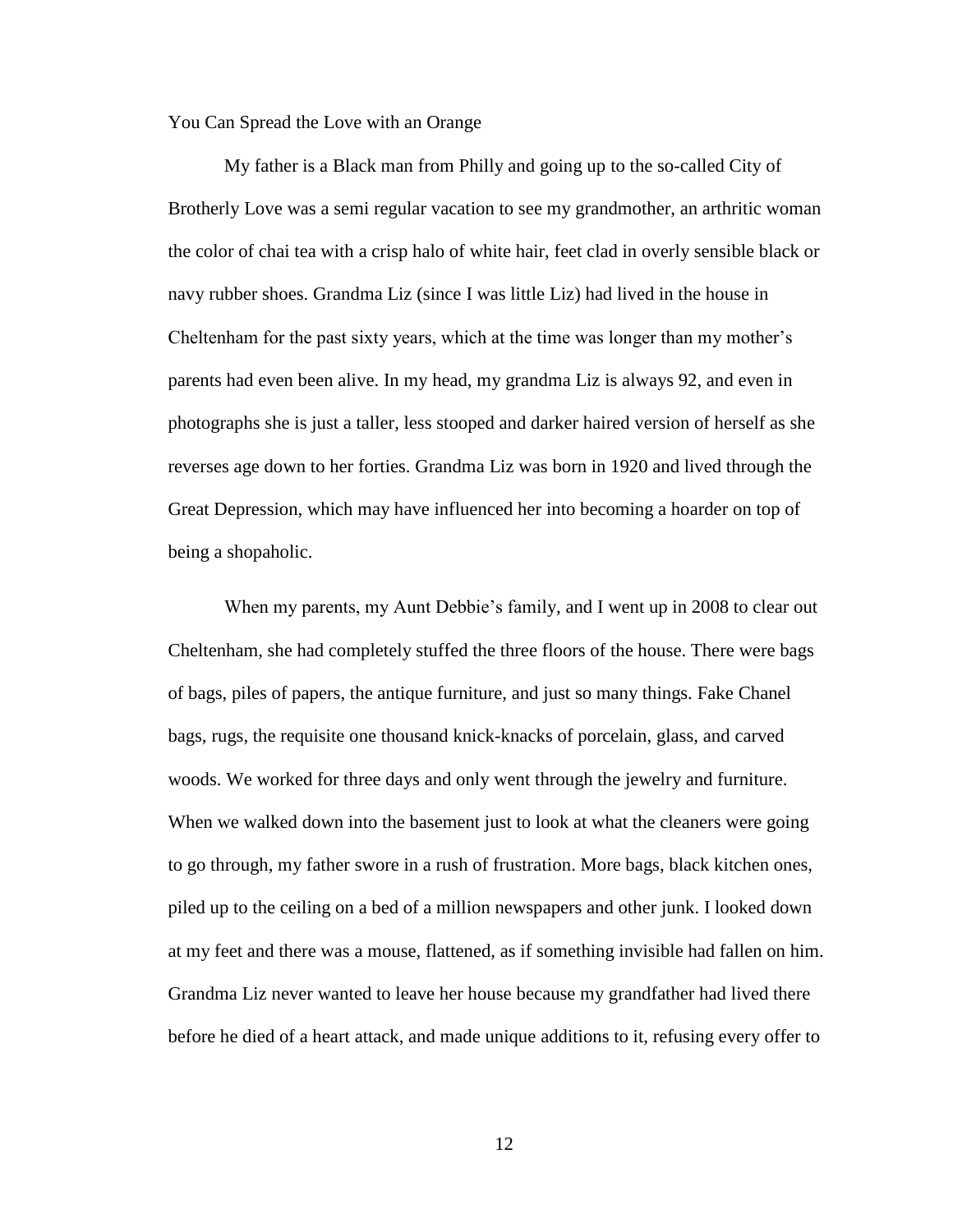live with any one of her children. But she was so lonely and soul hungry she kept JC Penny flush with her little pensions.

My father remembers the shopping trips that started when he was young, young enough to be held by the hand. One time they took a train downtown and he kept almost brushing up against an elderly white woman, who glared at him over her sharp nose, one second away from snapping, what is this negro doing touching me? But how would she know you were Black I'd asked, because my grandparents were paper bag Black, meaning they were light tan to passing for white. He said the hair was still a giveaway, and I suppose you could also add the freckles.

My dad was a late in life baby when my paternal grandparents were in their forties, which was 1963. *You got her cooking skills but you know Grandma Liz didn't actually like to cook? I'd get Uncle Scott and Uncle Rob from college and we'd take the train back to Philly for a homecooked meal, she's make home fries and chicken and greens and cake…Then she's palm me a twenty and tell me to be a good boy and do well in school.* I remember the love of palmed money as a college student myself.

I remember being angry, unexplainably angry my second year in college when I sat down to write an essay for the MLK, Jr., contest. The winners got an all-expense paid trip down to Atlanta, Georgia to the history museum, but I was in it for the fame. And I was so angry at all the cop deaths, the marches, how Black parties on campus got broken up long before the white ones, and the undercurrent of intersectionality becoming solid for me. I sent it to my sister and she said it was a piece of trash. It didn't win. I couldn't even touch the word love in my paper because I was simmering at the absolute absence of it against my skin.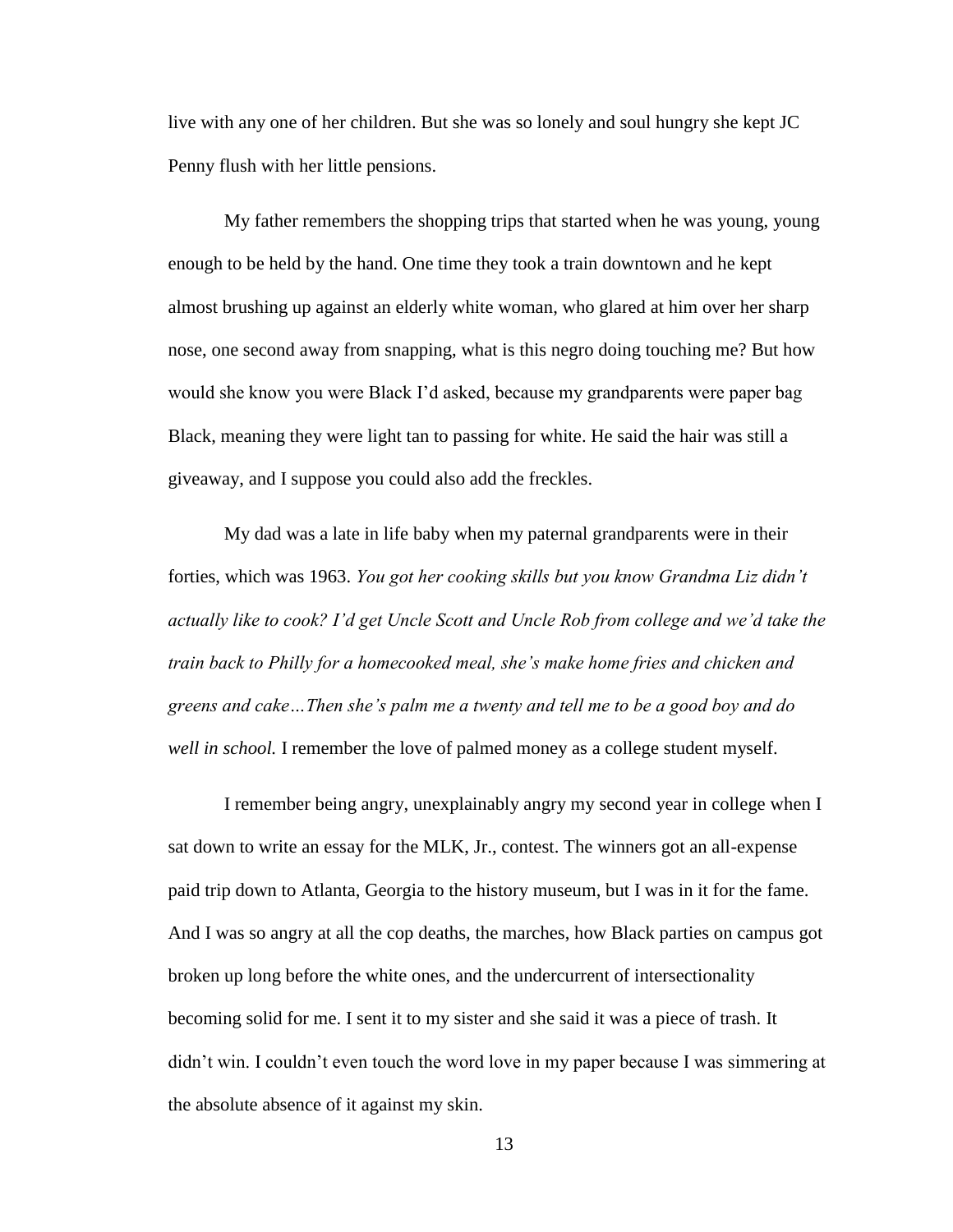The love stories that my parents and my aunts and uncles tell change over time, but the particulars are mostly the same. My Uncle Scott's starts well before even meeting his wife. He was a gymnast who just missed out on the Junior Olympics that were going to be held in Germany that year. He may or may not have gone on a binge, and/or punched a wall, he was so angry with himself and the judges, for whom, back when there were perfect tens, the difference between athletes could be one onehundredth of a point. "If I'd gone to that racist country, and internalized that hate and that anger, I could never have gotten married to a white woman", he said.

I don't know that I could be that honest, articulating that I could be so changed by racism I don't love the person I had a destiny with. To say that I could hate white people back for hating me first. When I dated a white boy, we "argued" over race, he was invested, I simply withdrew because it just demonstrated that this was not my person. How could someone who thinks the N word belongs to everyone raise mixed race children? How could someone with living, racist grandparents raise mixed children? You would really have to leave them, or cut them off until they learned better, and not everyone is strong enough to do that. My friend Willy says that everyone goes through a white boy phase, it's the culmination of the colonized aesthetic, and can be turning point in our self-evolution as woke people. It made me better, but I don't know that I did right by him. I left him with a lot more learning to do, a lot more to unpack about how Black people make him "uncomfortable", and I'm not certain that he doesn't use me as part of his I'm not racist rhetoric, because Black girlfriends trump Black friends.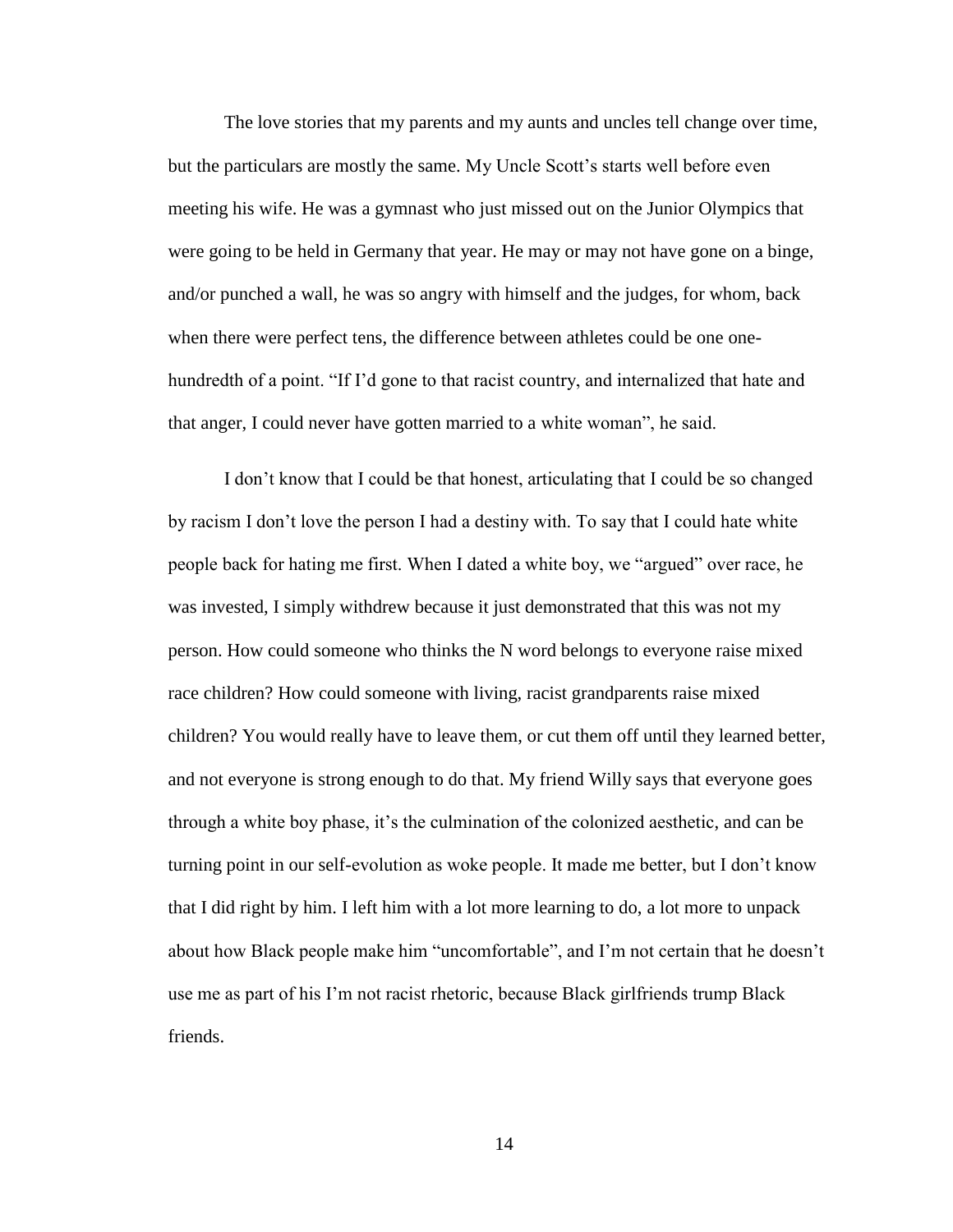In 2016, I won that essay contest. I wrote from the one place of love that I had left inside me, the barest hopes for the future and morality of love as a force for change. I believed in it, as optimistic and naïve as it seems now. There's an episode from Wishbone that floats to the top of my memory sporadically; the one where rows and rows of enslaved Black people are lashed and hunkering down over the plants they are picking, when one man, one man who remembers the word, whispers it like salvation and it spreads down. They say it all at once and rise up on black brown wings to fly back over the Atlantic towards home like *La Amistad*. My professor mentioned it in our Morrison and Baldwin class, how it could be interpreted as death, and the implications of hope in death for the enslaved. Does it have to be that interpretation though? Couldn't it be new beginnings?

In 2017, I was a new teacher. I was tired all the time because I was doing exactly what I'd been told not to, auditing French classes, my teaching load, my three graduate classes, working out, applying for my Fulbright, and submitting to journals. But life's only interesting if you're doing it in opposition to what everyone tells you can't be done. My curriculum for narratives was my favorite, I used non-fiction and prose poems from some of my favorite authors, including ones by Vietnamese poet Ocean Vuong and Bangladeshi poet Anuradha Bhowmik. We talked about lens and language, about compact spaces telling more and codeswitching. Not surprisingly, my students of color felt very comfortable. One of my students, Milagros, gave me a small gift at the end of class to say thank you for making class understandable. A small bar of orange peel infused chocolate from Ecuador. I don't have very much money, but my mother said I should say thank you, so I wanted to give you this. I thought of my own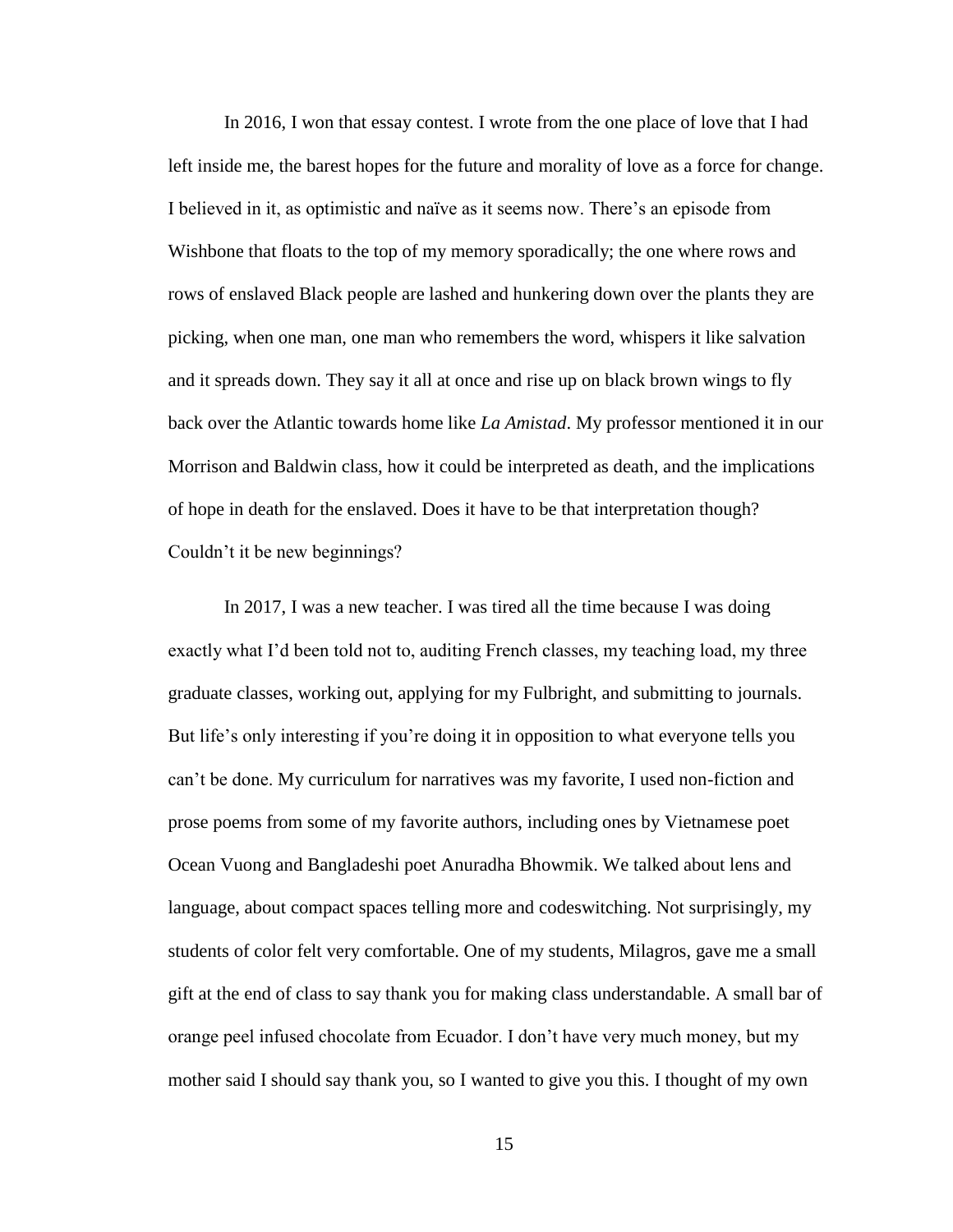Spanish teacher who explained the verb tenses to me long after all the other intermediate students had left the room, and the word "understandable" meant more to me than anything.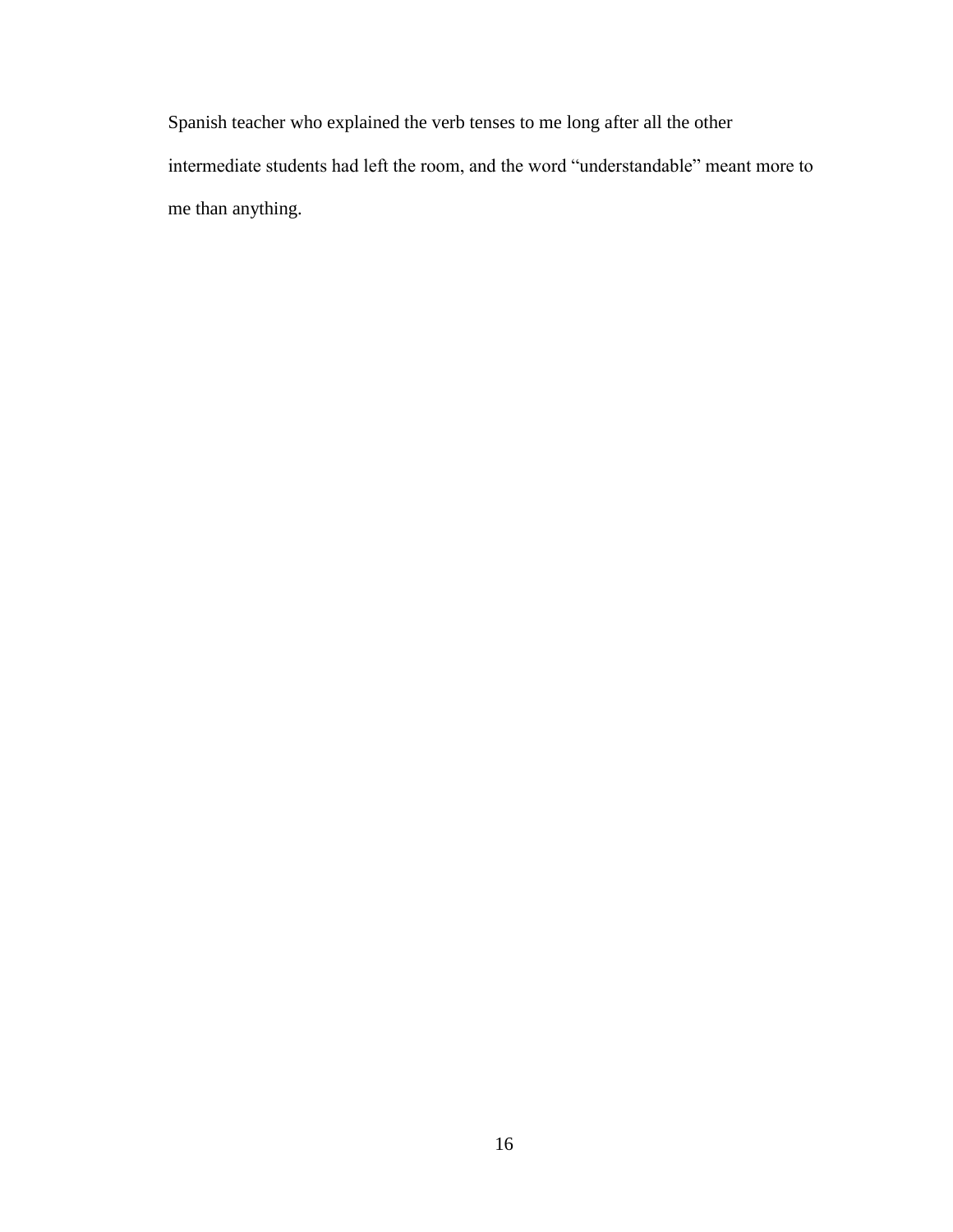#### Black Girl Magic

I keep hearing from ashy niggas, stay saying a woman is supposed to be a man's backbone a man is the head, don't step out your place. my friend claps back, so y'all hoteps admit you spineless? how devoid of strength you aim to be.

you want to crutch on my backbone? I put my red laundry basket on my head in a pinch water gallon jugs like my Ghanaian grandmothers. I will carry my firstborn child on my straight spine tickle his fat round toes, hold his hand up in mine, his wispy curls an echo of my 'fro.

They all running for Mr. Misogynoir, negging like you gettin' a big head, you think you all that? I say yeah, and my head full of thoughts that don't revolve around you. Black women the most educated demographic in America coal, cocoa, honey, #blackgirlmagic

my spine is for kissing my spine is made of gold malleable, swaying when the spirit hits hammered flat like the rooftops to hold the rain off the heads of children my spine is made of broken pieces but not broken

re-read your Torah commentaries hear how a woman was not made from a lowly *calcaneus* heel bone to be tread upon, nor the *parietal*  bone that curves around the brain but from a bone that regenerates that slender rib that supported your own damn spine.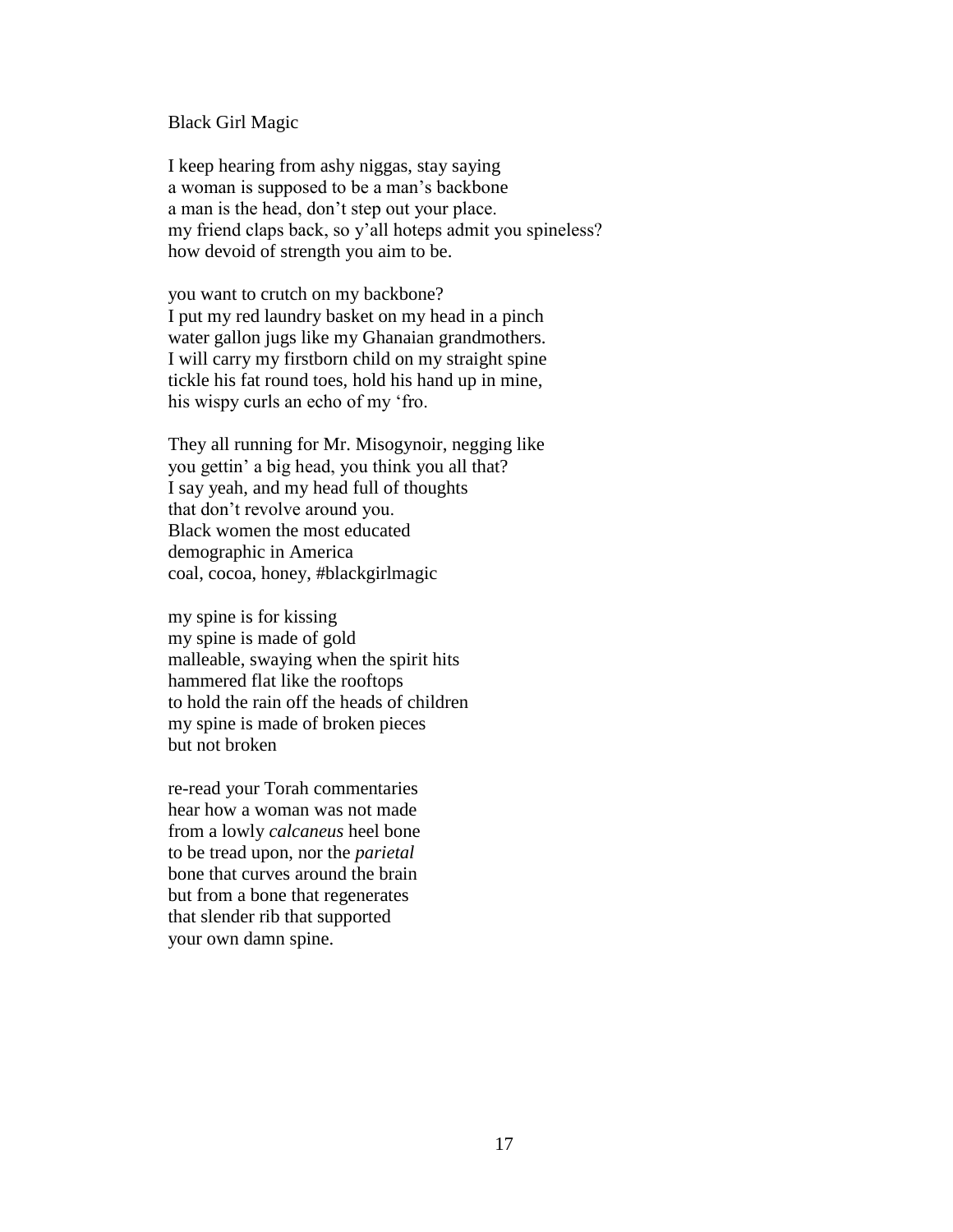FLOTUS Michelle, My Rabbi, and My Heart Speak to Me

Michelle says, "when they go low, we go high." but that rift he wants to build over bones over bodies, over votes…I just want to get high. she never lets her reservoir run dry. she sips from it prays that magic word, "Kuliba!" and when they burn she rises high on black brown wings.

My rabbi rubs his milky eyes and says, "what we cannot go over, we go under." my cryptic uncle knows how petty I want to sink but he means deeper. go to ground deep, if Mt. Everest was an iceberg deep. tunnel deep into an earth that has transformed flesh blood, and bone marrow into trees that will outlast our grandchildren.

My heart says, "I don't have to confront what I don't see." sometimes nothing touches the intersection that is me, my head see too much, watch too much, read too much. it all blurs together and will never happen to me. Division racks me, whether I want to fly, or lie buried through it all.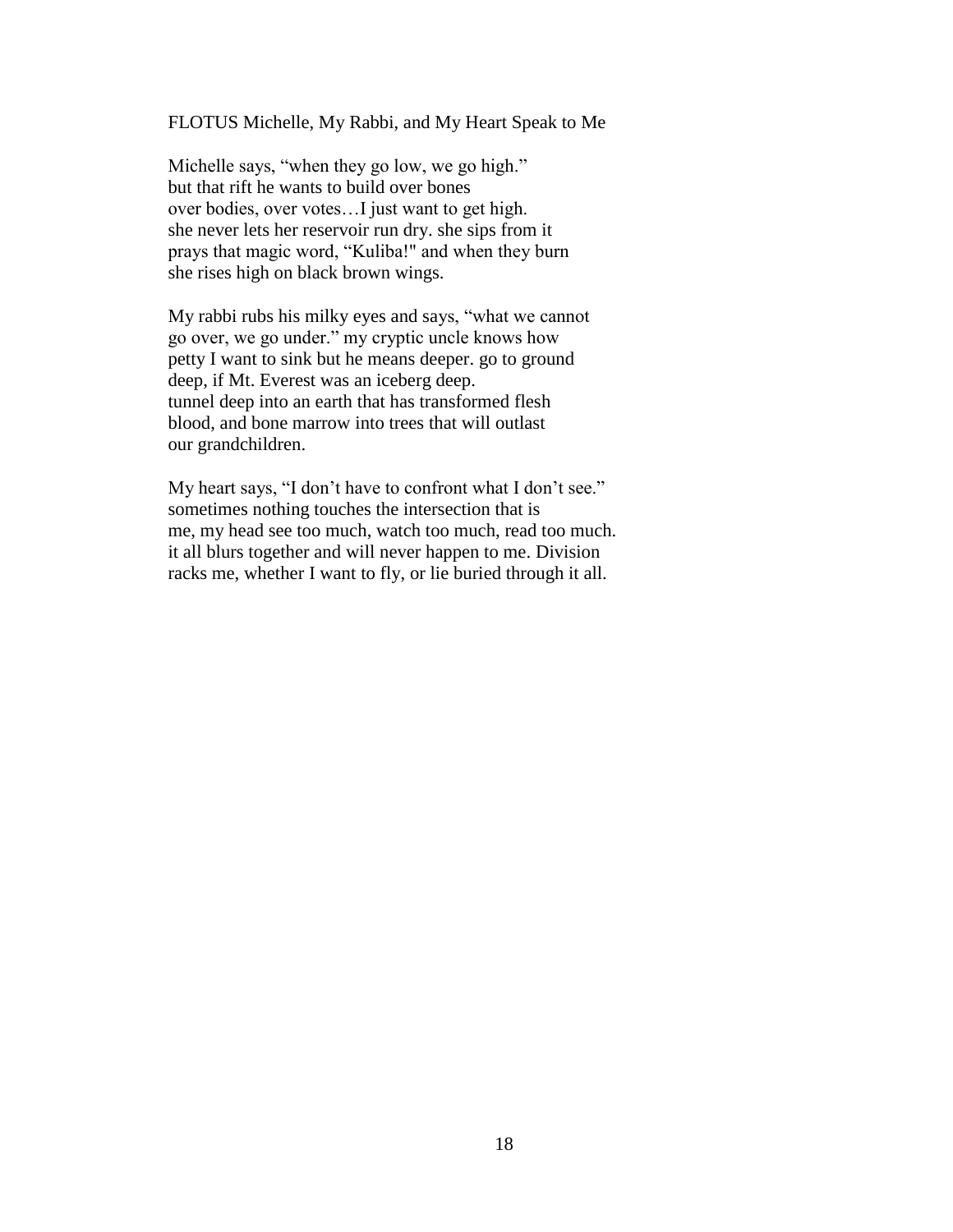### Beloved

Beloved, a girl whose mother cannot quiet her she cries and bleeds and drowns.

Sunset before bed Sethe plaits Denver's hair tries to cut her sight

Matriarch croons low, black voices spiral from green trees kumbaya, my Lord…

Mother has dark eyes that wrenched at my soul, swallowed the still, the red fire.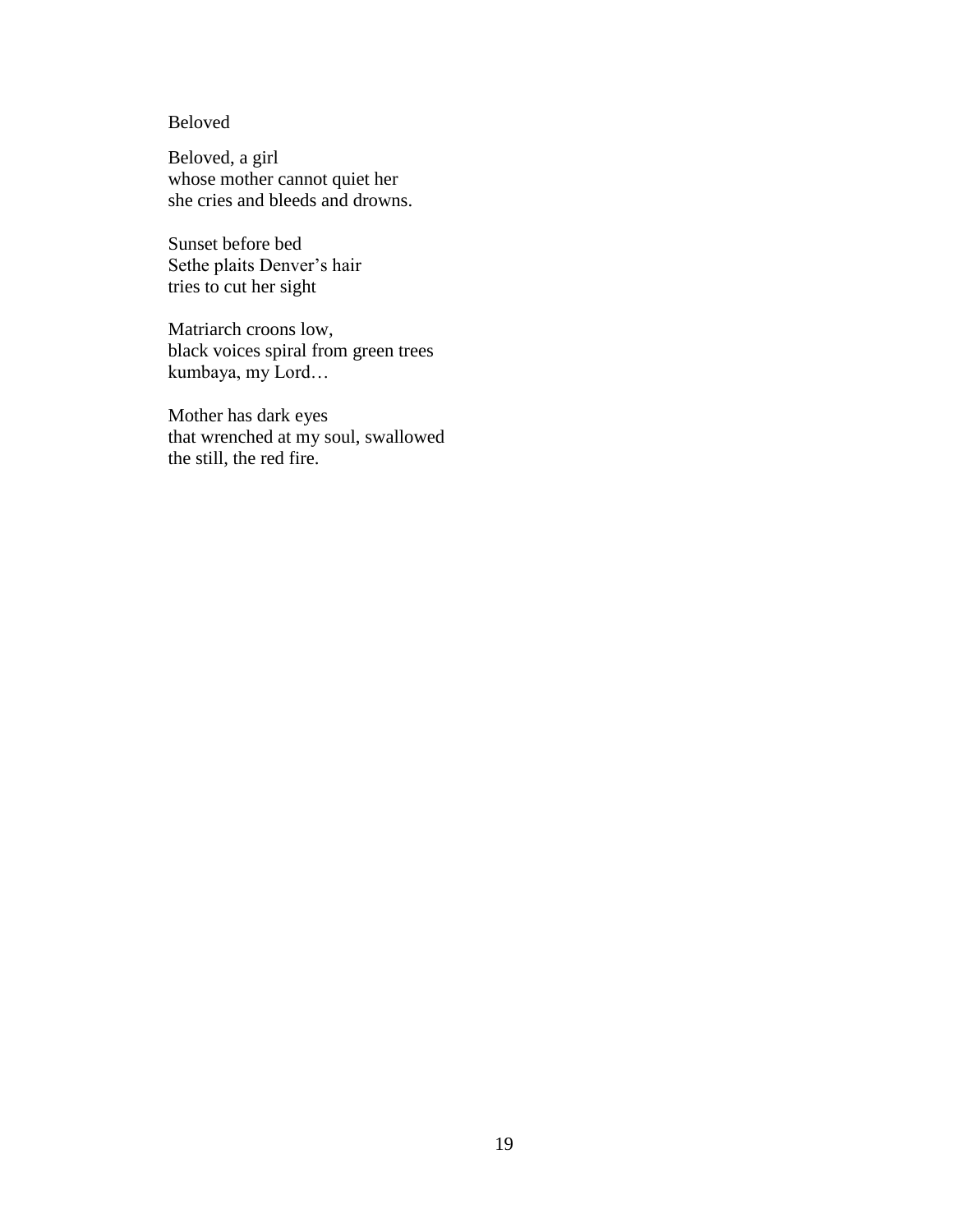On the Sidewalk

There is so much black smashed flat a cricket, antennae tracing parallel to the cracks a banana peel, wasted compost on the stamped cement a handful of weave, like the world's longest eyelash, I guess the only difference is if I was smashed down here I'd bleed out red over my chalk outline but a single day of rain would wash it all away.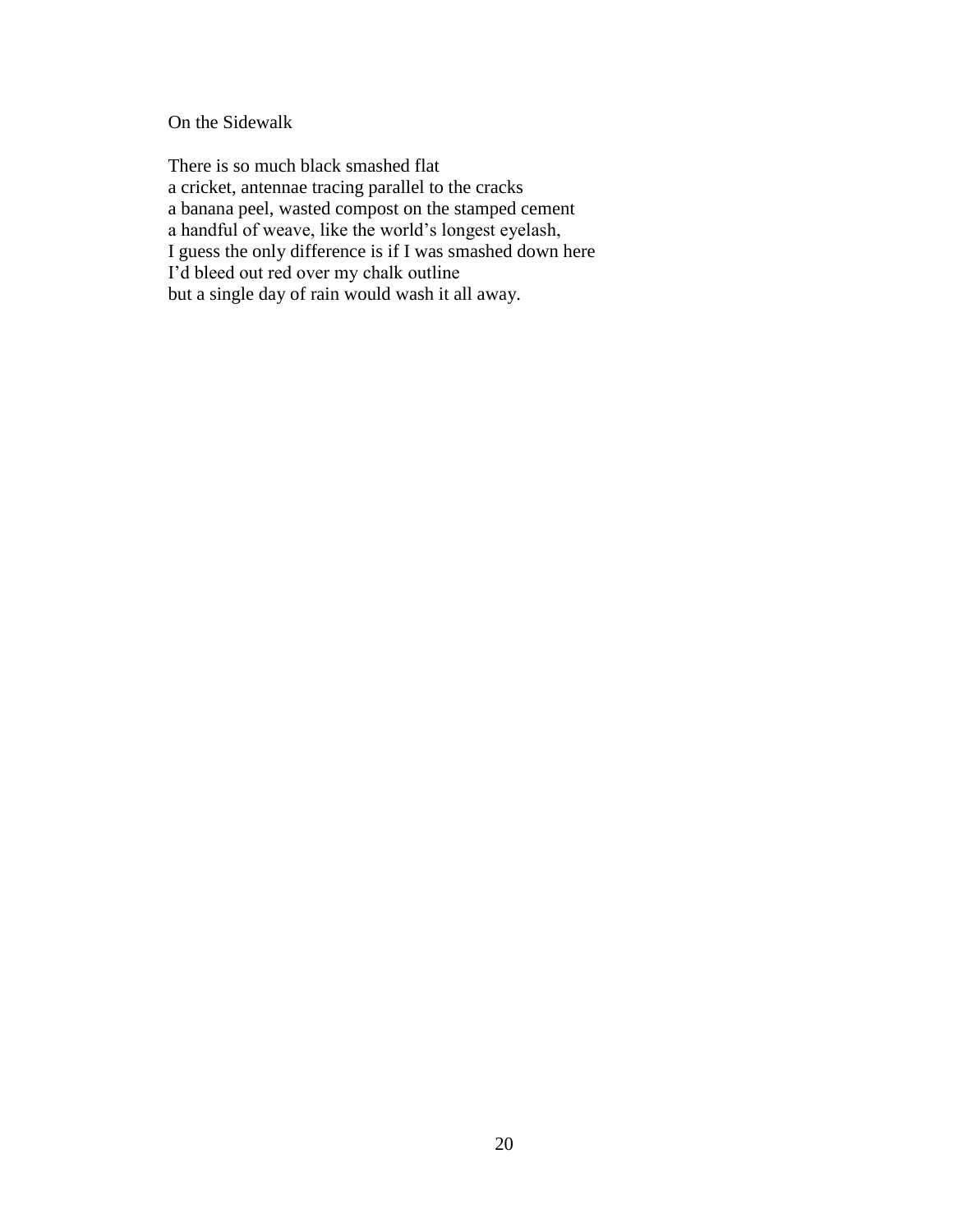Dip Your Pen in the Ink of My Blood

1528, Spain's Florida, Karankawa, the Chief wet his thumb, slid it across the African slave Esteban's cheek and marveled at his unstained digit.

Cut to now, cut to blue vein Black girls wash out their color with bleach like blood of Jehovah water skin with cocoa butter and jojoba No one fucks with dark girls So lighten up let the white girls tan.

If you light, you alright. boys repeat what was thrown at us by enslavers in words, whips with pale-grabbing-holding-down -taking-who-they-wanted hands. That is how we got so light. Became one drop Black but a few drops white enough to be mistaken for Latina, light skin pretty girl.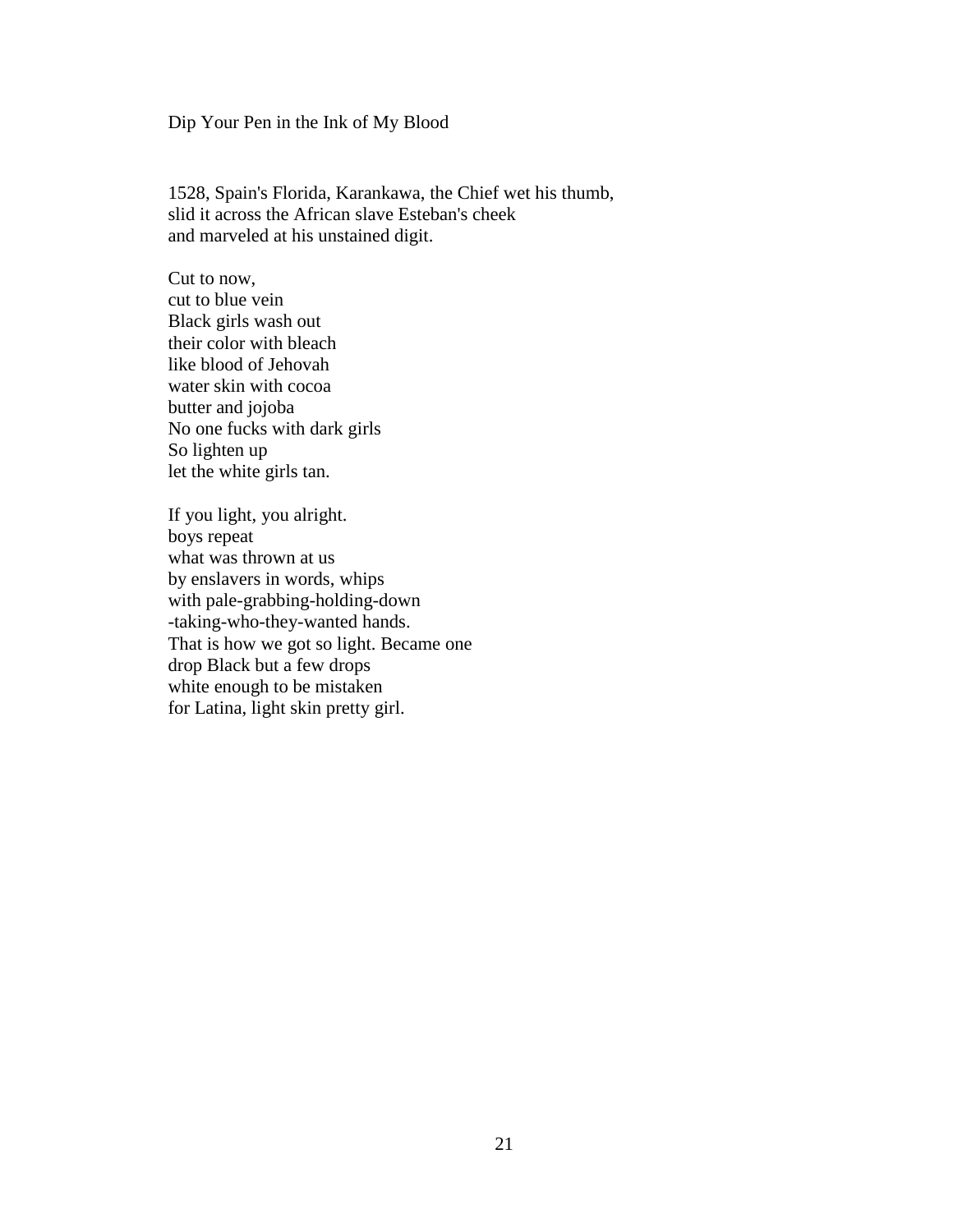I Wish My Mother was Less Laissez-faire about Color

My identity was a playground insult. My village was bone white, no soul sisters, no brothas. My grown up self fires back, wraps that hurt up, labels that incident under things marked 'duh' and 'of course.'

I am a Transatlantic joke, with the punchline, 388,000 Middle Passage survivors explode like wild oats in spring 400 years, slave, and Freeman to be my ancestors counted as chattel in the census

my maternal ancestor Ghana black, all slave in Orangeburg, South Carolina, my paternal ancestor straight up white in Richmond, Virginia all the way down to Pennsylvanian paternal grandparents' paper bag black, and me, brown skinned in between.

Growing up in the suburban South, my sisters and I, we whispered worried about my father, who had blue eyes but our kinky hair. My sisters asked mom is dad Black? My older sister Kyra held up her arm for evidence she said he was a lot lighter a lot paler than some white people. He's black and light, mom sighed, diced onions for chili. She never said how black people got so light.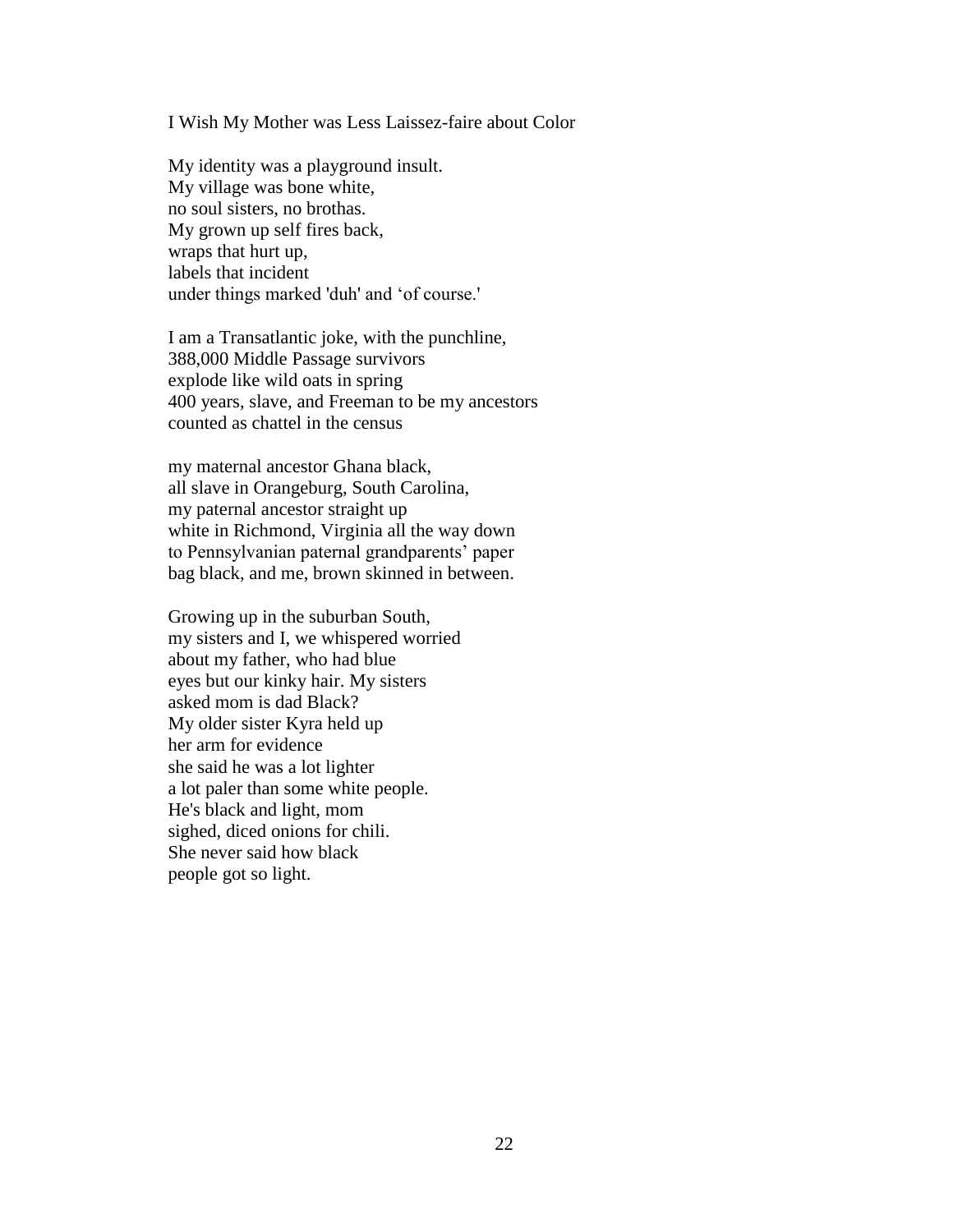why did god make chocolate?

one of my five-year-old boys asks me during lunch, oozing Nutella on the table from his graham cracker sandwich. I explain to Judah who is my favorite—also the worst boy in the summer camp— *well chocolate comes from beans on trees called 'cacao' –*And they all say *eww*! and *gross!* Judah glares at his Lunchable

like it has personally betrayed him, while our only three-year-old Andrew shrieks, *I'm ALLERGIC to legume*s!

> Judah has asked me why *Ram's eyes are small*, and *how can his mother be white?* and *why are you brown like a crayon?* I said *because some people are chocolate and some people are vanilla but both are good*, and thank God no one decided to shout how much they hated vanilla or chocolate.

Because of course they don't say, they shout.

Now he has me curious, on why chocolate got invented the bitter cacao beans boiled, stirred smooth with rich, creamy butter and sugar like a sword, beaten, cooled, beaten down until every imperfection has evaporated and all that remains on the wax paper is smooth chocolate. I remember licking the bowl of my birthday cakes, the chocolate coating my nose and sticking to my baby hairs as I dived in to the eight-cup glass.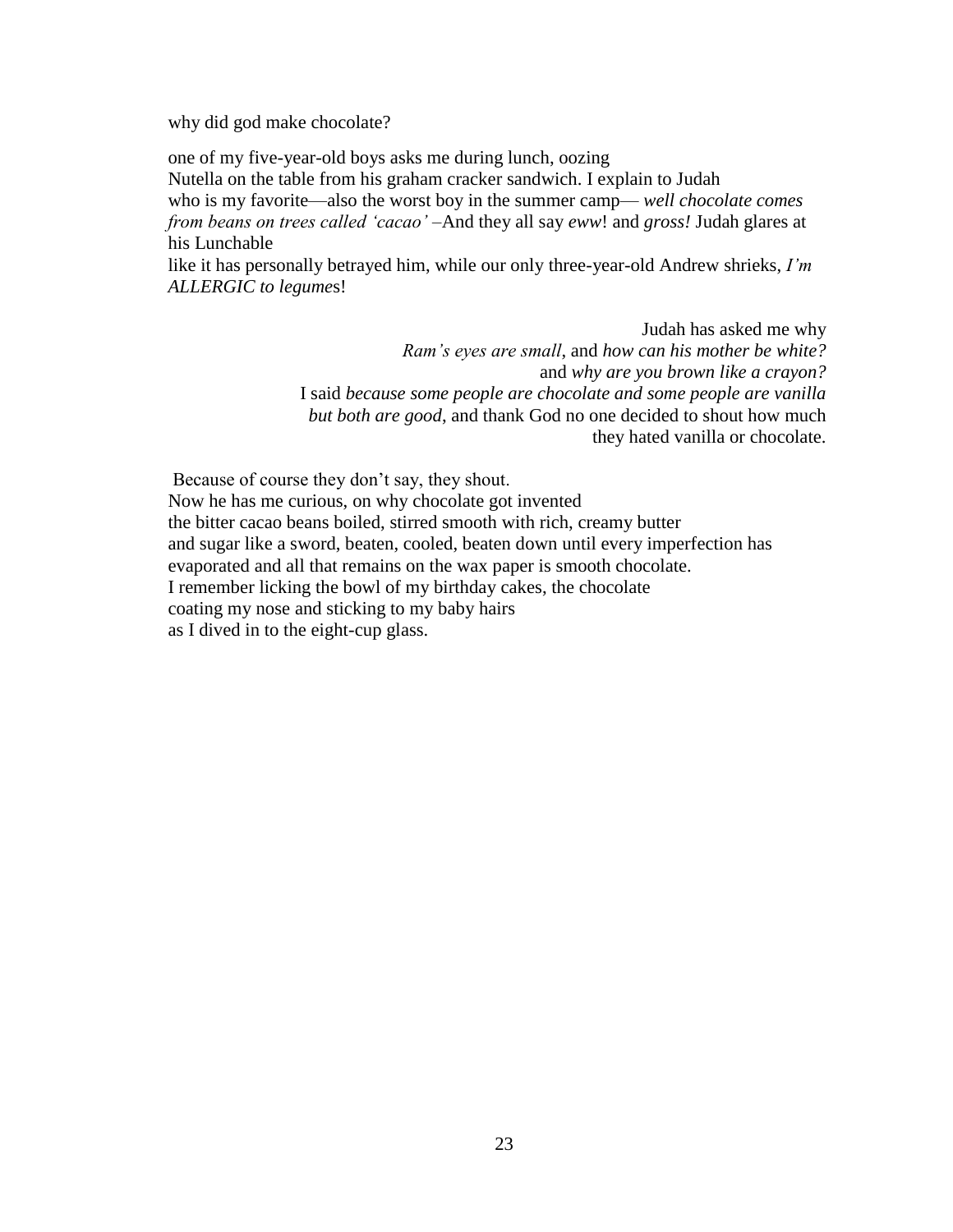### Strange Fruit

When the white men were gone/ I cut myself free from the tree/walked back into the dark/ my mother's womb/ wet and blood slick on my back/ leaving handprints on the trees/so no one would follow me/ the moonlight burned my head/ and there were two faced owls cackling to each other/ as I stumbled through bracken/ through red clay.

The house is afire/was afire……….. / the roof is caved in/there are logs turned spindly/ like charcoal sticks for drawing/in the hand of God/dress burnt smoke/ hot shards of glass in the remains/protuberances and dark gray bruises/ swell up from the flat clearing/ where the cabin sat/ mouth closed, eyes closed/ but a long arm reached in/ down my throat and clawed at my eyes.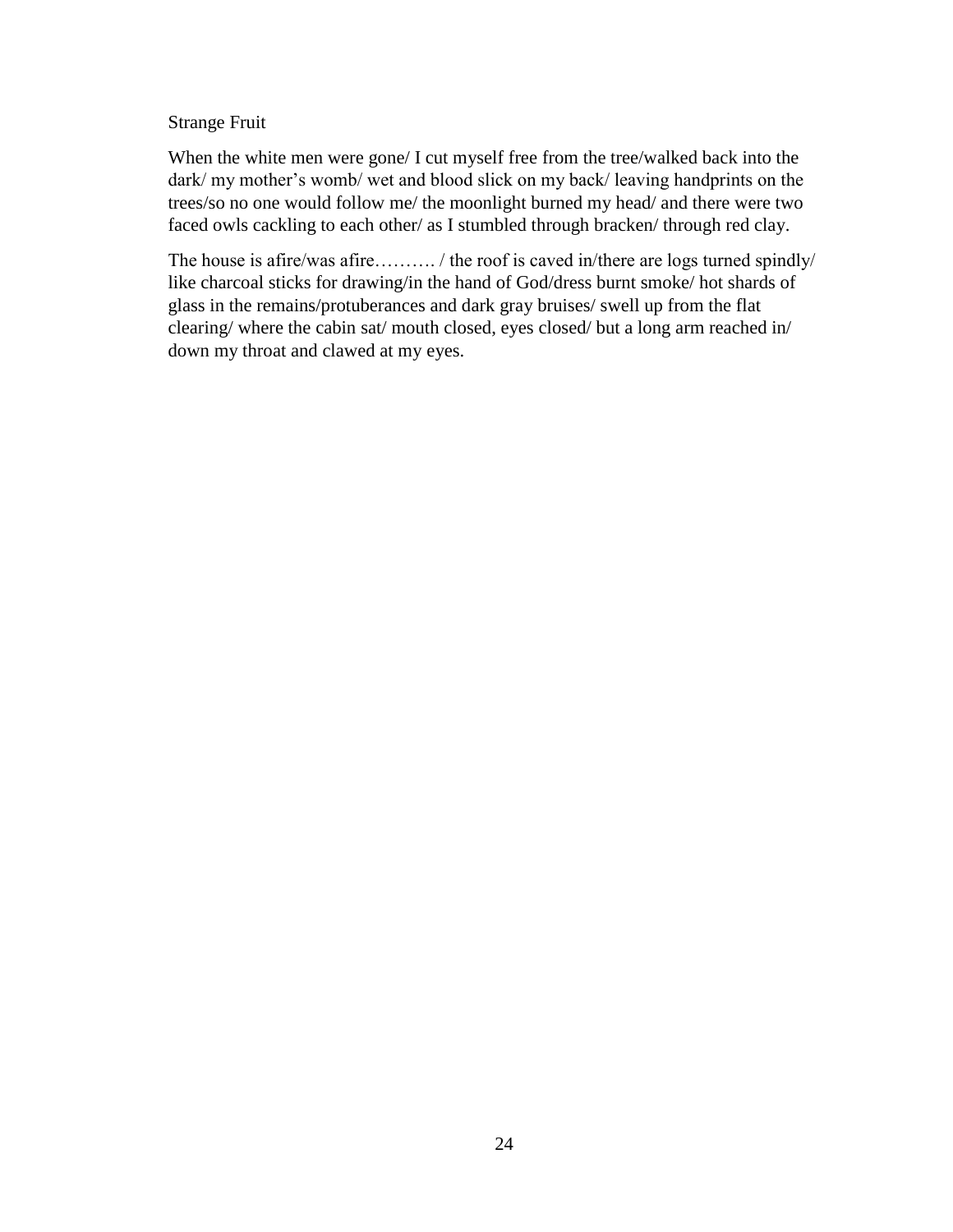13 Ways of Looking at a Blackgirl

I. Is there a better feeling than having a Black woman touch my hair? it's all soft today from the honey rinse, and she bats it out of the way to shine her fingers on my gold Spanish earrings like she knows me. She knows me.

II. It takes a lot of prayers to fix what's not broken. Hair, skin, ass, the sound of your laughter pealing from large lips…

III. and to fix yourself. Your perception of yourself anyway. To love your hair, your skin, your ass, the sound of your laughter pealing like church from your potent lips.

IV. She burrows into the sand under a cactus. Tarantulas and scorpions take turns walking across the granules on her back and one tickles the upturned palms of her feet.

V. She shows me her palm, blue veins snaking like serpents under the Fate line a little pulse in the thumb. I hold it to my ear, and like a shell, I hear an ocean.

VI. She turns her hand over and all the moons have been cut off from her fingers.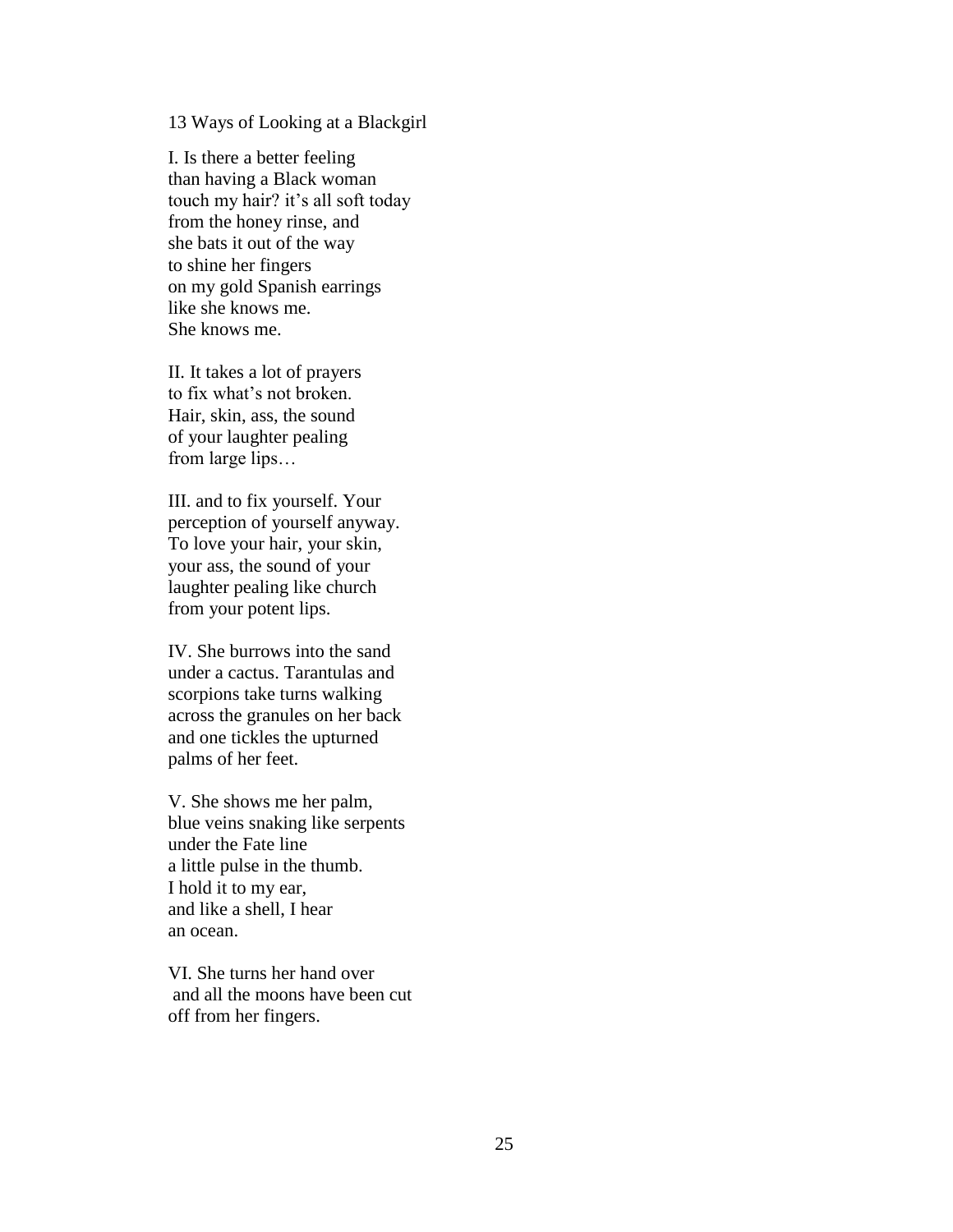VII. Sister turned around and flipped her soft gray t-shirt up to confirm she was my sister, the broken wing bones jutting out from ribs.

VII. Sister-girl put her fingers in my mouth, so I kissed her. she kept calling god as a witness as she held me, came to me, called me beautiful.

VIII. My mother washed out my mouth with orange Dial soap in the kitchen.

IX. It takes me three tries to open my mouth to ask for help myself, but negative one to advocate for anyone else.

X. There has been an approximation of my voice. People think I stole it, to speak with them over phones, and in polite conversation, before I slip into something more comfortable, with fewer syllables, the grammar of forced adoption.

XI. Yes. Someone asked me if I could blush. I could, when I was younger. I tan. I freeze in the cold and wonder if it is sacrilegious to want to return to Ghana where it is warm.

XII. I keep no idols or icons, because I am forever discovering how two faced they are, and not in the good makeup way.

XIII. 40% of Black women wear their hair natural, and we are no better than, or worse

than those who don't. But it differentiates. It is why Chinese tourists in Spain snapped photos of me like I was an exhibit, *Exotic Girl amongst the Ruins of Cordoba,2014*. It was why the white beauty pageant chaperone traced her hand through my twist out before I went out onstage, in Jackson, TN, the only Black girl.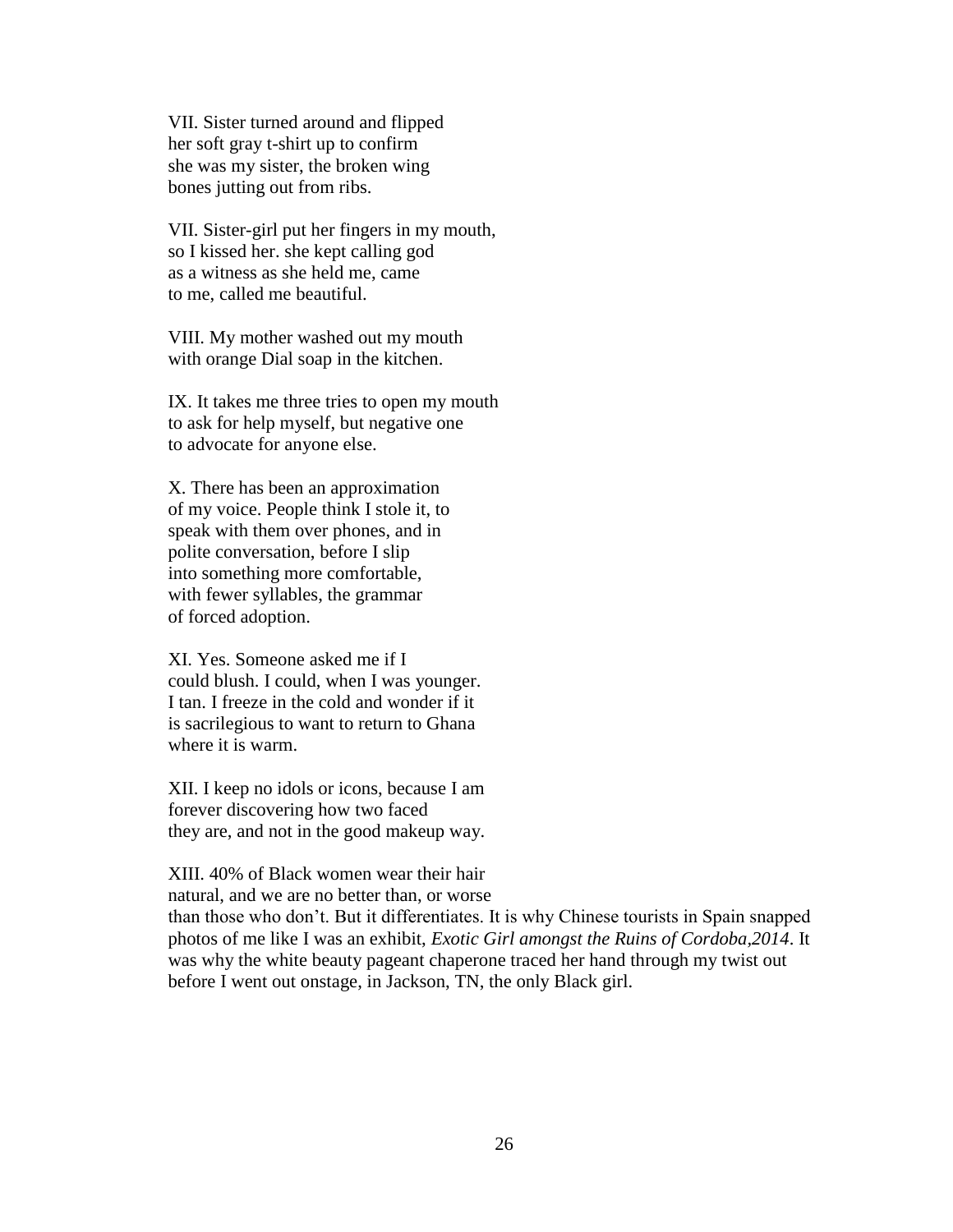### Streams

If I do not concentrate on breathing/ I will drown. /In the salt, the distilled water, even tears /*I'll show you how to breathe down here*/after three hours exercise, I, too, can feel/ the tight and drawn marble/of overnight muscles/ my father defends my wearing a blue sports bra/ in the dining room when my older sister questions/ it as indecent/ this from my father, who complains of Indian accented telephone operators/and the Spanish coming to take back their country.

I remember my father telling me how he used to watch me in my walnut crib/ hand on my milk swole belly/ as we examined each other, this small human/ this man with magnifying glasses on his face/ I am afraid of what it means that my mother did not/ hold me, but for someone with so many children/ she is fond of all of them in different ways.

I was taught to swim when I was five/ and by that I mean that I was allowed to walk out into the ocean/ and someone held my hand/ then dropped it/ to go swim with the dolphins farther out/ but I crawled back to the worn red plaid blanket, ate some gritty tuna fish/ which is maybe why I hate it./ It was only when someone tried to teach me how to swim/ that I started near drowning/ and a stranger had to show me/ how to dive into the water/ and kick off the pool's twelve foot bottom/ to return to the surface.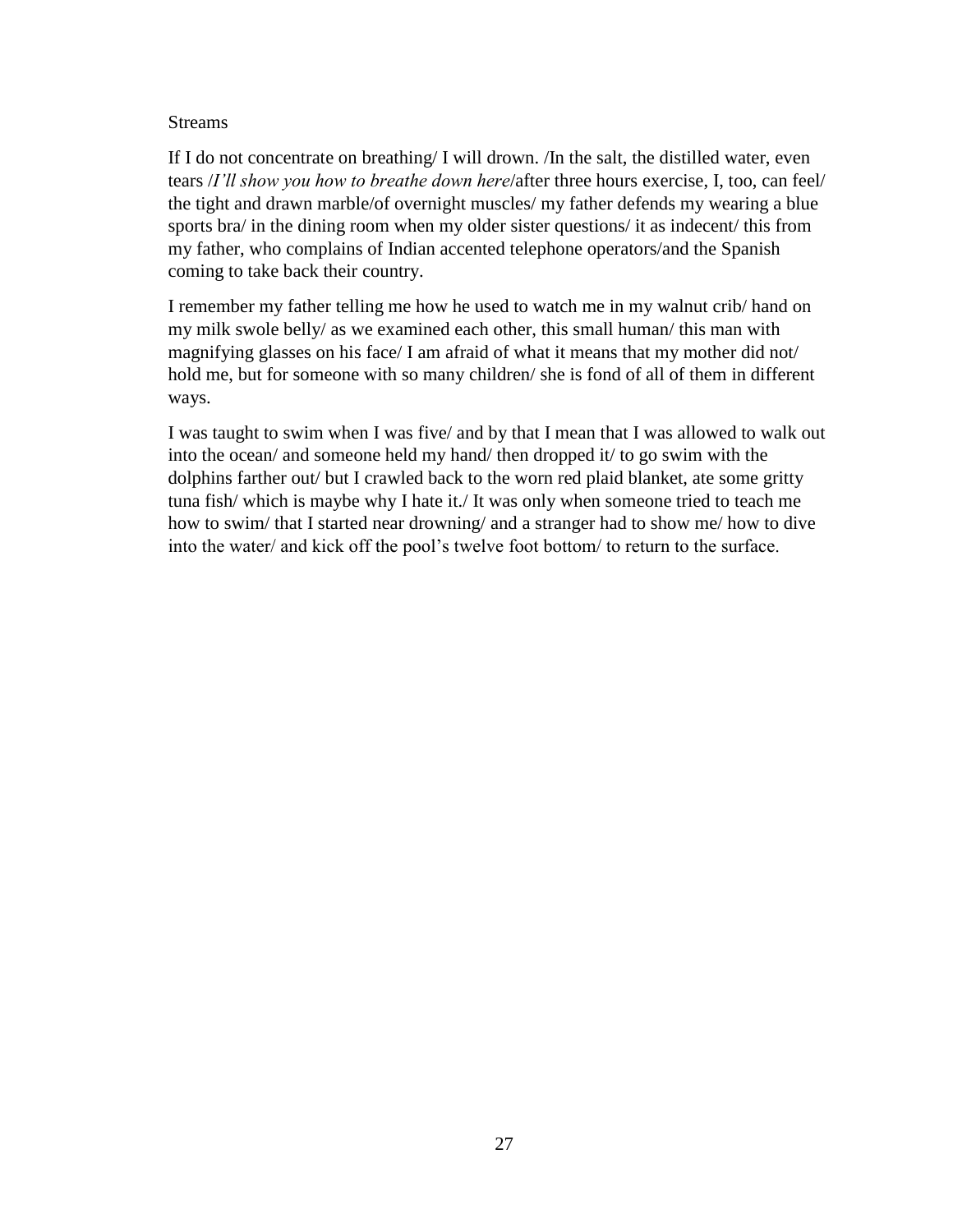#### Werewolf

My father is a werewolf. His body is covered in long black hairs because he is a man and doesn't have to shave in public. On his finger knuckles, on his toes, his chest peeking out over his worn, faded green tank top that he wore to cut the grass, on his back when us kids would rotate our fists over and over on his knotted up back on the disc he threw out but couldn't afford to get fixed. I suppose he could, but he gave me good straight teeth instead, or my sister dance lessons.

My father is a werewolf, with hair writhing in public on his chin, black and now grey mustache, a tamer Afro than his fashionable twenties. He has large teeth that crowd his jawline and his eyebrows are spiky bushes, I remember when he used to make his caterpillar brows dance for me by wiggling them up and down I want to return to that memory, to be small enough for my breaths to fill up the palm of his hand.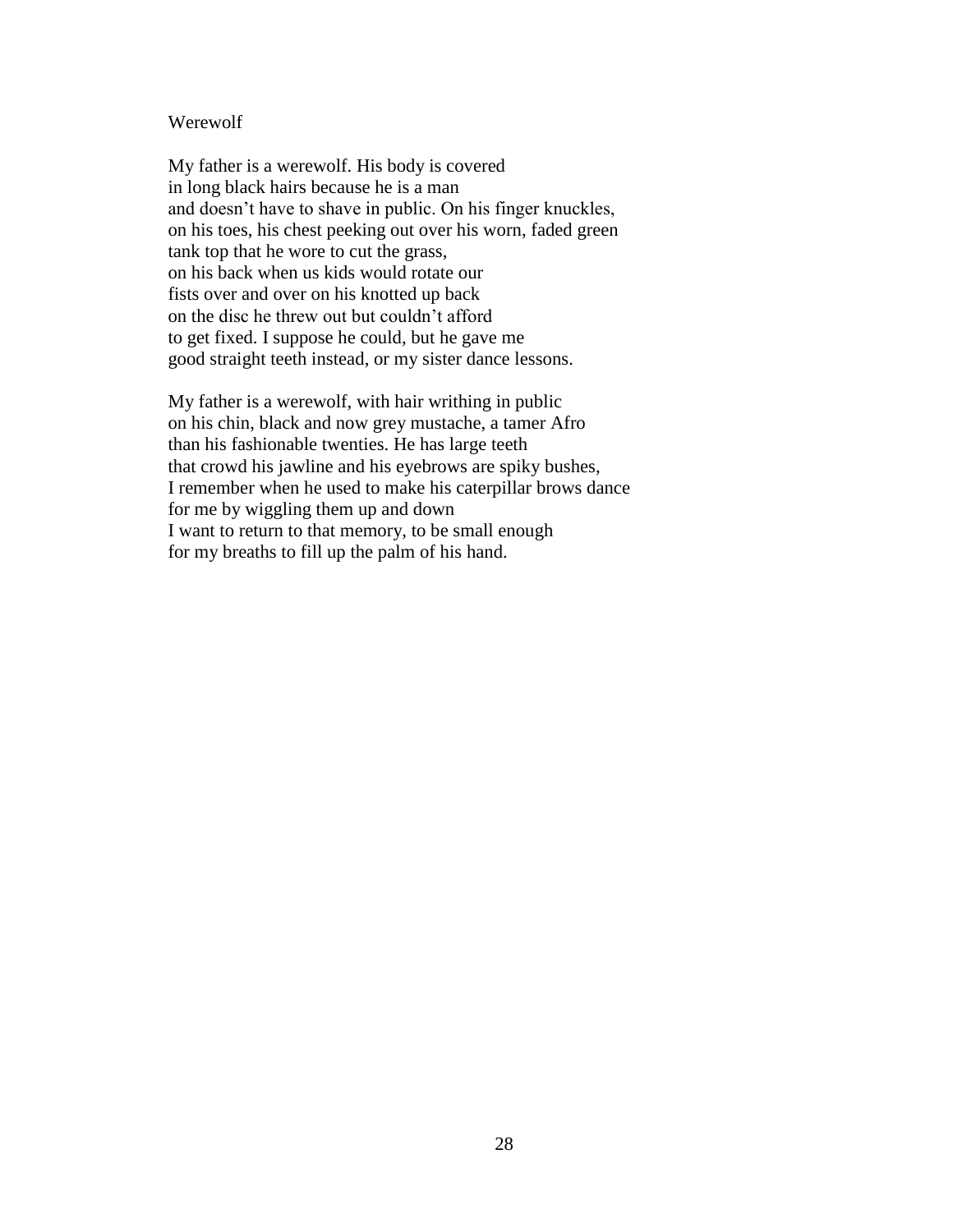### Summer Skin

boy grinding on me late night in Nashville, you still gonna fuck with me when I get my summer skin? no one told me until too late, when you slather your ashy self with coconut oil and soak up the sun your melanin goes ten whole shades darker, fuck all that Ulta you splurged on.

The taste of blackest berries may be sweetest, but don't no one really know for sure since they get plucked after the brightest and lightest ones that photograph perfectly and fall to the ground in the shade of their mothers.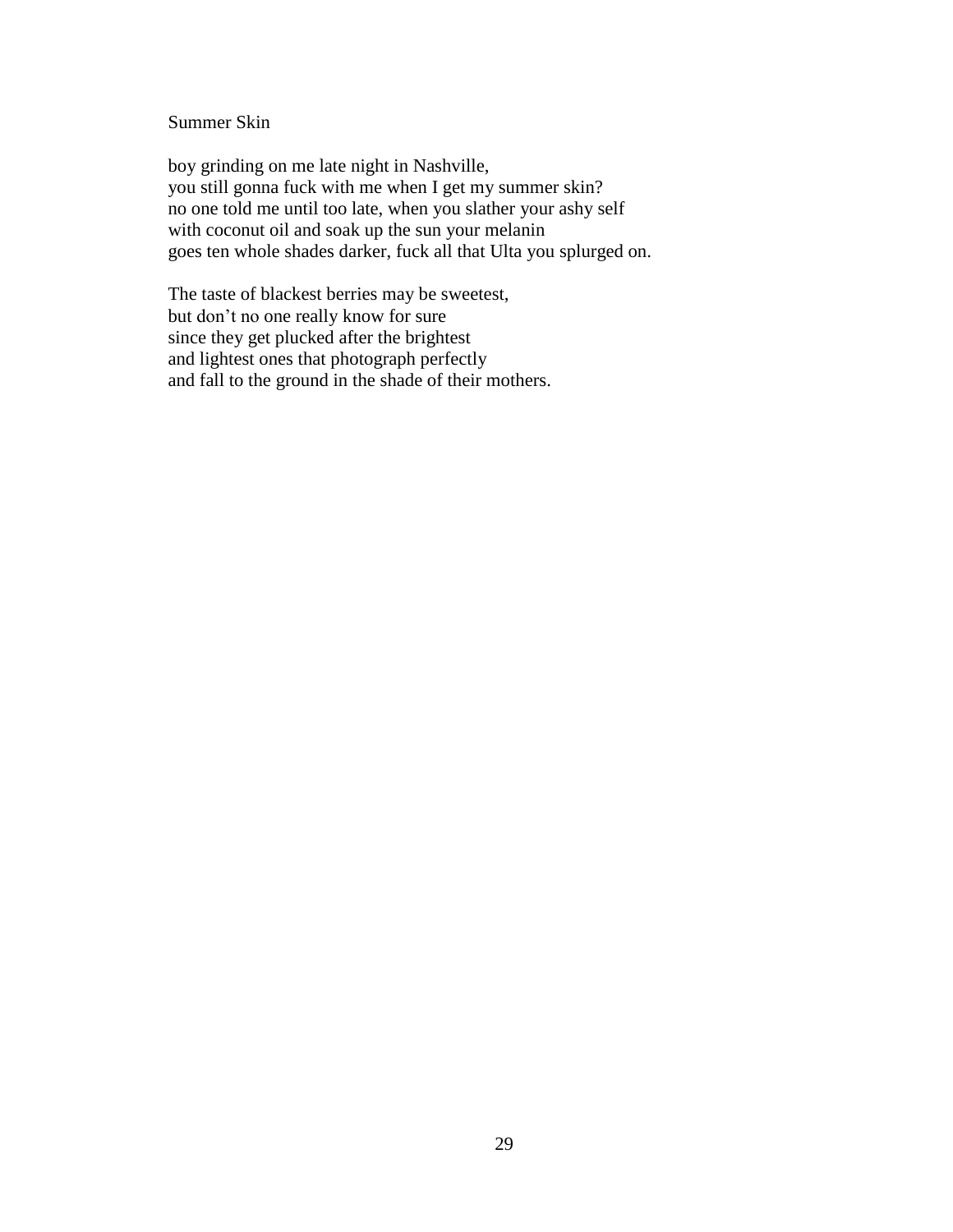#### Gorgon

## *The most disrespected woman in America, is the black woman. The most un-protected person in America is the black woman. The most neglected person in America, is the black woman.*

### *Malcom X*

The iconography, the language, the stereotypes, the connotations, so much pertaining to the Black woman is animalistic, oversexed, at times violent, at times pathetic, but always, always underscored by the difference between her and white women. Black women were thought to have a higher pain tolerance, a lascivious nature based on two simple facts. That white men wanted them, and their striking features: the Hottentot ass, the swollen red lips, kinky hair curling up to a silent god, the exotic night and the darkest shadows ensconced into the skin of her.

Never mind her. Whitemen stripped her of her humanity long ago. Objectified her in slavery, but she's only worth a dime free. Her differences turned into monstrosities, she turns men to stone and no one bats an eye. 36 Black transgender women killed so far this year alone, 36,000 Black women disappearing without so much as shadows or a police siren.

*I am not yours anymore, my grandma whispered my history to me as we shelled peas. I know I have more than three faces.* 

\*\*\*

She became Sapphire. Loud, belligerent, angry, proud, and no one could stand her. No one could best her. She carried her family on her back and hung for it more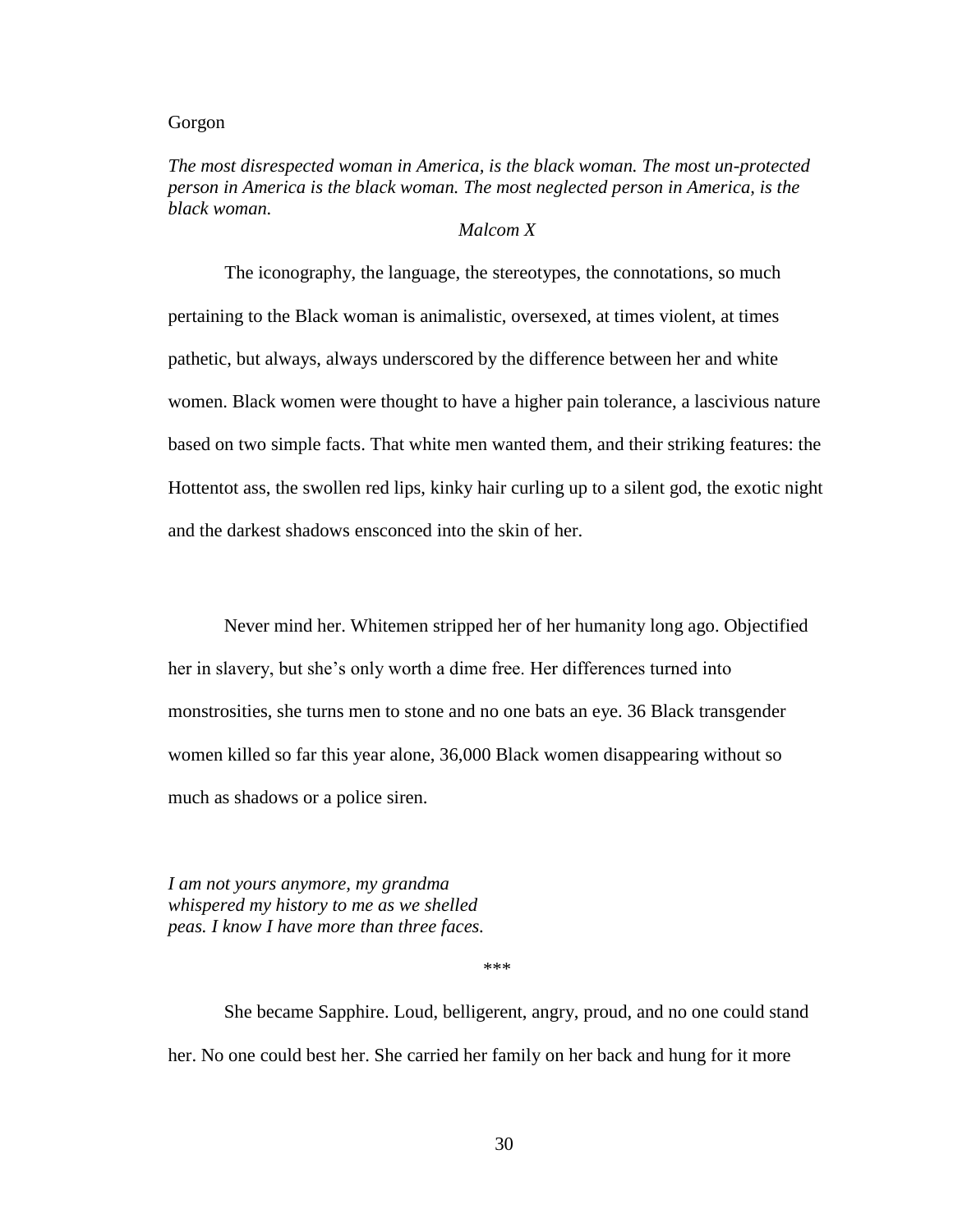than once. See her as the Loud Black Woman, and a watered-down incarnation as the Sassy Black Friend.

Never mind that she's got a lot to be angry about. That even a standard sentence, in her mouth, in her tone, is always too loud for men, for women, for anyone but her experiencing that stab of pain. She's pushing against four hundred years of white patriarchy like Sisyphus, but they are a stone she can't squeeze blood out of, or even wear down with all her tears, no matter how many sons she loses.

*I am not your Negro today or tomorrow, and you best pray that you don't catch these righteous hands.*

\*\*\*

She became Mammy. The mother of someone else's children, but never her own, because mother means to nurture the way you see fit, and you can't do that if you don't even own yourself. See her pictured with one breast hanging out, the other mauve nipple in the mouth of a little white boy cradled like a bouquet of flowers.

Never mind that this child would grow up to espouse those good Southern values that placed her and a Jersey cow in the same red ledger, noted her offspring in term of lightness, the number of teeth she'd lost, her sweet temperament as she cooked flapjacks and smothered them with butter and syrup. How many little girls that she nursed grew up and made their husbands sell her pretty, distracting granddaughters? How many little boys that she nursed grew up and broke bucks?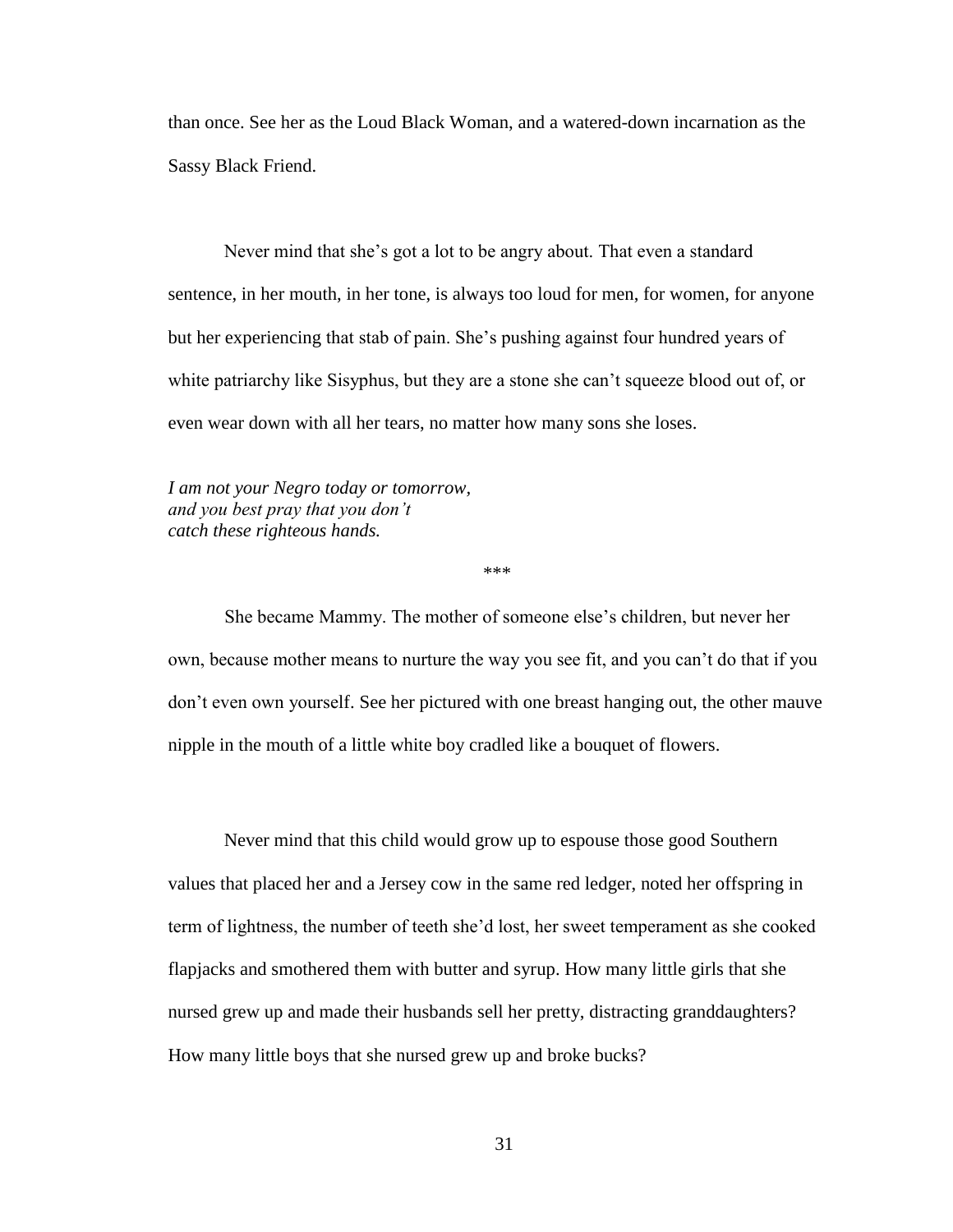*I am not your mule, to cart men on my back, or front for pink pussy marches.*

\*\*\*

She became Jezebel. A welfare queen with five kids by five different baby daddies, a thot who should have minded her own business, looking fast, acting fast at five. Even with good English and good hair, her dress is always too tight and unprofessional.

Never mind that to take a man between her thighs is the purest act possible when the blood memory of J. Marion Sims cutting and ripping down there without a drop of anesthesia, lauded and set in stone with a plaque that leaves out how he perfected his gynecology methods. That Black women are the most educated demographic, and yet the most cited for their unprofessionalism, which translates to even the slightest whiff of refusing to assimilate.

*I am not your rap artists girlfriend, and I will take my lovers on their knees, or to my mouth like a holy kiss.*

These ideas try to overtake her selfness. America is encumbered by history to see her as a lesser monster. America looks at her and turns to stone. Not one iota of sympathy for Black women, Black women's strength, Black women's power, Black women's differences.

*But here I am, in the face of a world that would swallow me whole, laughing.*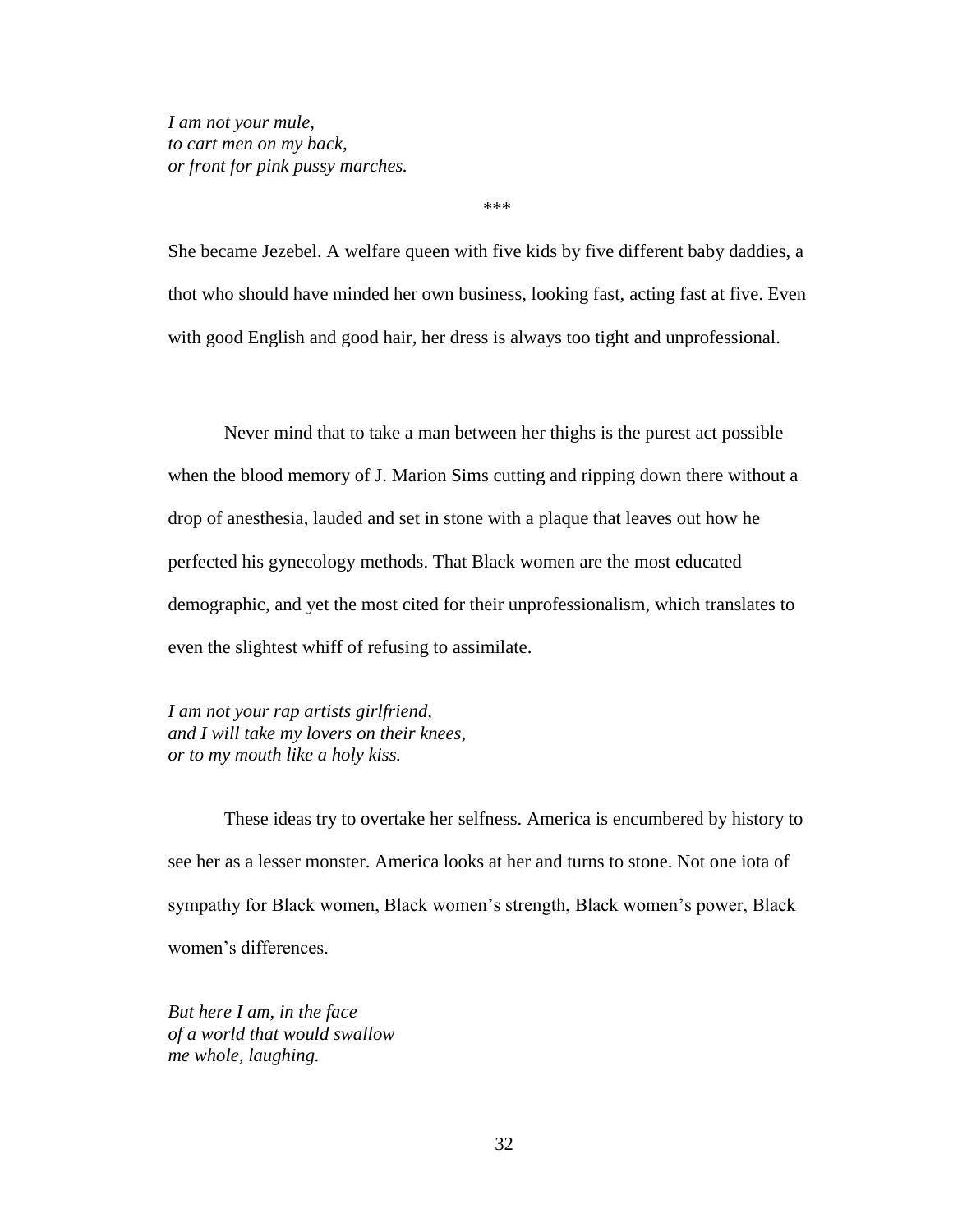Homegoing

It was the most important thing, foe each grandson to wear a tie and each granddaughter to wear a white dress. My cousin fixates on this. Only no store is open, he has only \$20. He has to go run to Goodwill for a swath of the silks pink and blue plaids, green and white diamonds, a red ruby one perfect for Christ, oh he's not coming? No, he's got work. Who can work on their grandma's Homegoing? Who can? Like he asked to be ignorant enough to fuck out 3 kids at 21 and the paycheck.

My grandma is withered to 90 pounds, and I wonder if seeing her die has hurt my little brother, only 13 and bigger than her. Does he cry about her? Auntie does. She comes in dabbing at her eyes and "Lord" wails at seeing mammy, this half Southern, half Nuyorican exclamation.

Meanwhile my dress is too tight across my fat stubby neck, and I curse vintage shopping, but where else can one get a white dress that doesn't show a panty line? Everything is so sheer nowadays.

We've buried both my grandparents from ALS in 5 five years. My mother is a wreck. Or she would be if she was honest. I can only muster tears for myself. My lover says I must not have loved my grandparents, and yeah, maybe I only saw them once a summer but shouldn't I love them? Enough to cry like my brothers are? They're just more emotional I guess. I wonder how many times they can fold a flag (16) or tamp down the earth with great truckfuls of earth, so dark it looks wet. I wonder if there's any slave bones buried out there by the lake. This used to be woods with shade, but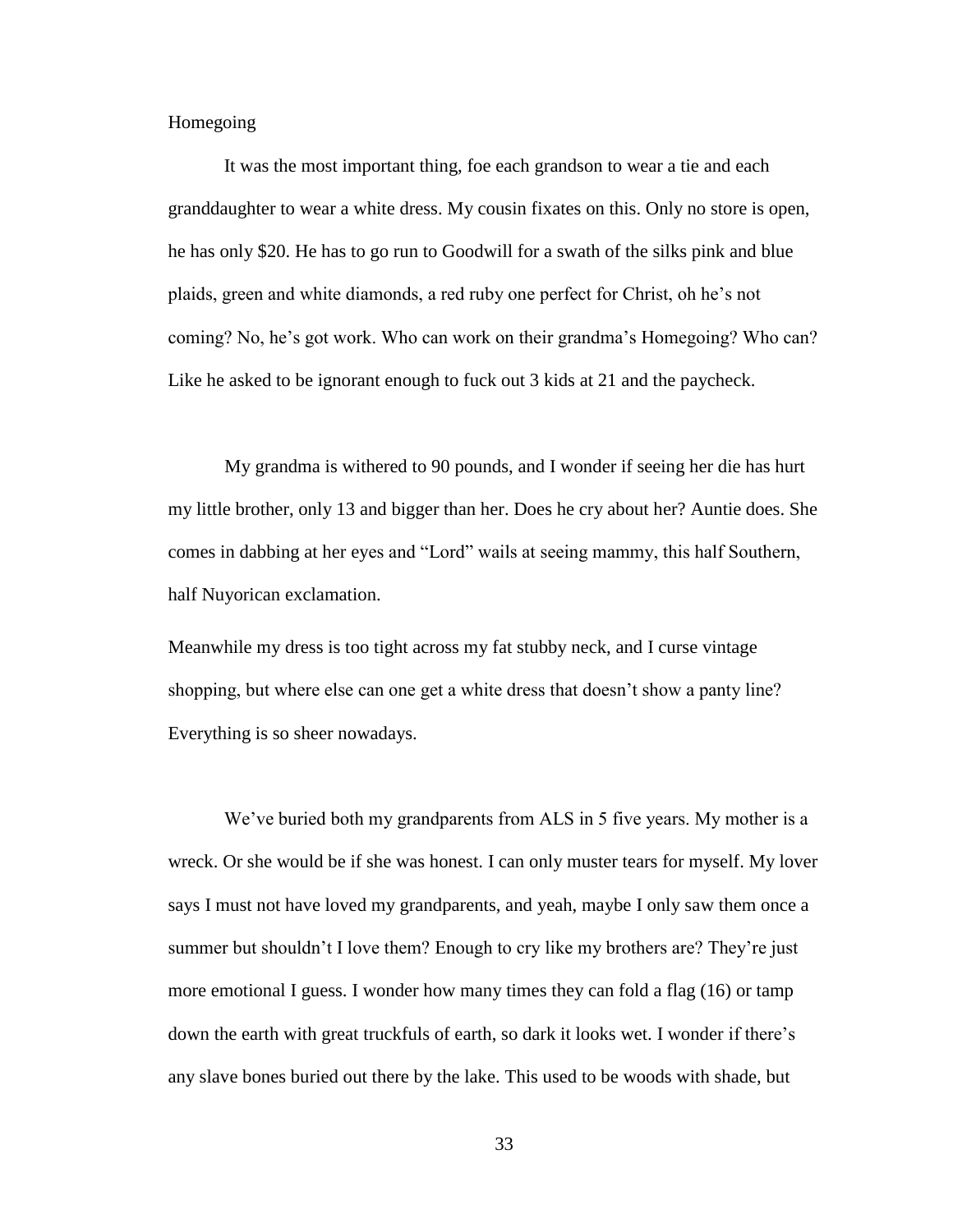now the sun is so harsh the funeral home provided green tents for the service, and the director can't help smiling at the surcharge, dollar signs being spent as she waves us goodbye.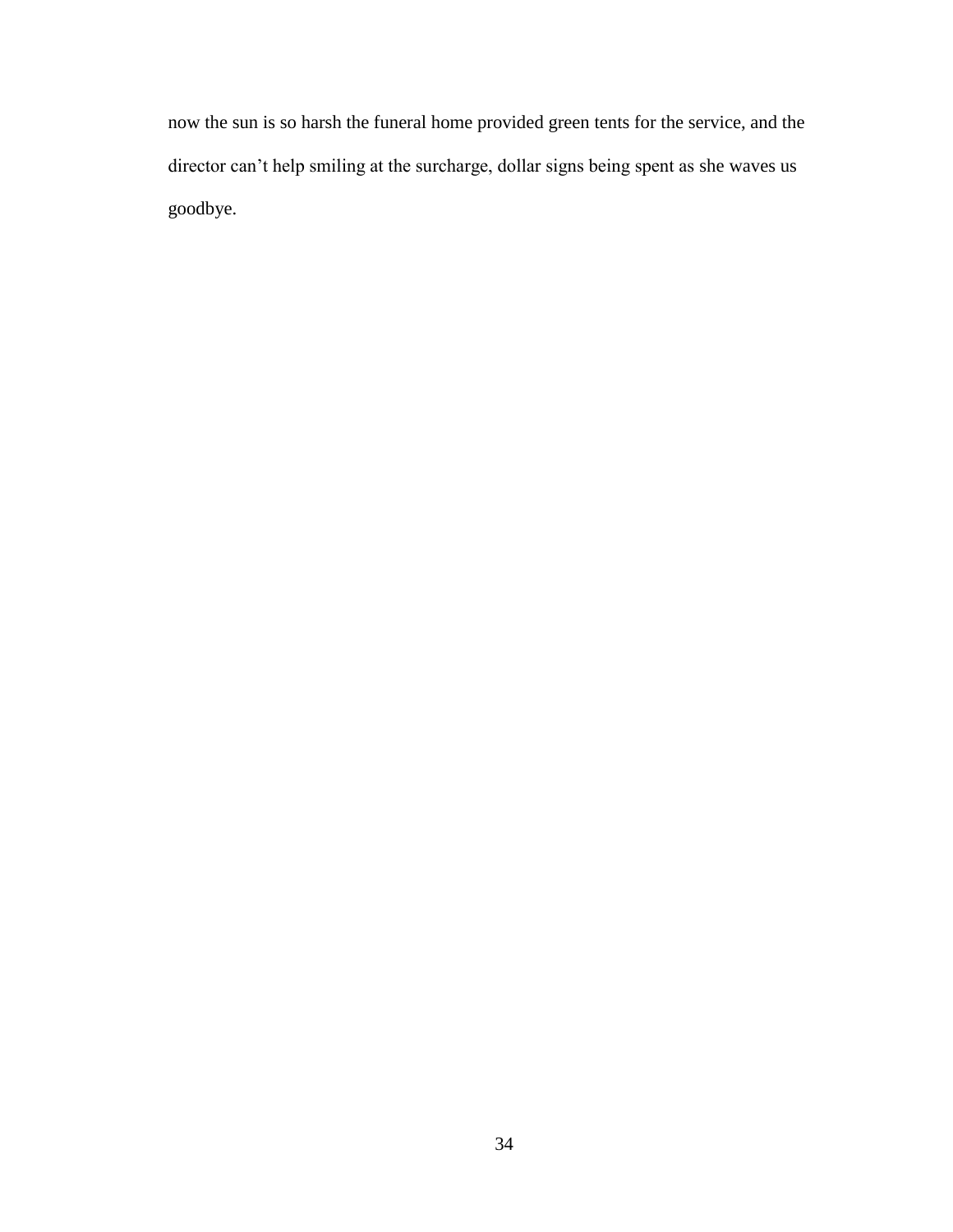The Bent Woman

is crouched over the red soil the scent of hot blood, the purple afterbirth cooling where she flung it at the cacti her pet coyote silent, eyes all askance his mistress will not let him near she is hurt, he smells the blood and she was weeping, full body sobs. Her fingernails are broken from attacking the earth grabbing it to somehow hold back the girl falling into the world too soon then flinging it, wanting to hit something her throat is hoarse she was crying for her lost son has now lost her daughter and there are no more wails left in her.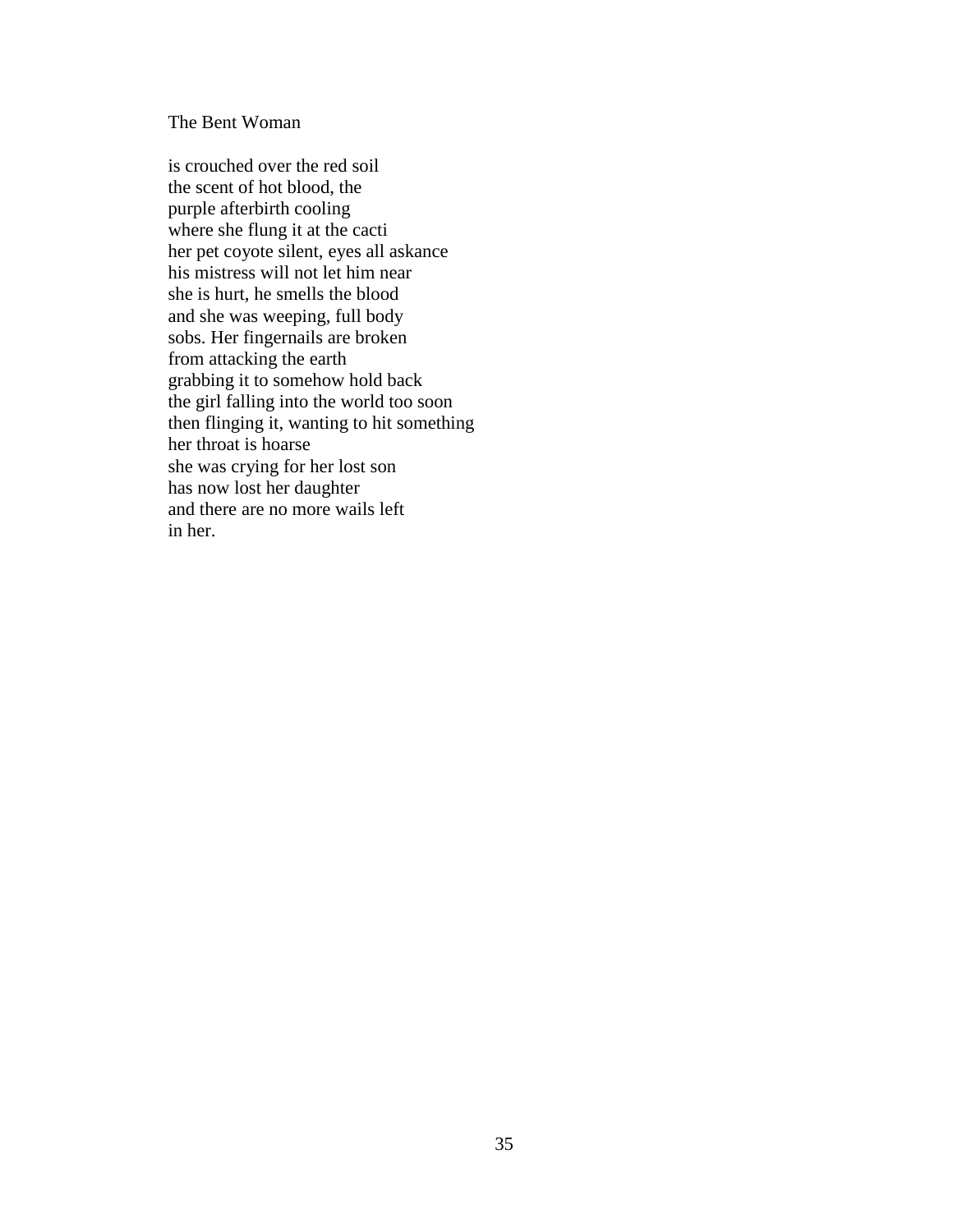# My Grandmother

If she was a house, in her rafters she would have a little space, a widow's mite, for my God to rest his head. a slim gray mouse crushed under her hoarding piles in the dark basement. The doorbell would be broken. There would be one or two hard Tootsie Rolls that had rolled under the massive walnut sideboard.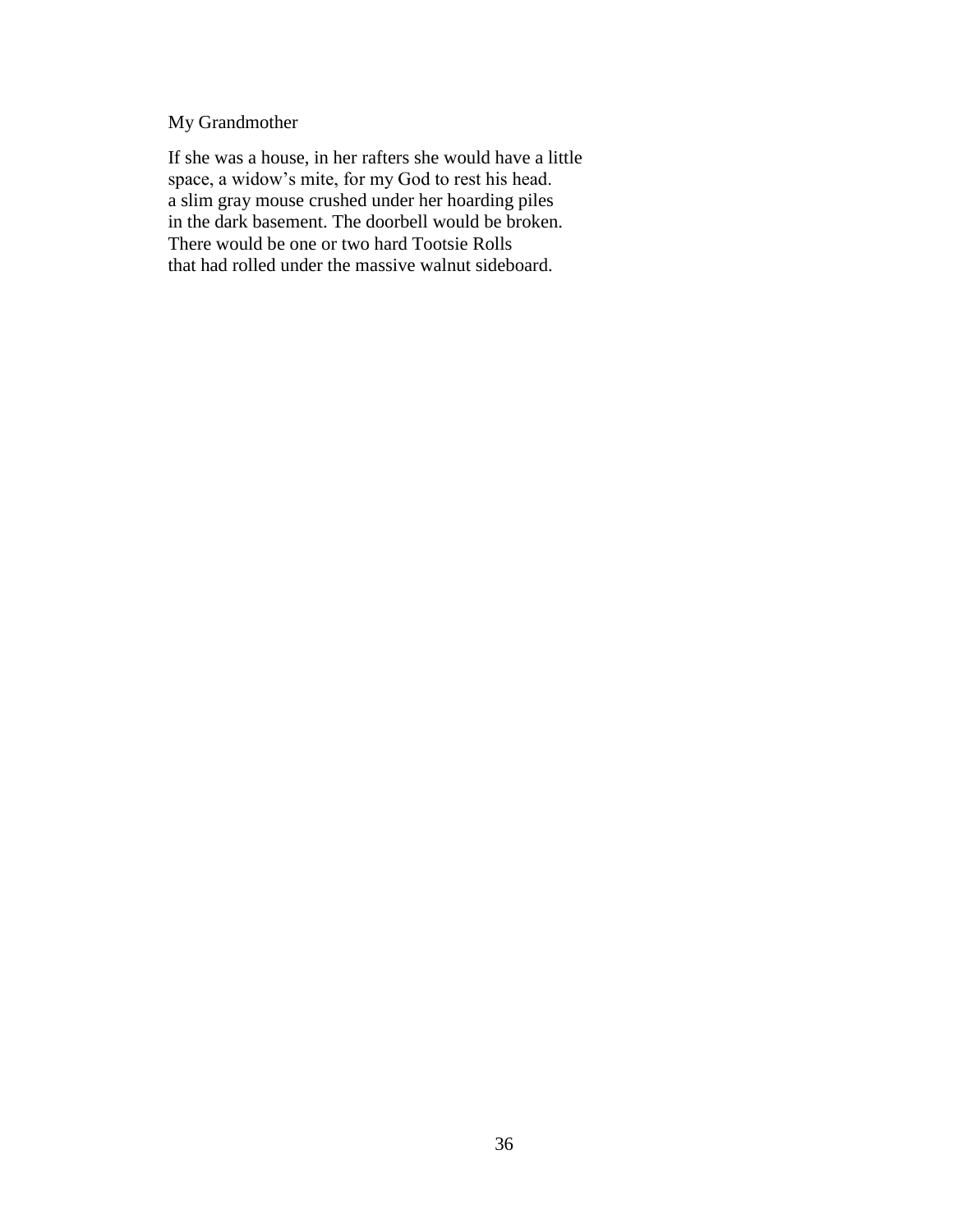## Trout

trawl lines for a catch and scoop up the reaping in the sunset hours beat it dead, a sharp head tap with the mallet flake off the scales, slit it down, remove the gut of slithering purple and maroon spear it, roast it in its own salt water and the first bite is soft, fire crackled but juicy. sometimes I've missed a bone and it stabs my cheek. You don't need sauce, lick it up, lick my fingers, lick the plate.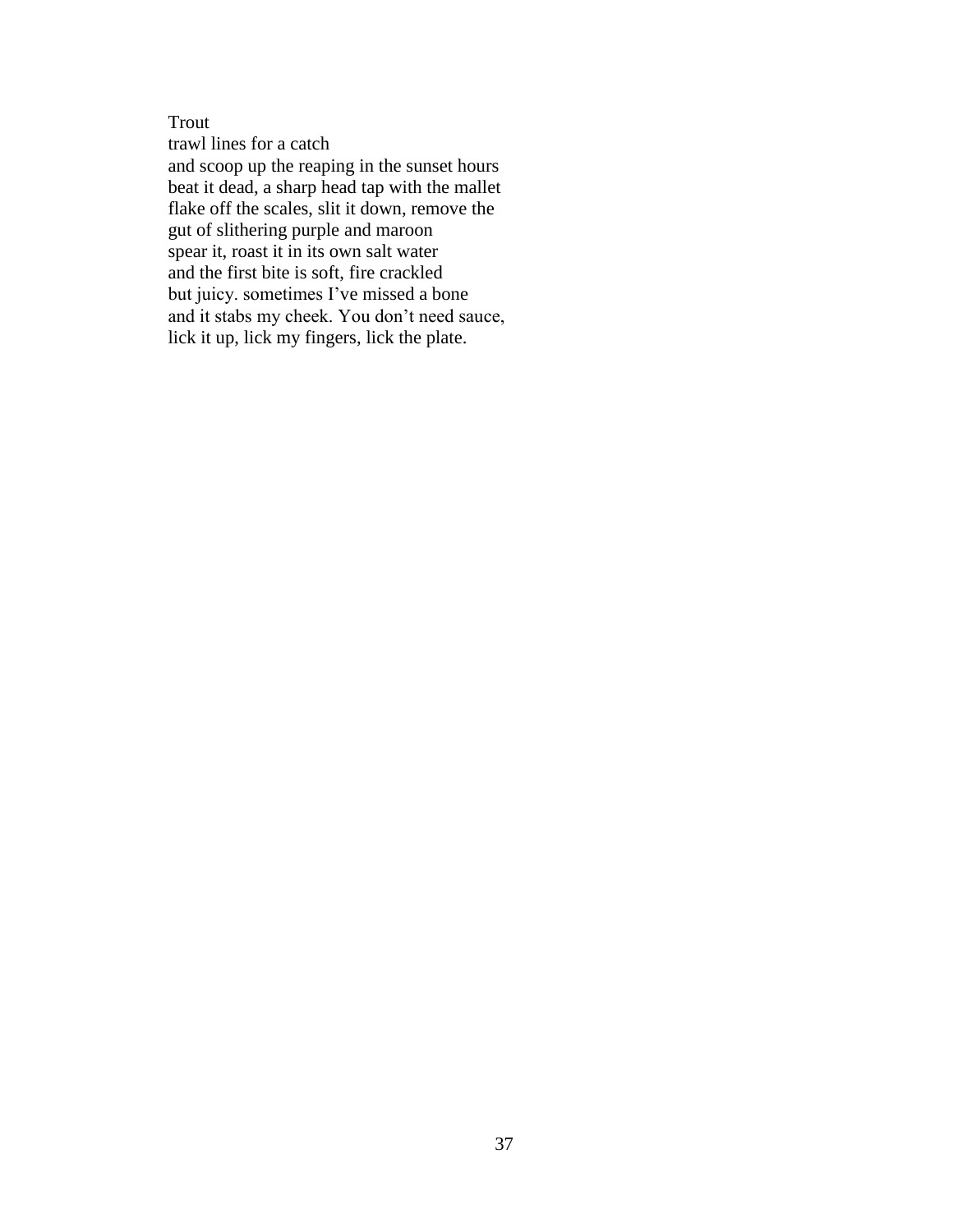#### Accents

I like the way my roommate Emily says, "Russellville", Up? Down? Wherever here in Clarksville is, you know, in relation to normal, Cheltenham, Philadelphia.

I like how this place, with its bluest blue hills marinates in music that seems to flow from the words, yonder, apiece, y'all steady and slow.

I love how the radios crackle and the chords come out whistle-like, croon-like even though the words stay depressing and raw the song is true, so the song is beautiful.

I don't like that the roads are curved for the rain to coast off of, it makes cars coast off too easily.

Oh! But I like how things taste, a meat and three here is a piece of meat, chicken usually with vegetables, boiled and salty. Is it good for you? Well, it's good for my tongue.

I like how the new and the old fold into each other, the AT&T building is called the Batman building, his pointy ears watching the skyline.

The ever-renovated public library with its "donated by" statuettes a block away from tattoo parlors and places made to look old so that those with new money, new to the city will come in for the atmosphere.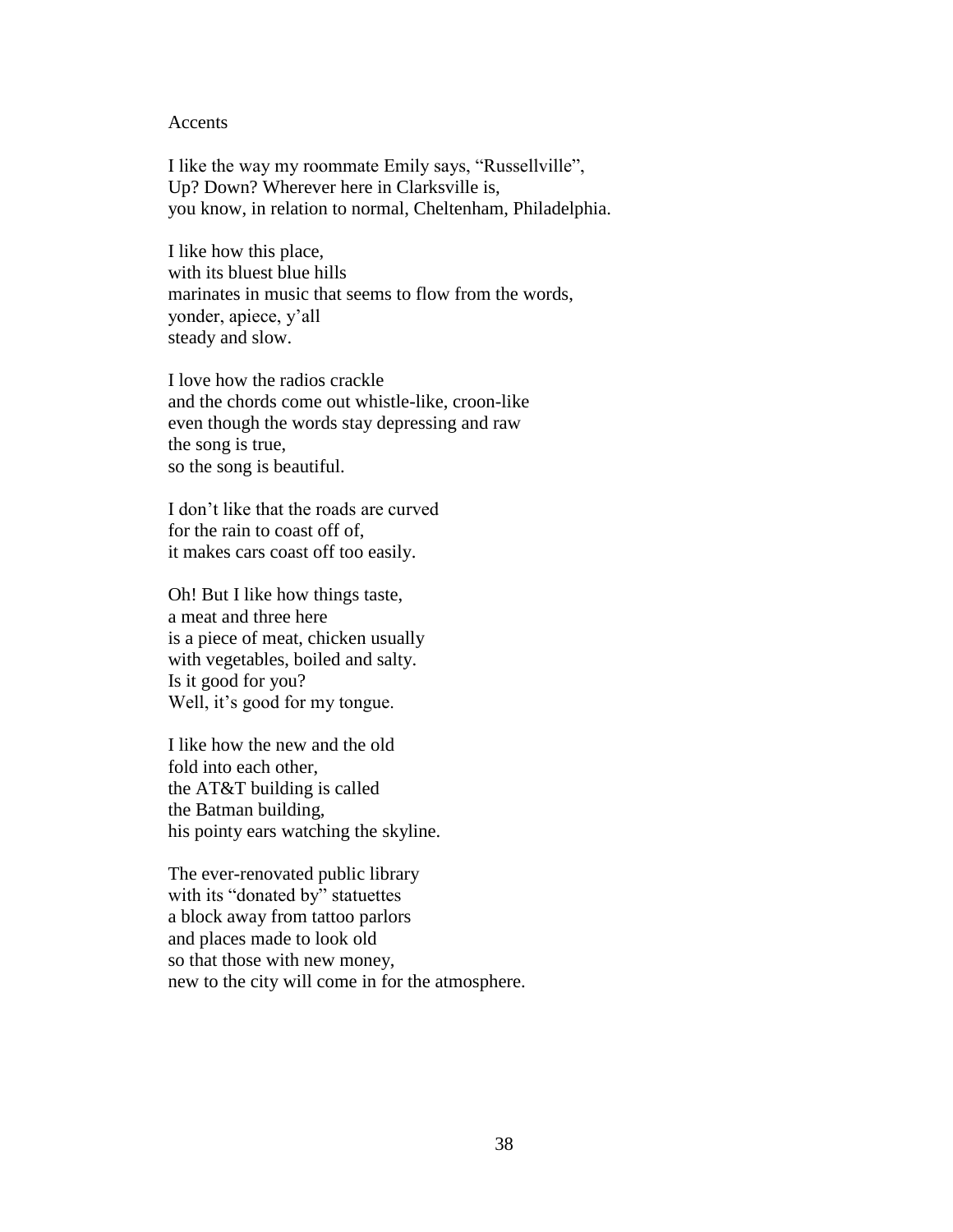Country House in Orangeburg, South Carolina

Night time. The youngins play in the yard yelling, running barefoot over the mole hills and shale gravel mindful with dark eyes of the apple tree stump cut down last April, now a red ant hill.

The damn things still won't leave. On the porch grandpa sits in his wheelchair can't speak, head lolled to the side Grandma fans him my sisters Ann and Beth chatter low all side eyeing Pop see if he needs anything.

My beer grows warm in my hand. Only 67. It's not the age killing him Jesus, this time last year he could've jogged out in the yard keeping time with the toddlers. ALS one year later his breaths come nearly too slow.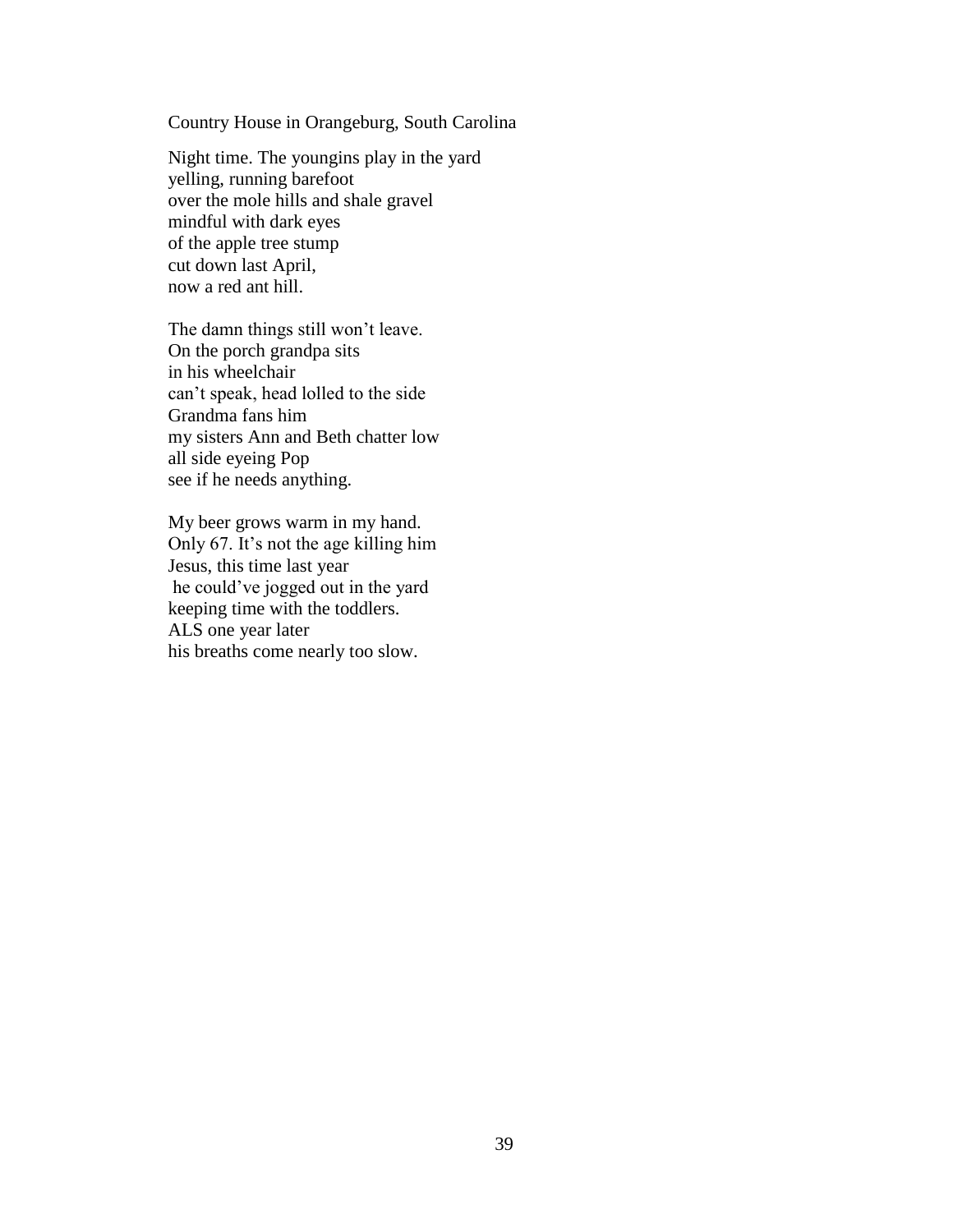#### Motherfucker

 A few years ago, on an Urban Dictionary haunt I read that the origin of the word comes from a slave practice. The master would tie a sack over the man's face and tie him to his mother, and in the dark all men look alike…so the child fucked their own mother and the offspring were bred out for a specific trait, the strength or endurance that was already evident in the second generation. I sat there, and gooseflesh rose up on my arms and legs. Someone was walking over my grave again. I'm beginning to think that that I've angered my future grandchildren who bury me, and they throw my remains out on the street, since I ghost-shiver so easily. But this was deeper inside me, a gnarl in my gut. I stopped thinking, trying to process what I'd just read. I could picture it so easily, like a macabre gif of a man's strong shoulders cradling his mother, both too afraid to even whisper who they were to each other, the orgasm a retreat from the labor and scarcity of language, what kind of life is that? Who wouldn't volunteer to breed with a neighboring slave if they'd even been given the option?

 It isn't true of course. Another search disproved this origin of the word categorically, citing that the term rose as the ultimate insult to break the European taboo of incest and male-mother relationship bonds, while my eye glanced over possible Freudian interpretations of the insult. But I believed it, believed it for a whole-ass moment. My America is capable of doing this, and I knew it in my bones, that whole parts of my history and genealogy are shadow-kept because they reveal the monstrosity of us, and only our blackness as synonymous with a scapegoat has kept America together for as long as it has been. Imagine that Baldwin, the black sheep of the family who almost broke it is the one making it resemble a family. And maybe when we're

40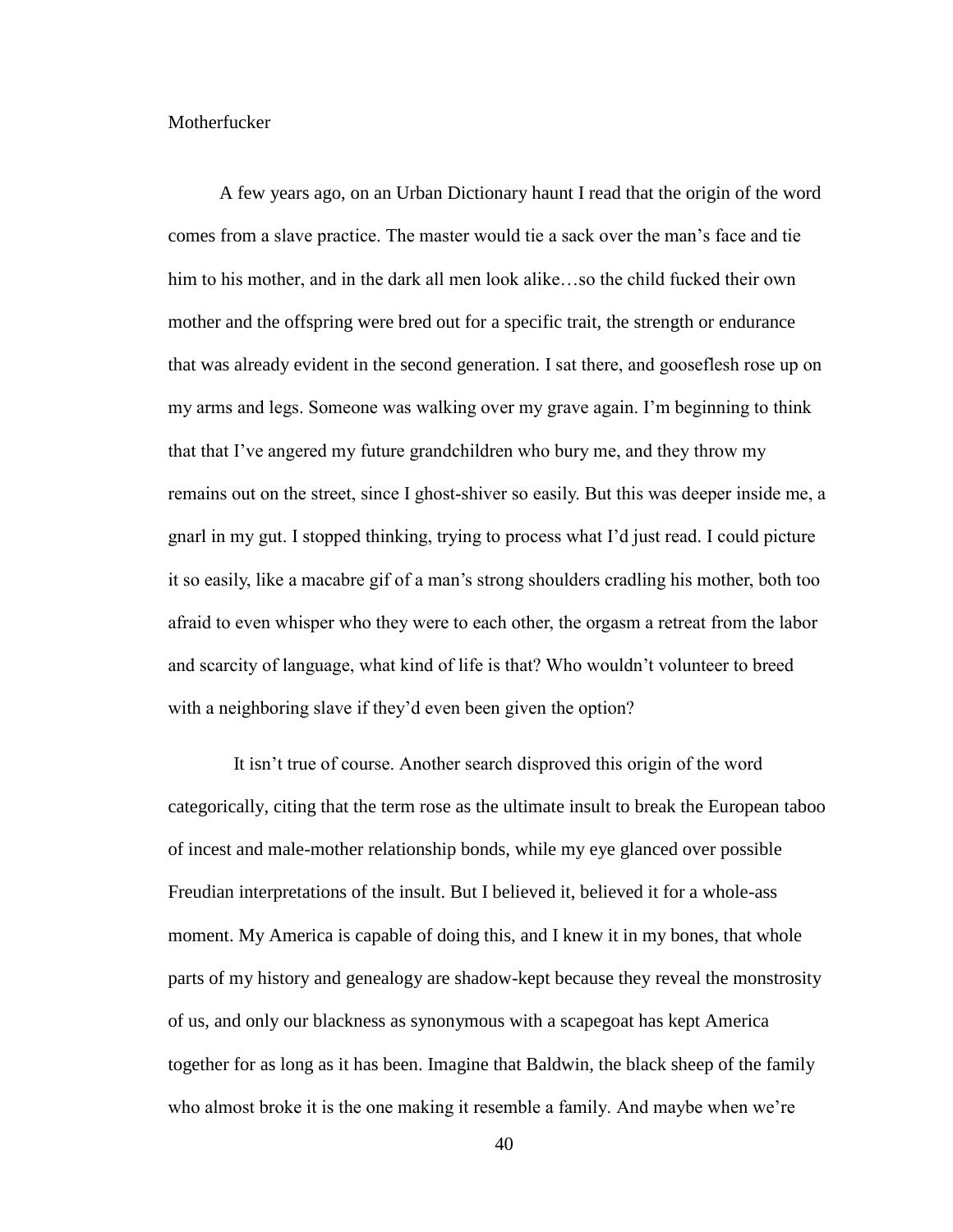finished mediating, we will be a village again, not this democracy or this republic in the spirit of ancestors so few of us can claim unless we are Greek.

 Motherfucker. But what if it was? I can't quite squelch the idea in my brain. Something too dark for even Toni Morrison to write about. I have to remember the intrinsic value of an enslaved body, why fill a girl's belly with a deformed child through incest? Just like pigs, the sows' offspring are recorded and memorized in order to avoid deformed piglets. And I find a saving grace in the inhumanity of my ancestors, that this one sin would not be visited upon them because it would fail to fill the coffers. Most slaves were not on the gargantuan plantations, but held in small groups, sometimes just one or two, the ultimate symbol of wealth. If I was transported two hundred years into the past I could fetch \$850 on the auction block, which translates to a small used car nowadays. But I will meet too many people's eyes to return unscathed, and that's the heart of this fear, that no one, not even the scrap of two years when a mother nursed a child, would be allowed to remain sacred and loving, that this too could be tarnished and destroyed in a single night.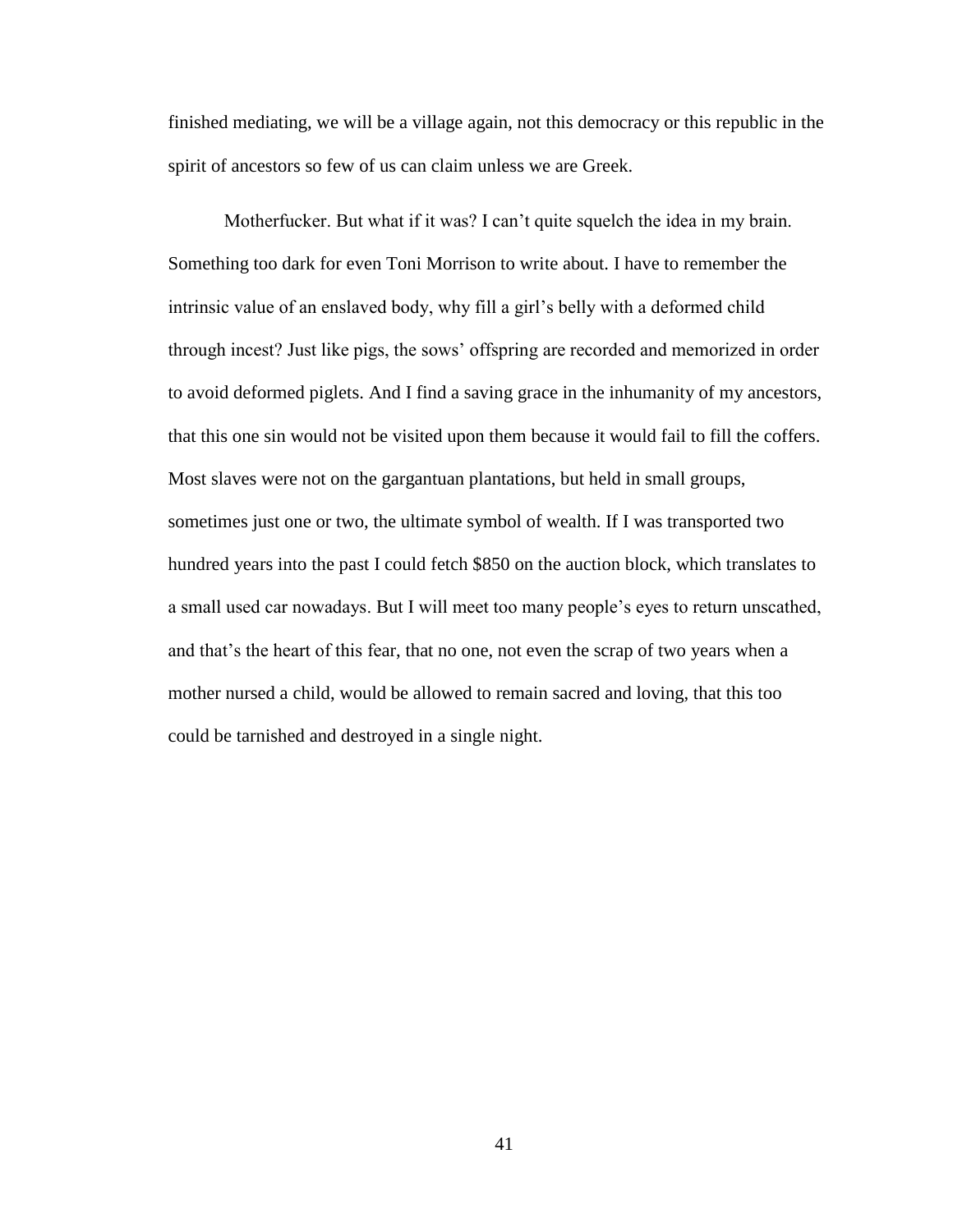Nappy

Yesterday, my white friend asked me why more girls don't wear their hair natural like me, and I told her, "it's a long story. I don't mind telling you but its like, you have the whole slavery times"—my tongue still trips over "slavery" versus "enslavement", despite my full and thorough commitment to placing the onus and responsibility on the masters. "Not much time, so you'd just wrap it in a scarf, actually, in Louisiana, there were hair codes after enslavement, I just learned that last year. But anyways, after the Civil War, you have more time, but from then until the 60s the focus was on bettering the race through education and advancement, so you would try and lighten your skin, straighten your hair with a hot comb, wear good clothes. Then you had the Black Power movement, and Angela Davis and them all wore these fierce Afros to claim their natural beauty, the way their hair grew out of their head. So, it became a political statement, and still kinda is.

Some little girls in Africa, of all places, just got reprimanded for wearing them in primary school. Then you had conks and braids, and then now the Natural hair care movement is really flourishing so about 40% of Black women are estimated to be Naturalistas, but other women still perm or wear weaves or wigs or some combination". I don't tell her I wear mine natural because I panic at the heat of the curling iron, 400 degrees burning my scalp and my ear, and the chemical burns of the perm(anent straightener) has scarred me for life. She doesn't understand that our prospective bosses see a liability instead of

42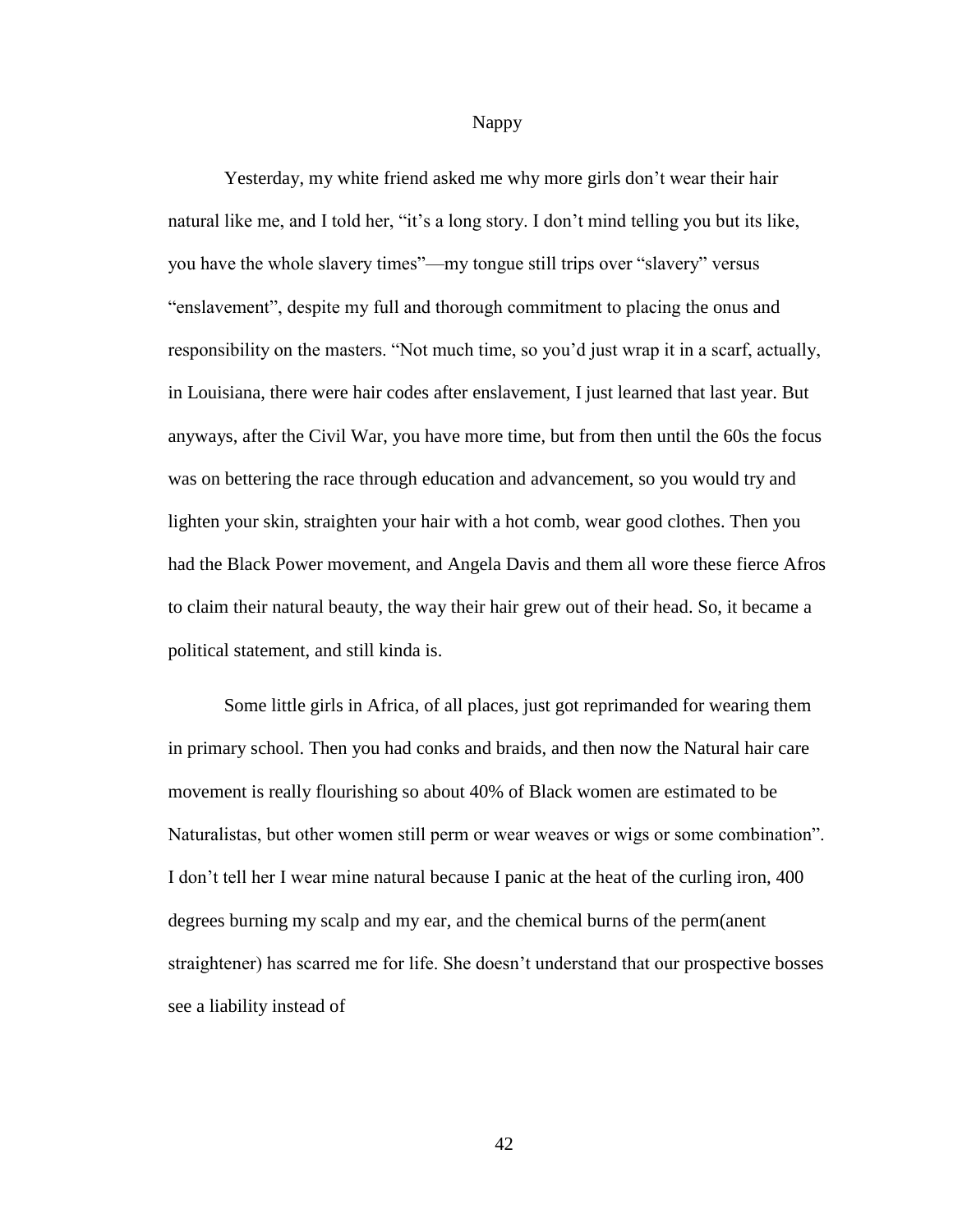## Naturalistas

1. Naturalista definition.

A fashionable African-American woman who wears her hair natural, in twists, braids, Afro puffs, sisterlocs, locs, or a blazing Afro. They are very prominent in cities.

If I go outside fickle Nashville will downpour wash my hair in rainwater briny, salt of God's tears.

This Naturalista watches

perm haired girls

cover up with magazines

bags, unzip their coats

and cover their hair

becoming all hunched shoulders

Every water droplet beads as water drops beads and the set of the set of the set of the set of the set of the set of the set of the set of the set of the set of the set of the set of the set of the set of the set of the set of the set of the set of the set of the crystal reflecting light jewels in my kinky mane.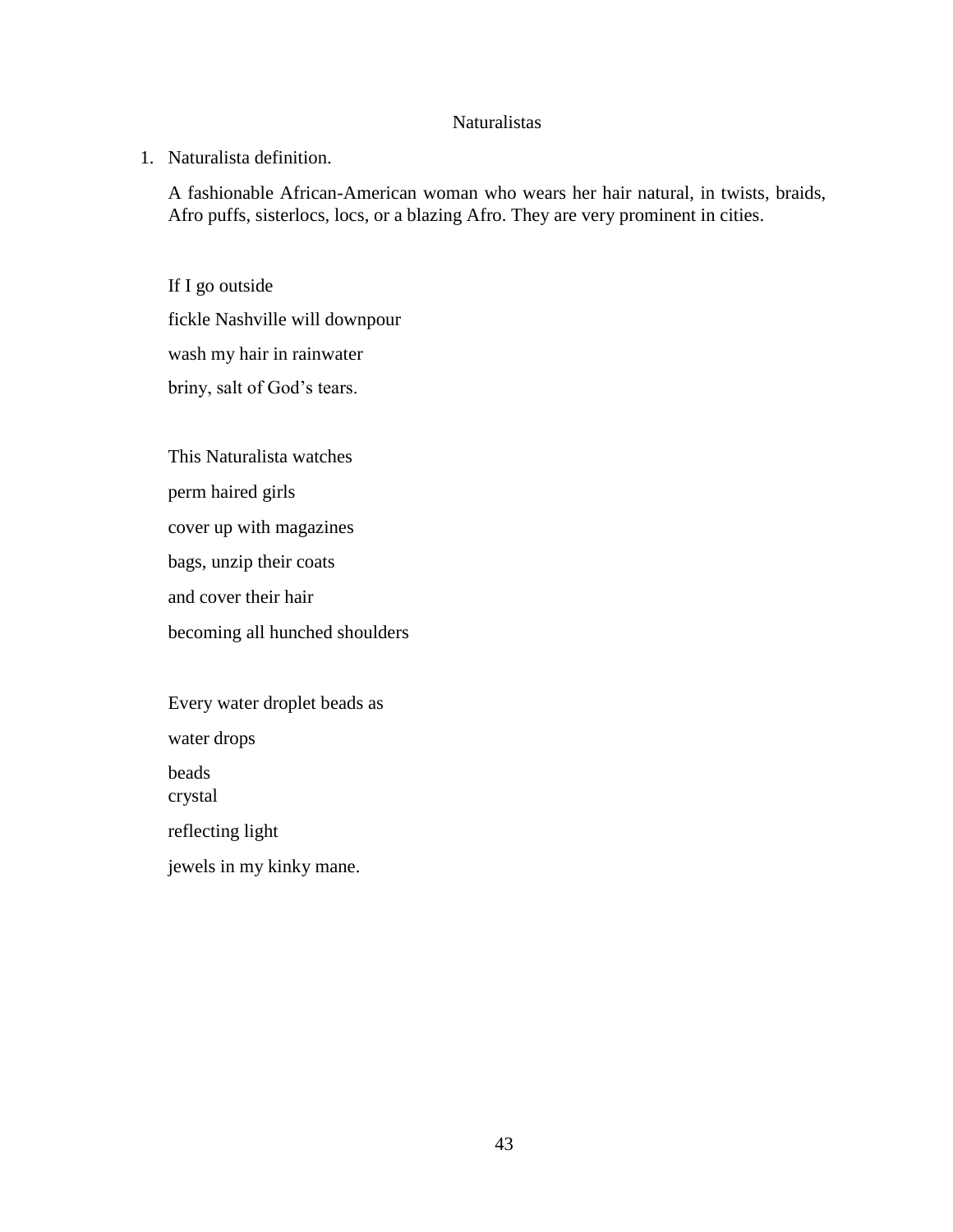### The Eve Gene

My breath was short and I was shaking to finally know, how much is me and how much is someone else? With my DNA, I didn't expect to find much Native, and good thing I didn't bet money, because there was exactly 0. I am a mix of Africa, Beninese, Nigerian, Ivory Coastan, and a whopping percent of Ghanaian. There was about 19% of European: Irish, French, Scandinavian, a drop of Italian and Russian, and 2% ambiguously Kazakhstani. That was the only surprise. I was pinned down like a butterfly now, labeled and glassed into a box. Only instead of confines, I found release. I joked about my results with my students, asking if I could now say white insults like "cracker" and "white trash", since I was about 1/5 white myself, and how far does one drop of whiteness go? I bonded with my pageant friend Angela Porcelli about our shared Italianness and love of complex carbs, and with my Campbell friends on our motherland, aka potato-land. And I started listening to Ghanaian musicians like FUSE.

 But as I compared results with others, we all laughed at the blonde with her 1% of African DNA, our one common origin. That's how we all know we're African, way back when. That mitochondrial DNA of the first woman in who knows what age. Reading the DNA breakdowns and research articles I found on JSTOR was like reading in another language, everything needed to be translated, and I wasn't sure that I wasn't filling in my own gaps as I read along, but the consensus seemed to be that there were DNA sequences that the scientists could follow, and they were least diluted in Black women, meaning that we're all versions of a Black woman named Eve. I wondered what it would have been like, to see her in my Bible picture book as a child instead of the slim white hips and backs representing Adam and Eve, the diadem of black kinky

44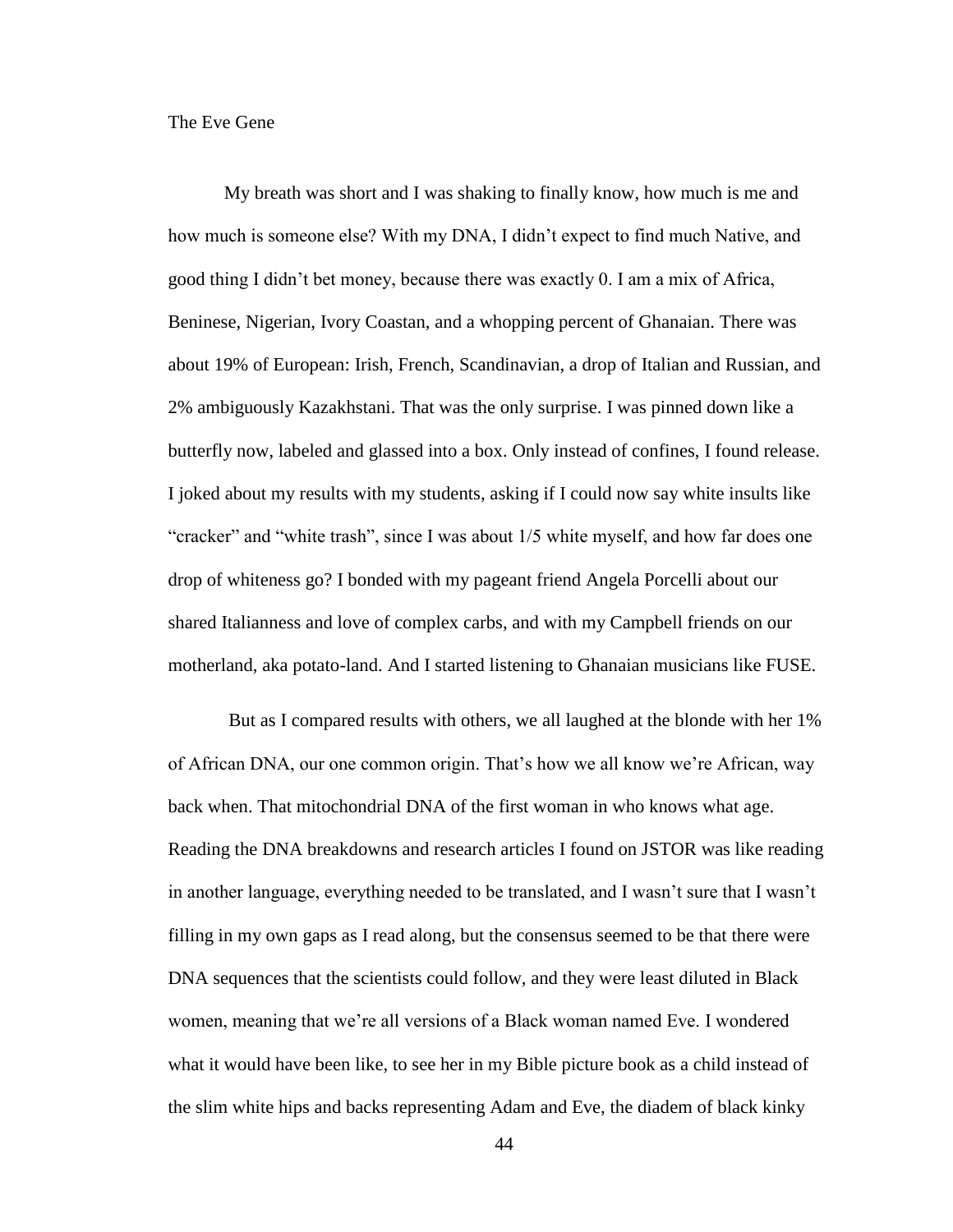hair and the skin glowing underneath the Afric [sic] sun, a mirror image of the yellow, life giving sun.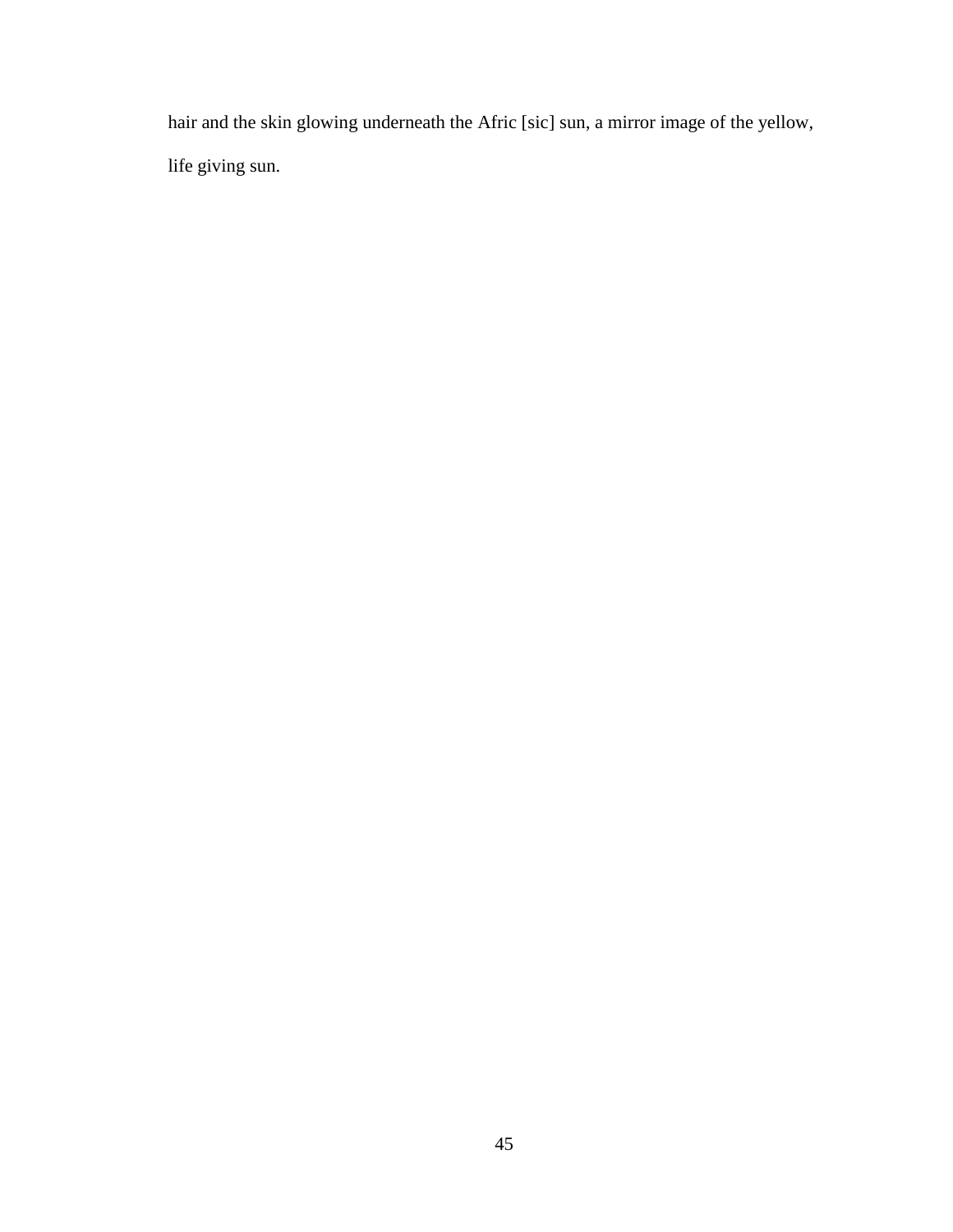Shtriga

My second mother she took precautions with me warded my bed with pig bone crosses to keep the *shtriga* from kissing me with the evil eye to find me like a hound trails its prey even in the dark.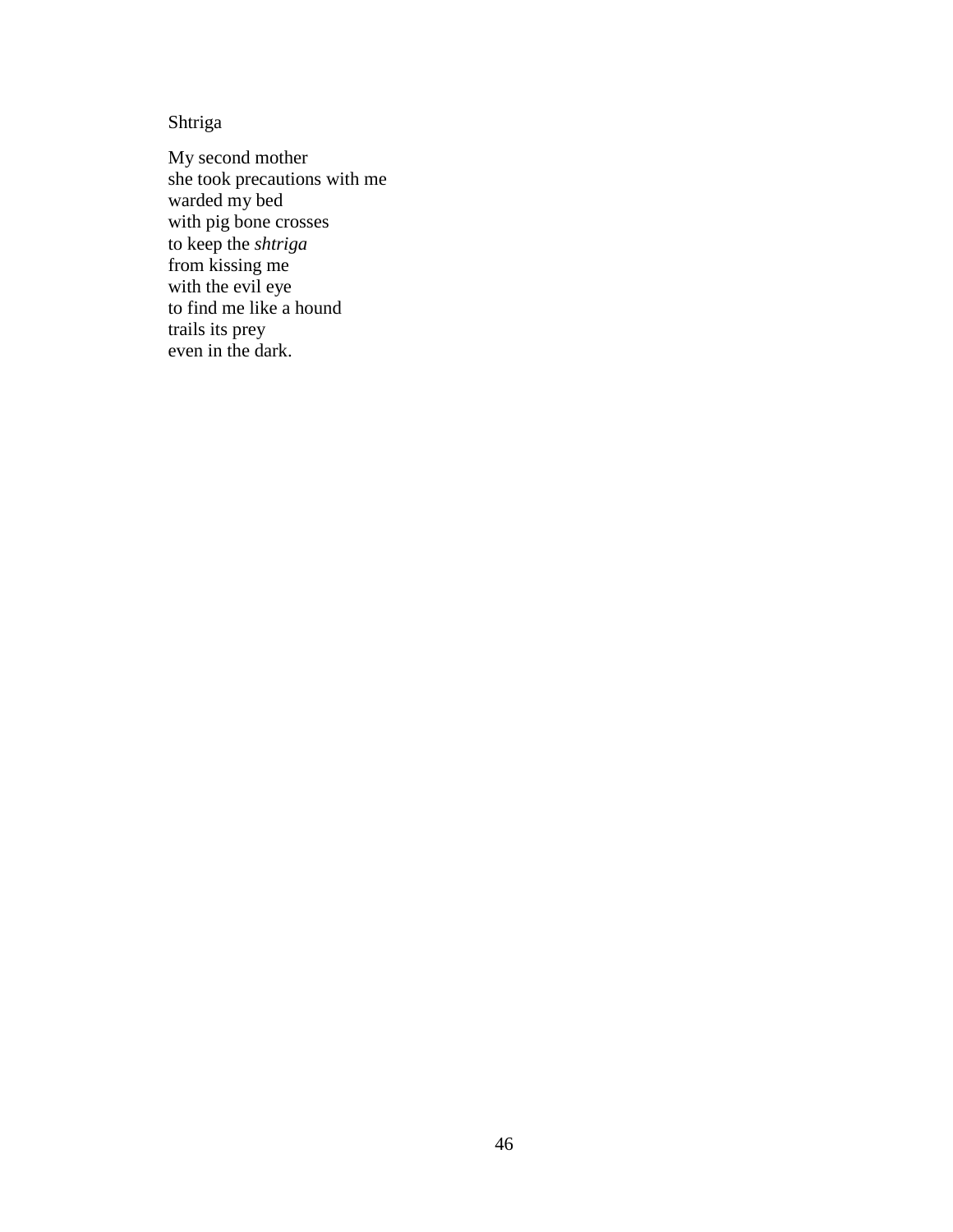### Shaman

I am curious about the moon's childhood she is a brilliance, she has matured over her scars. But the burned side of her body must include her tongue because we have been ascribing her, assaying her, admonishing her. Putting words into her gray mouth, pulling sacredness out I said to myself, here is some kindred my most center direction of the cardinals. Instead of milk, I fed my daughter handfuls of the crescent reflected in the still pools to calm her fever. she said *there are butterflies slicing their machetes under my skin* and I could not get that image gone not even when the Moon had taken her left her body for the Sun to find.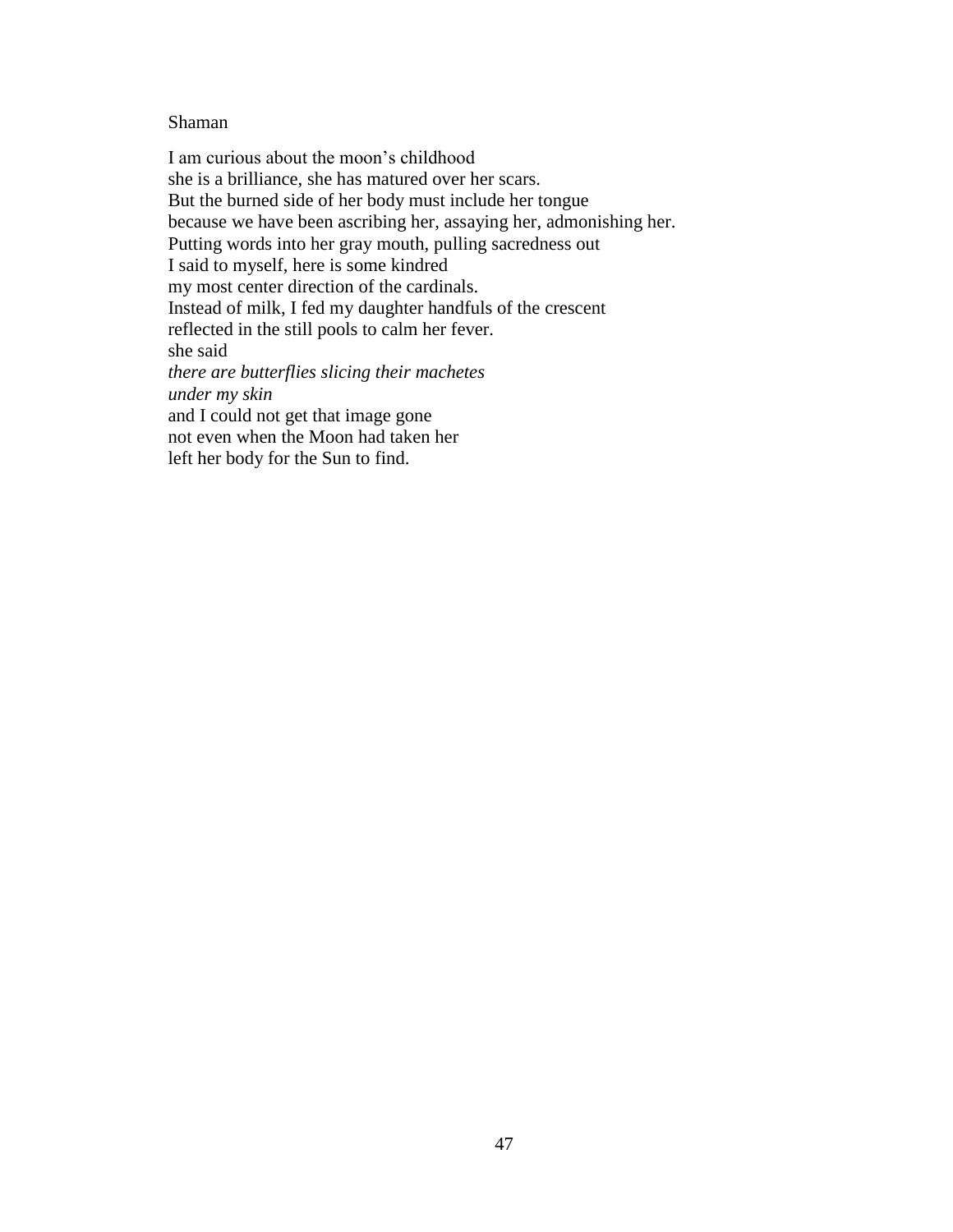### A Fish Resurrects

The height of Brazilian science is to strip a tilapia fish of its skin-leftover like whey from the factories- and sterilize it to layer over the chemical burns, sometimes from those same factories. "It burns", the patient Josue says. "That's to be expected in the first 24 hours," the doctor replies.

He asks if there is any pain, elevated respiration? "Only when strangers see my arm," Josue jokes, "but my son, he thinks my new scaly arm is funny, calls me Fish Man". But so far there are benefits of becoming piscine: the bandages need no changing like traditional linens, the sloughed fish skin adheres soft and wet to the human epidermis, the darkroom is a catalyst for white blood cells to develop into armor, and the creamy pink skin a miracle after the blackish green tilapia.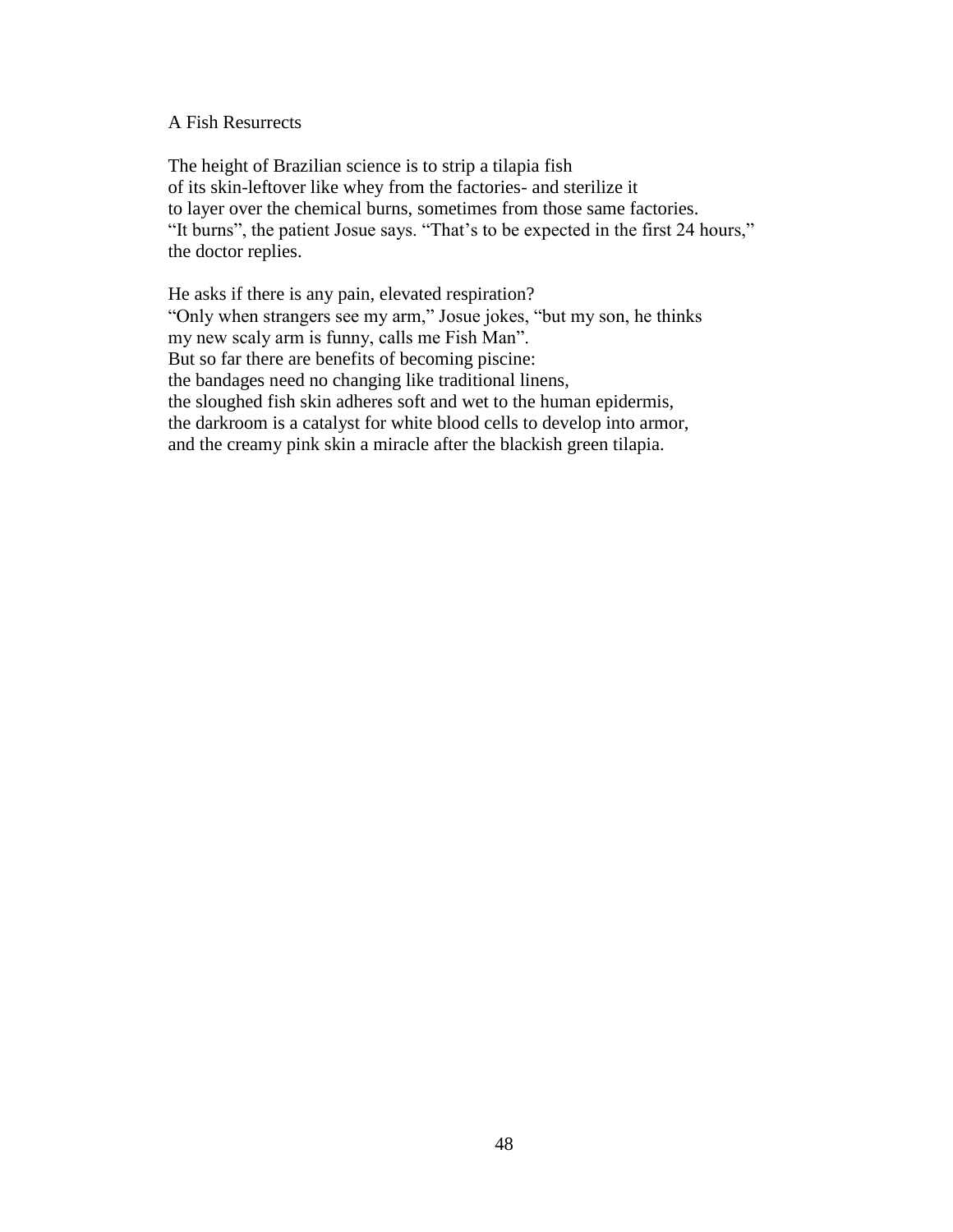6 Ways of Returning to this World

Your shoe. Yes, I could be your shoe, eating dirt, holding you but kicked off every day. Really, I wouldn't find anything different.

Or should I return as a song? I would be pure electricity Girls would shimmy their hips and I would always be someone's stripper song.

My ex's walls. Bear with me. We think so fast when we die, all the electrons firing if I accidentally thought of the man who turned me crazy I might come back as his walls.

A nail clipper! My owner would search desperately for me to crop their hangnail off before the blue glittered nail ripped to the quick.

A cookbook. To be stained with flour smears of chocolate, pops of sizzling oil making the novice's hand steady as she nervously read me again, and again for dinner with her mother-in-law.

A mirror. I don't know why, maybe then I would finally stop being afraid of them.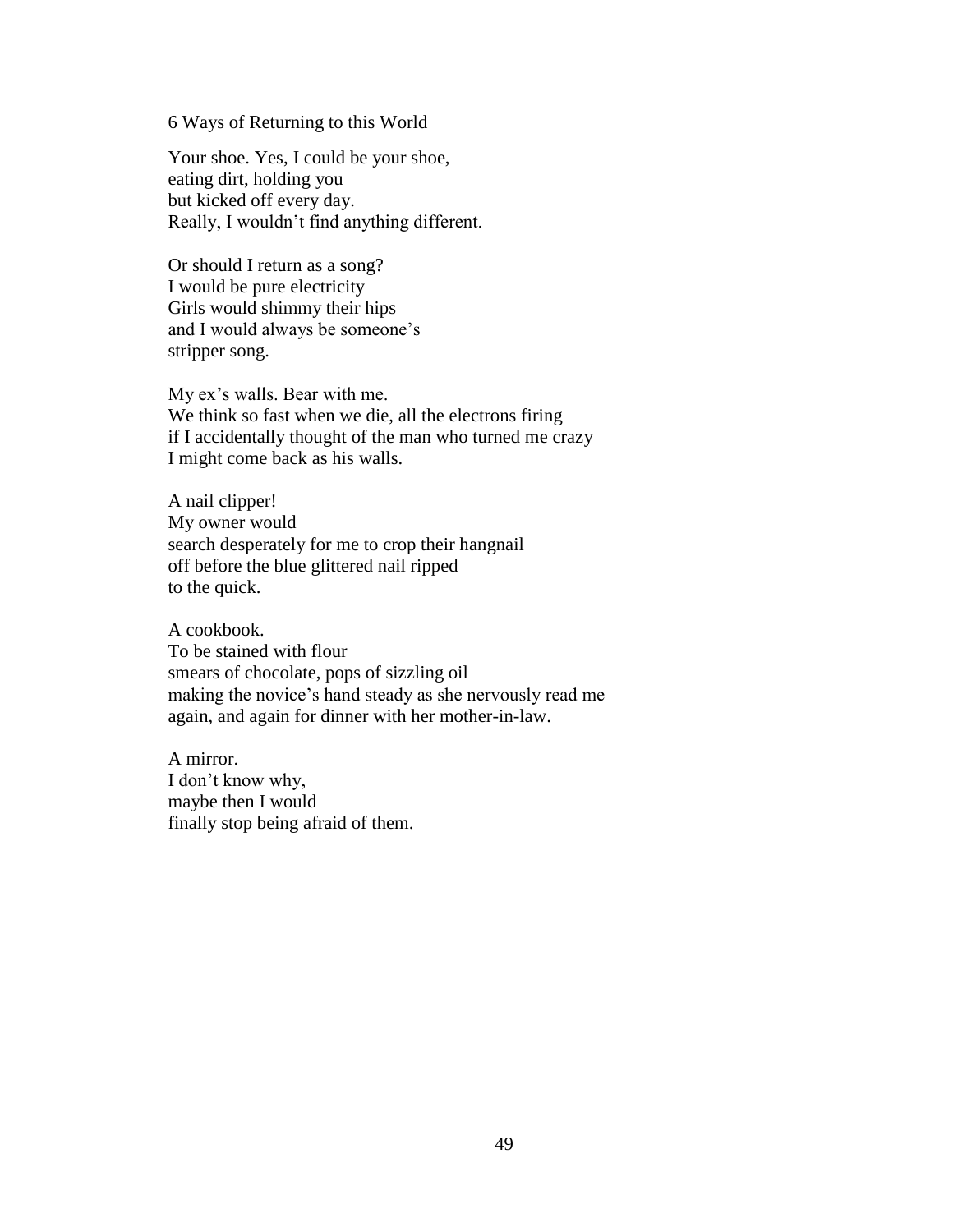### Alaskan Alchemy

Yellow eyed wolves that circle her camp, watch her as she cuts ice with her *ulu*, her woman's knife she cuts and stacks, pours water, scatters snow erects an igloo that cuts out twenty degrees as the sun set and the cold came, not like razors, but like a mother's touch warm and soft lulling you to sleep and then the wiser coyotes would gnaw your frozen carcass in the morning. She made something out of water and air and ice, something out of nothing performed alchemy, she said let there be an igloo.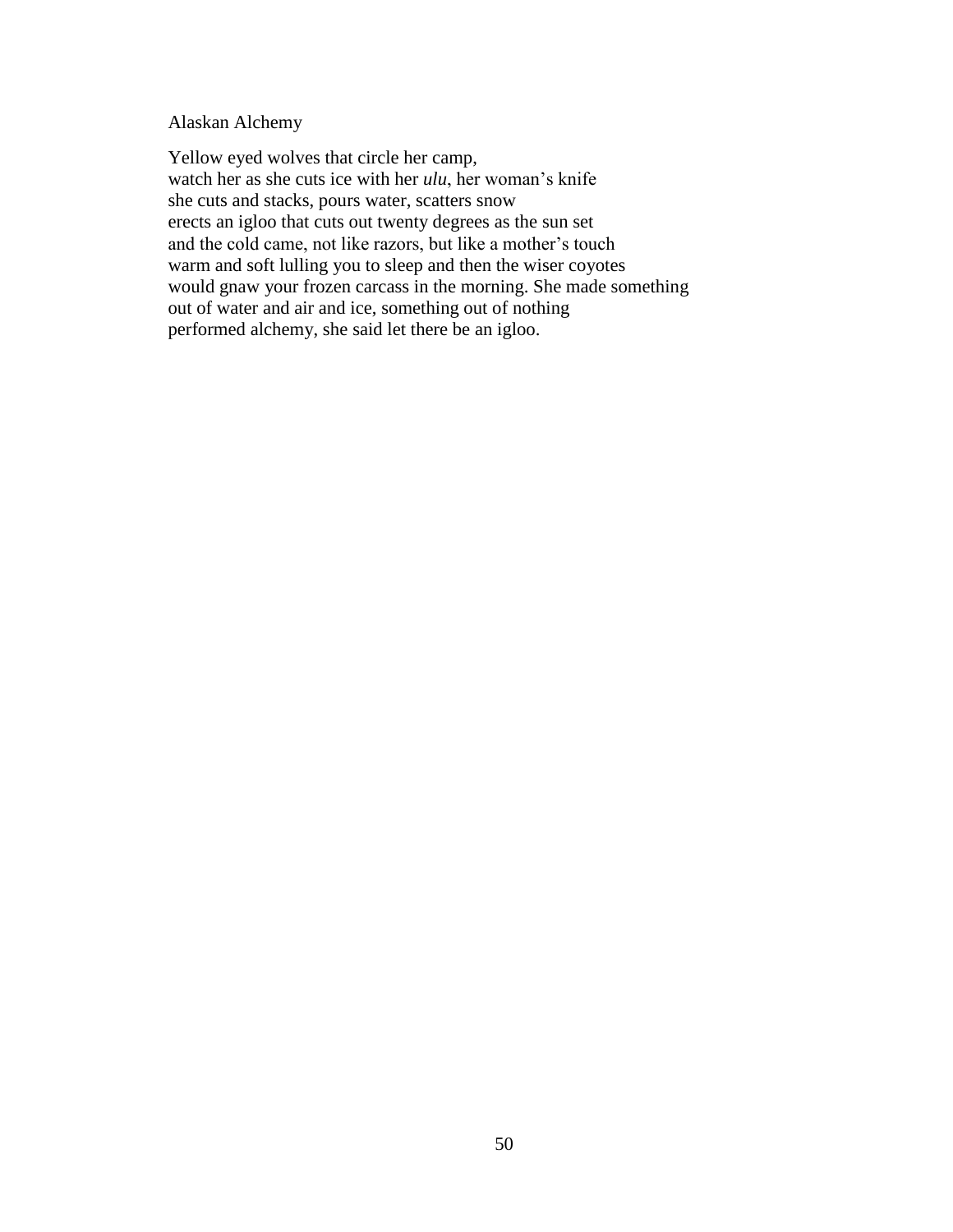### Glass Womb

in the future, children will germinate in manmade wombs. of course, by the future I mean now. I can have a child grown in a blue glass womb emerging from a bead of water like Mami Wata split tailed and serpent skinned, and I will have done my part in parturition, my mother will have a granddaughter.

I trace the womb at night, it is exactly one-degree warmer than my palms. I feel like a witch when my nails scrape the crystal ball, the luminous red and purple eddy of liquid tempting itself to transform into flesh and blood. I divine her perfect bones when she is born there is no pain, no smacking, no shrieking she speaks in perfect sentences, but they are not a language we recognize.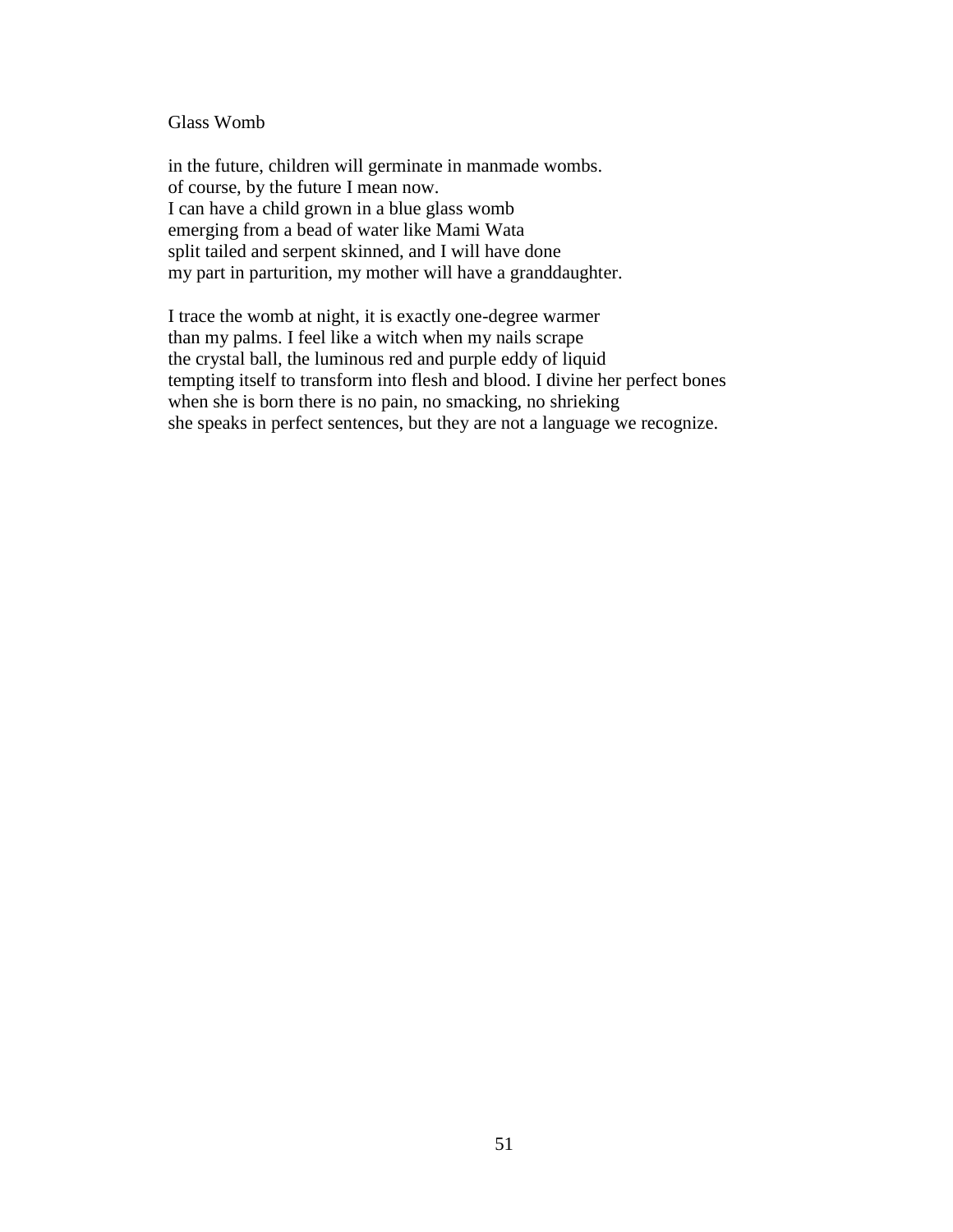#### Sunwise

In a sunwise circle were ten warning signs two handfuls of bodies the druid's explicit disapproval of the king of Cashel and his Roman ideas.

These same priests and priestesses who borrowed white oak switches from their sacred trees to make a love spell for his new bride, who proclaimed him a welcome reincarnation to the throne whose heirs would reign a thousand years.

*Disowning our peaceful practices to preserve them is darkness in the name of the spirit.* Priestess Brigid had protested at the slaughter, her corpse now faced true South, the lowest direction. This is a two-faced god.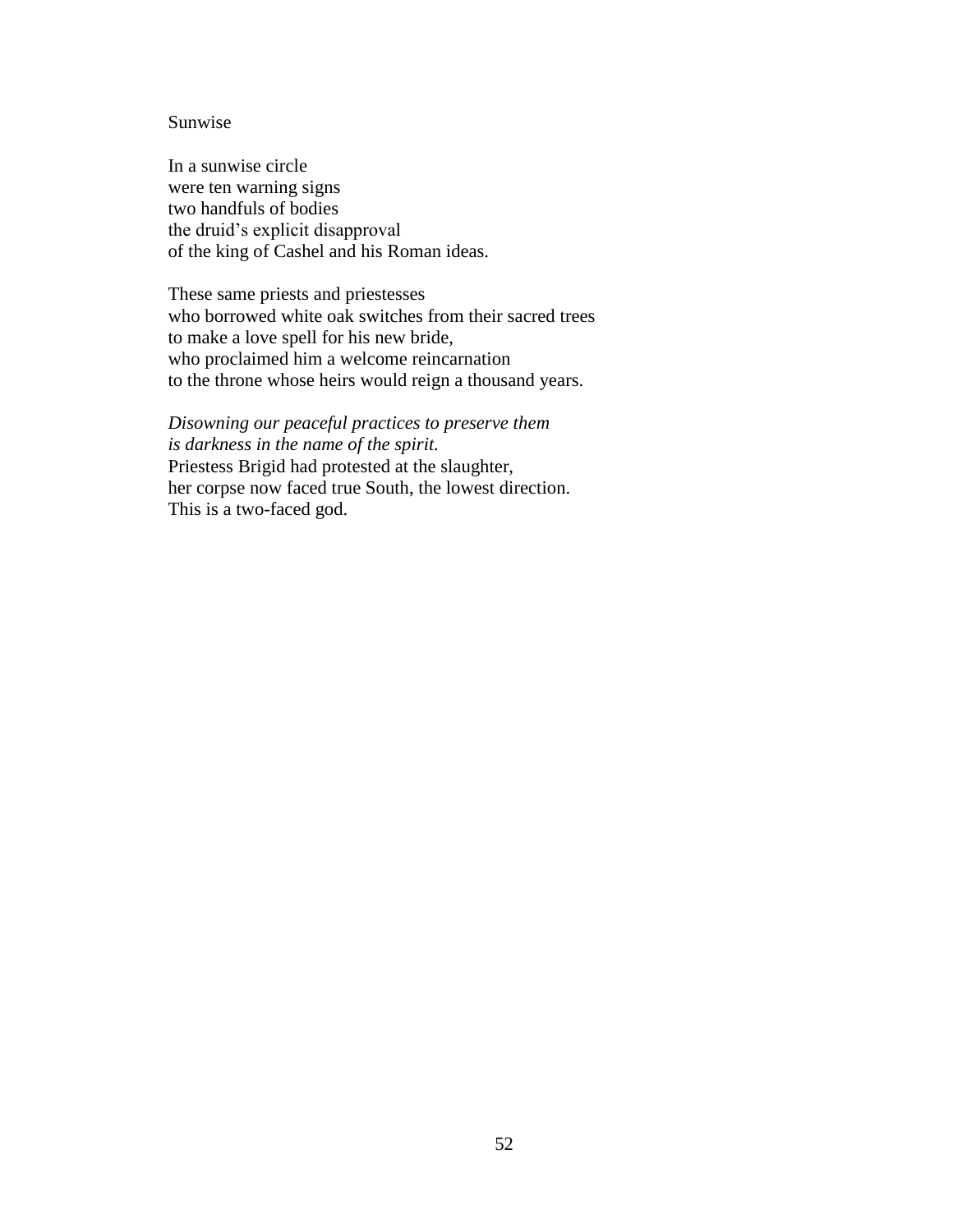Ireland

All the king's men and all the king's horses effervescent in the fog writhing across the moor imaginary, real, my demons, their angels open a red-haired boy from groin up his buttoned shirt to his throat yank his hand from the red river, slit it.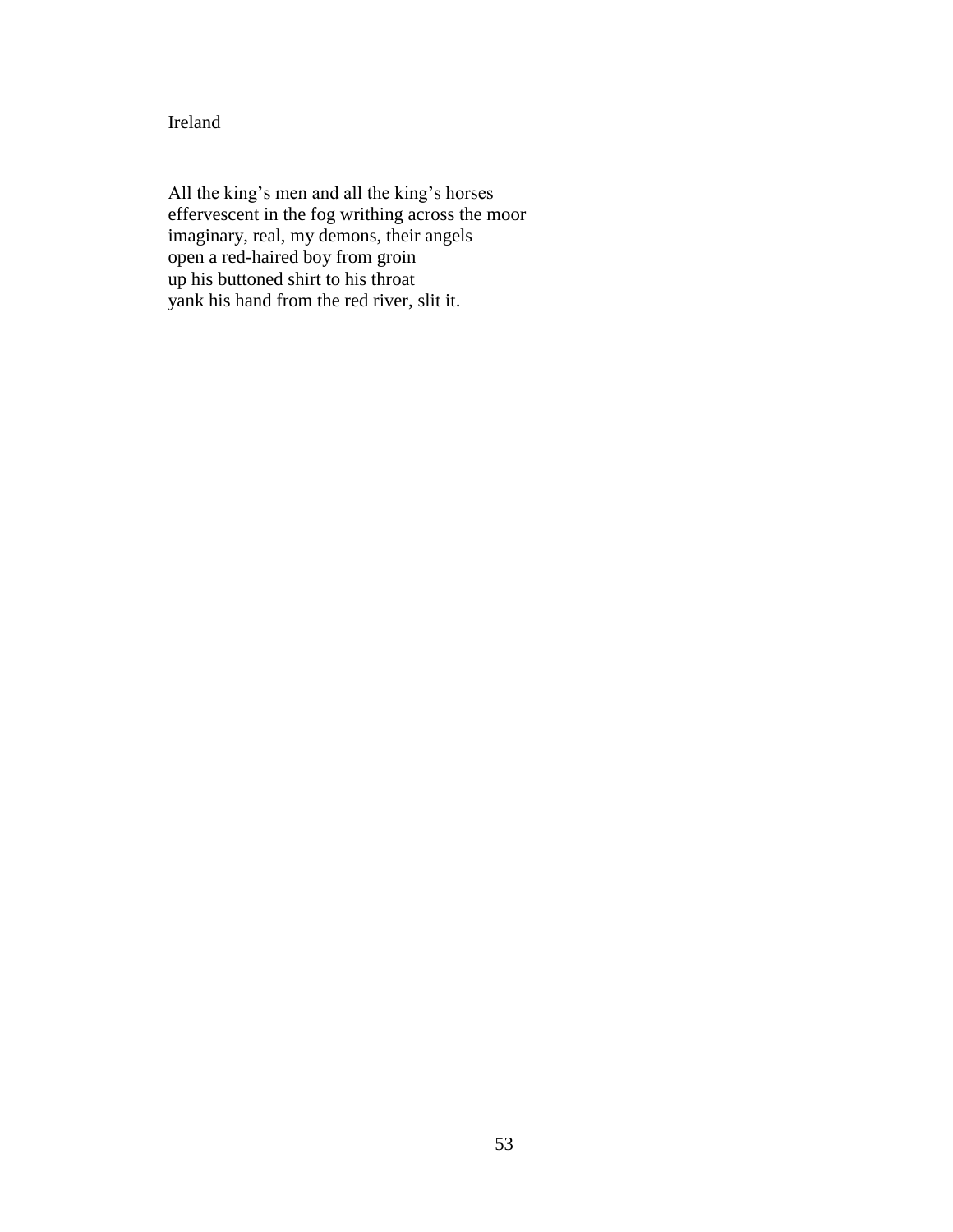#### Silk Road

The silk road strands across the silver stream an icky chronicle to a chubby arachnid chains spewed from her bodies' digested flies a war queen, blood can' t be washed or willed away from her hands yet she is as studious as a restoration sovereign by change of an hour she has leapt, leapt, and leapt again begun on a boulder, ended on the birch sapling spawned three summers past now soaking up the stream and wended she along her path skeleton safety strand, traverse stronger silver silk chased over, reinforced to super strength suspension bridges the air like a skyscraper laid lengthwise as her little marvel shooting off to ally with a side stone, the lesser branches.

Start and stop for a sip of sun spit fly *sangre a la mode*, she returns to her primordial mandala a sampler of sticky residue breeding out for fly legs dragonfly wings and walking stick heads traverses six months across her silk road, repairwoman, trader and dealer, some insects span more than her mouth, she cannot consume them realist, she sets free. The rest crunch under storing sucking sick sweet strands choking over under around their circumference; created being cracking down into unbearable compost thing I don't deny our human roads were any less into performing practical savagery.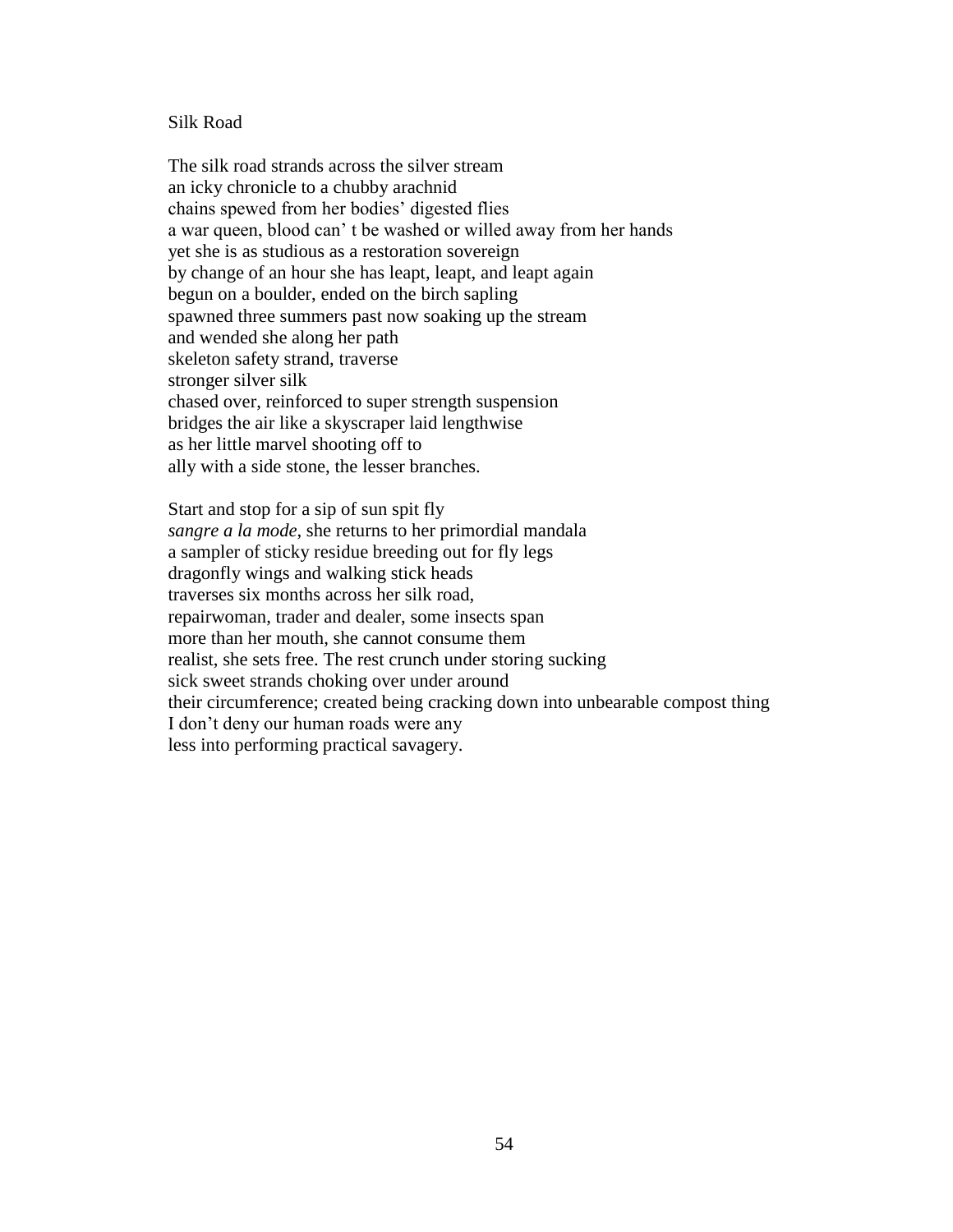## A Windfall

I am not overly proud of, Nor sensuously attracted to this skin, these curves, this walk.

I run and I think, my every breath escaping my lips. Life is something that, I thought, should be spent like a stranger's wealth, a windfall.

The prayers have kissed me sane, to see the tenuous thread spun by the Three Gentle Sisters.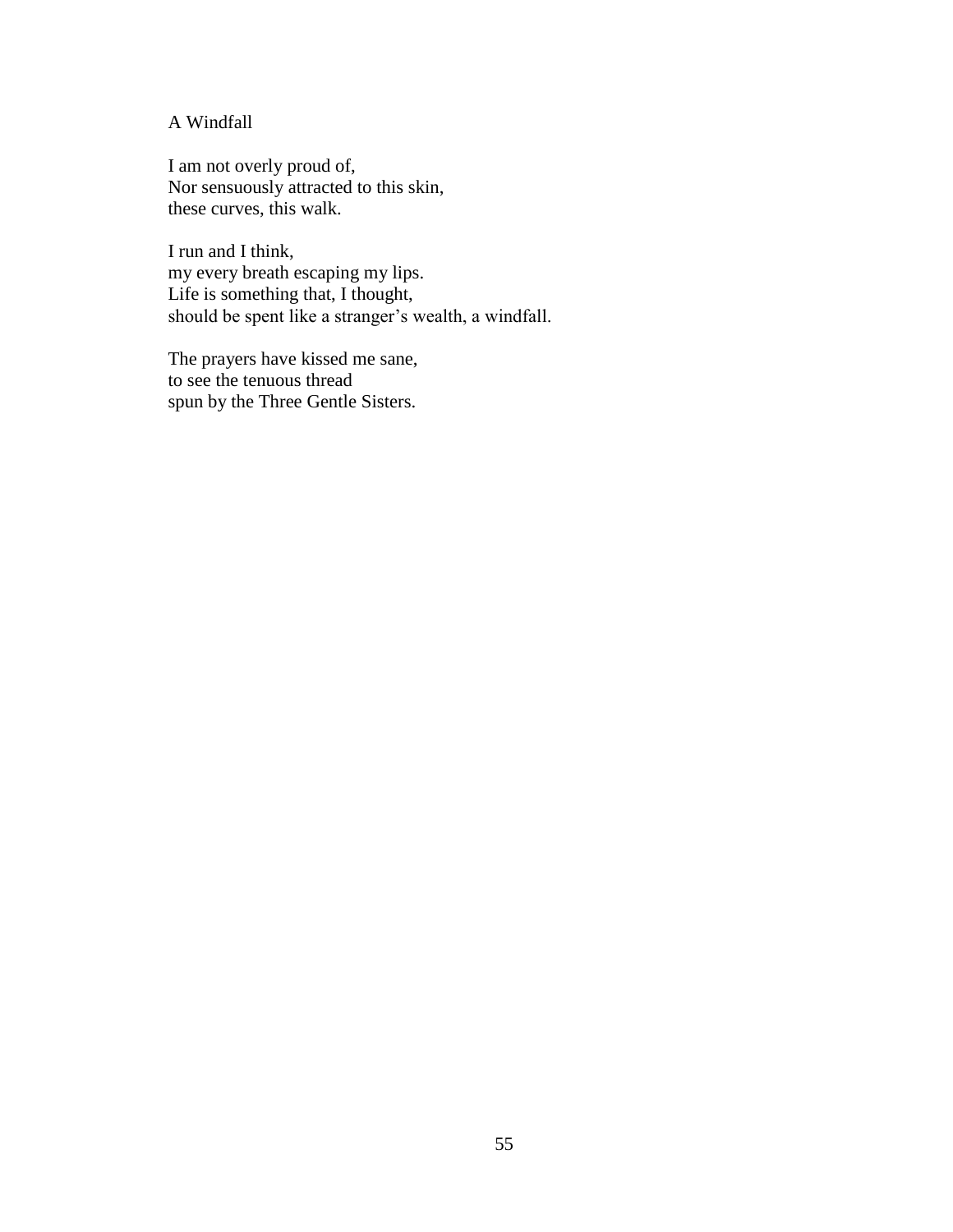The Call of the Void

I am obsessed with yanking out my perfectly good white teeth. The pain threshold of my jaw, how much higher is it than my partner's punch?

I have to turn my body, to stay my hand from yanking the fire alarm. I can't pull it, so I'm dying to dig my nails into the white plastic and yank it hard.

I am irritated by the flash of panic of being outnumbered by tall men in the elevator, wish my teeth would turn to hollow white fangs so they would step around me like a rattlesnake.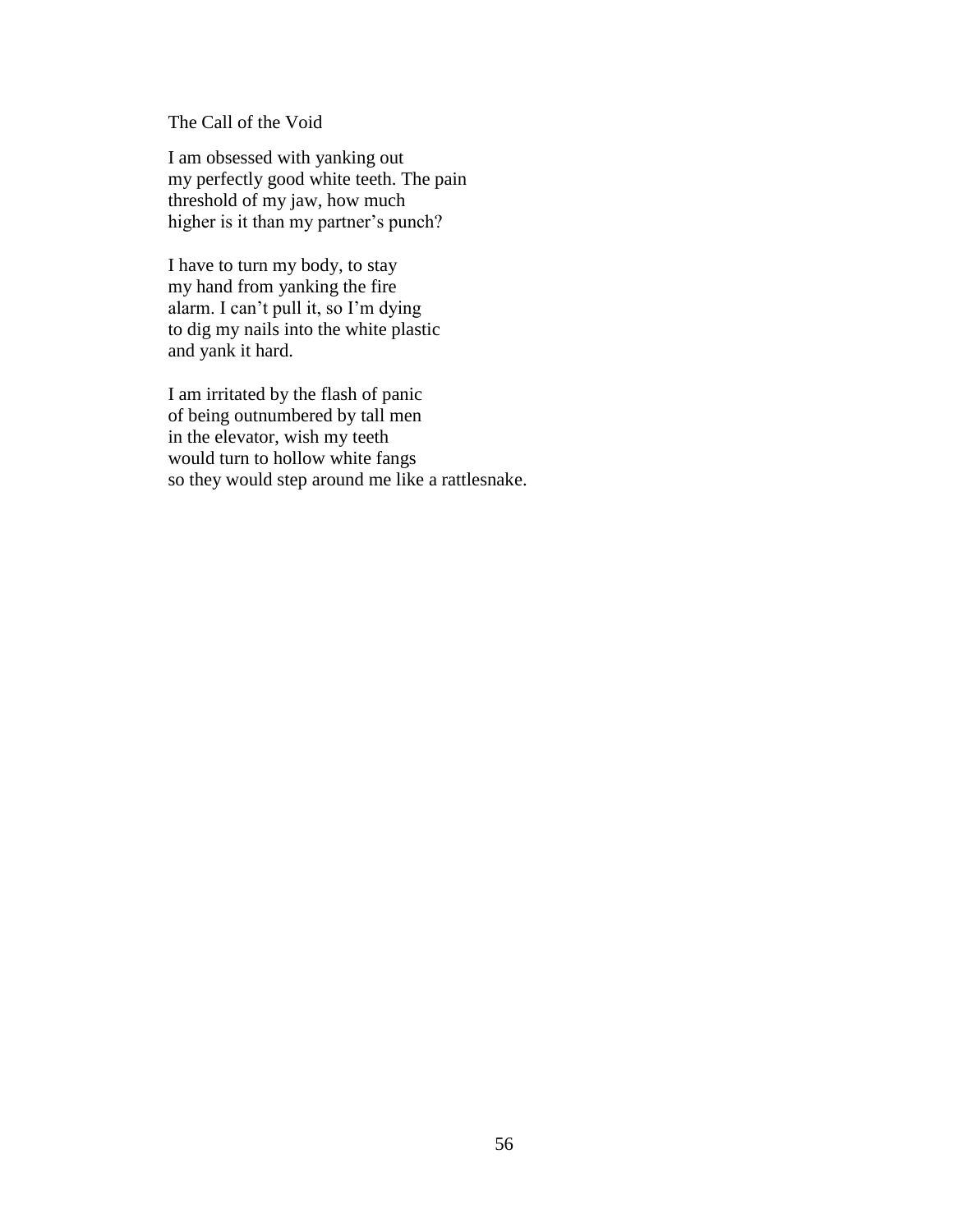Chosen

L'chaim. To the pursuit if not of happiness a less somber life.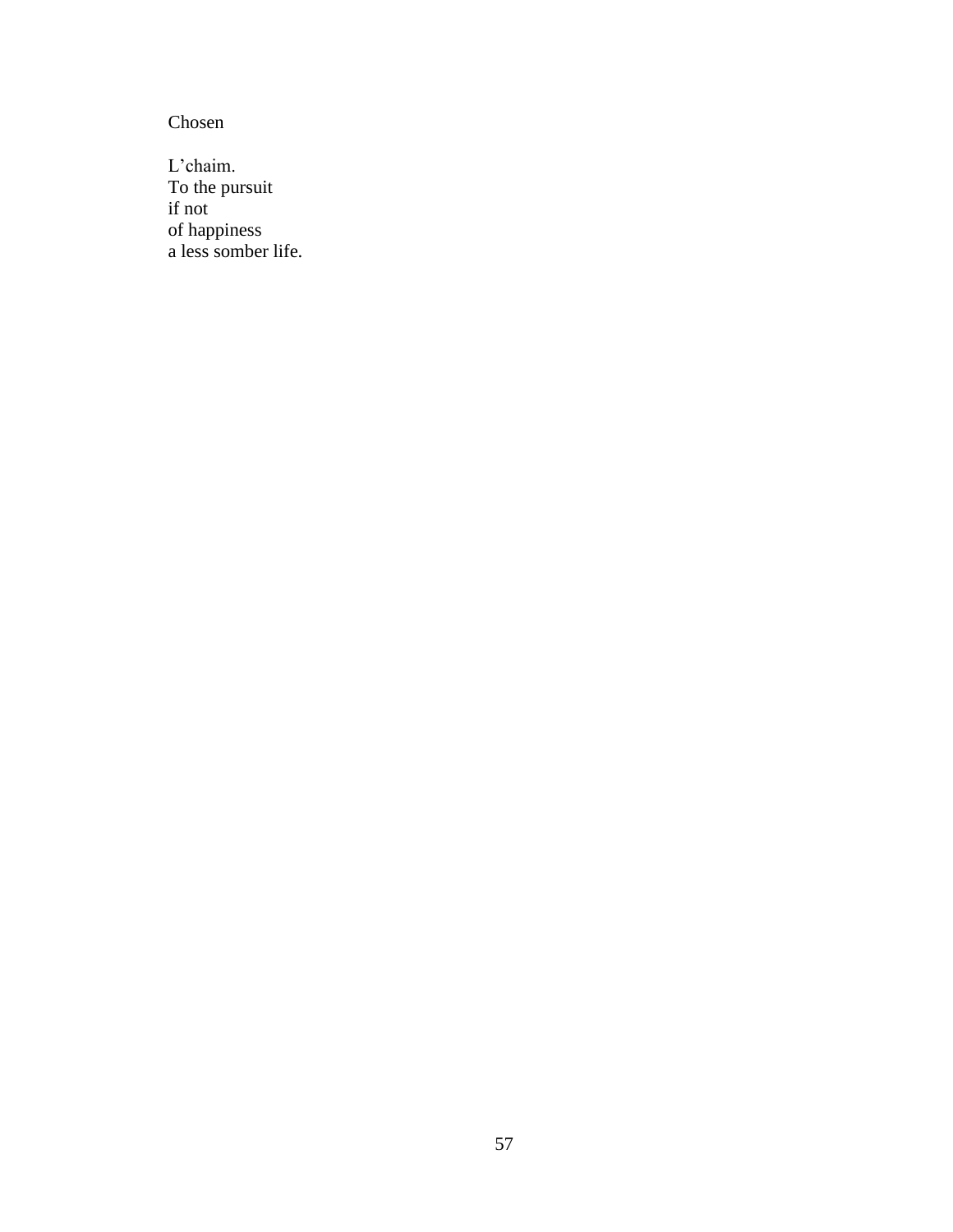The Most Beautiful Drowned Mouse Daughter

A mouse I drowned reincarnated into my womb a week later. She remembered the drowning when she was thirteen, nibbling on a piece of Havarti cheese. Or more likely, when she was three. I licked my finger and wiped her peanut butter and jelly smear off her dimpled chin and she grabbed my innocent thumb and bit down—I thought she just meant to lick the purple Smuckers off my finger—I jerked away at the pain, she kept my nail in her mouth.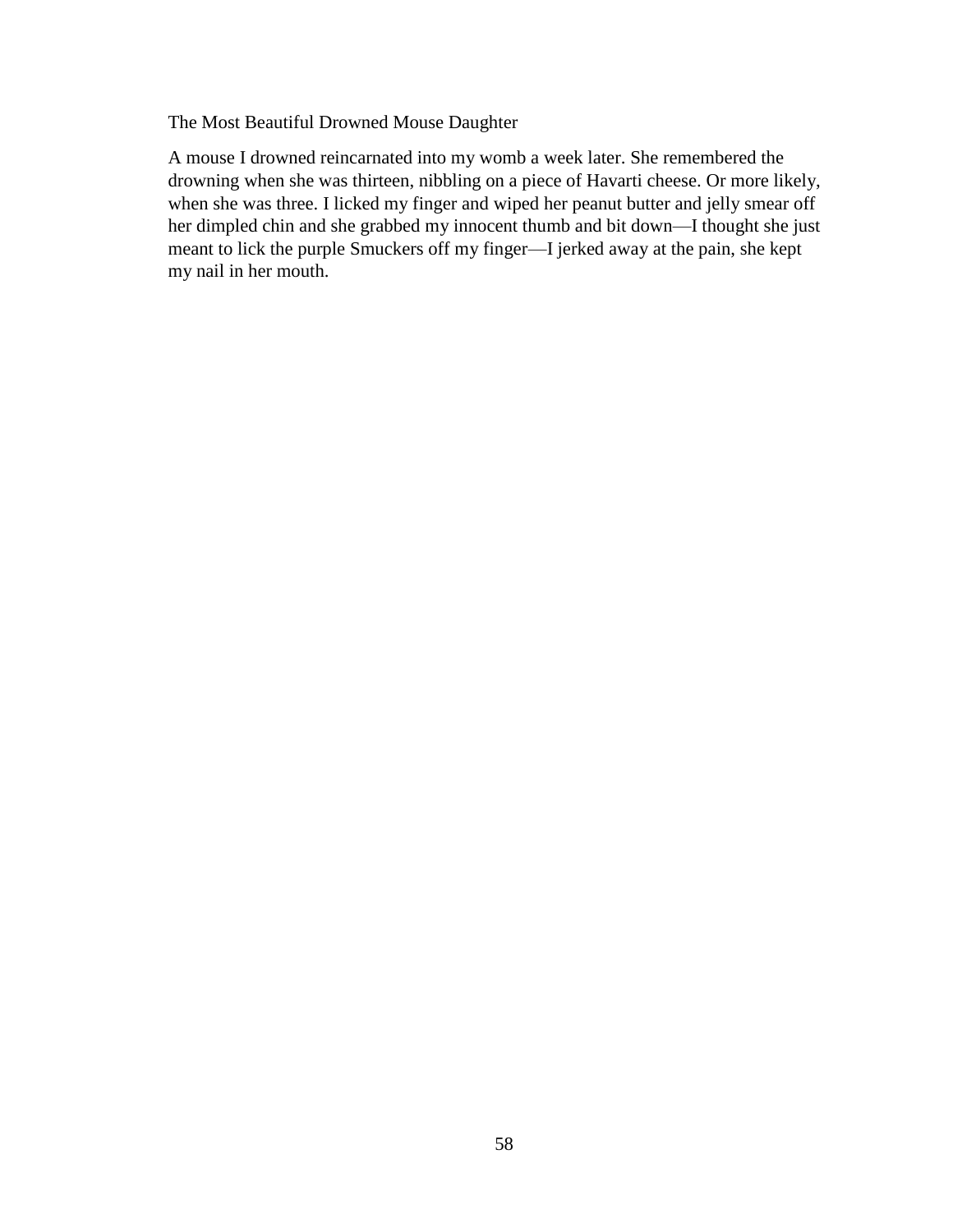### Rorschach

Red paint catches my eye first, smeared in a sticky texture as the pages try to pry away from each other as I opened the bent paper, breath held like Schrodinger's cat's owner, would there be something recognizable inside? I see a vibrant, dark pathway, something six-year-old me imagined as hell, with a river of fire beyond it.

I glimpse blue and puzzle out that there are butterfly wings, ripped off a Painted Lady butterfly and affixed to a fairy's walls. They swing like saloon doors, scales showering the snakeskin floor rug as they turn this way and that.

There's a blue pelvis with budding green ovaries, like tea packets, except webbed veined like the underside of an oak leaf. I wonder how heavy that bone is removed of flesh.

Note the bright paper, no longer pure, all black flecked and bisected with color, the only thing its missing is some orange. I could put it in the corners over the red vivisecting the purple kidney bean shaped wings threatening to rip themselves alive and three dimensional. If I turn the paper over backwards I see a comedically mournful cat, red nose, blue gray fur, and giant ears, her little paws outstretched as she slides on the freshly waxed floor.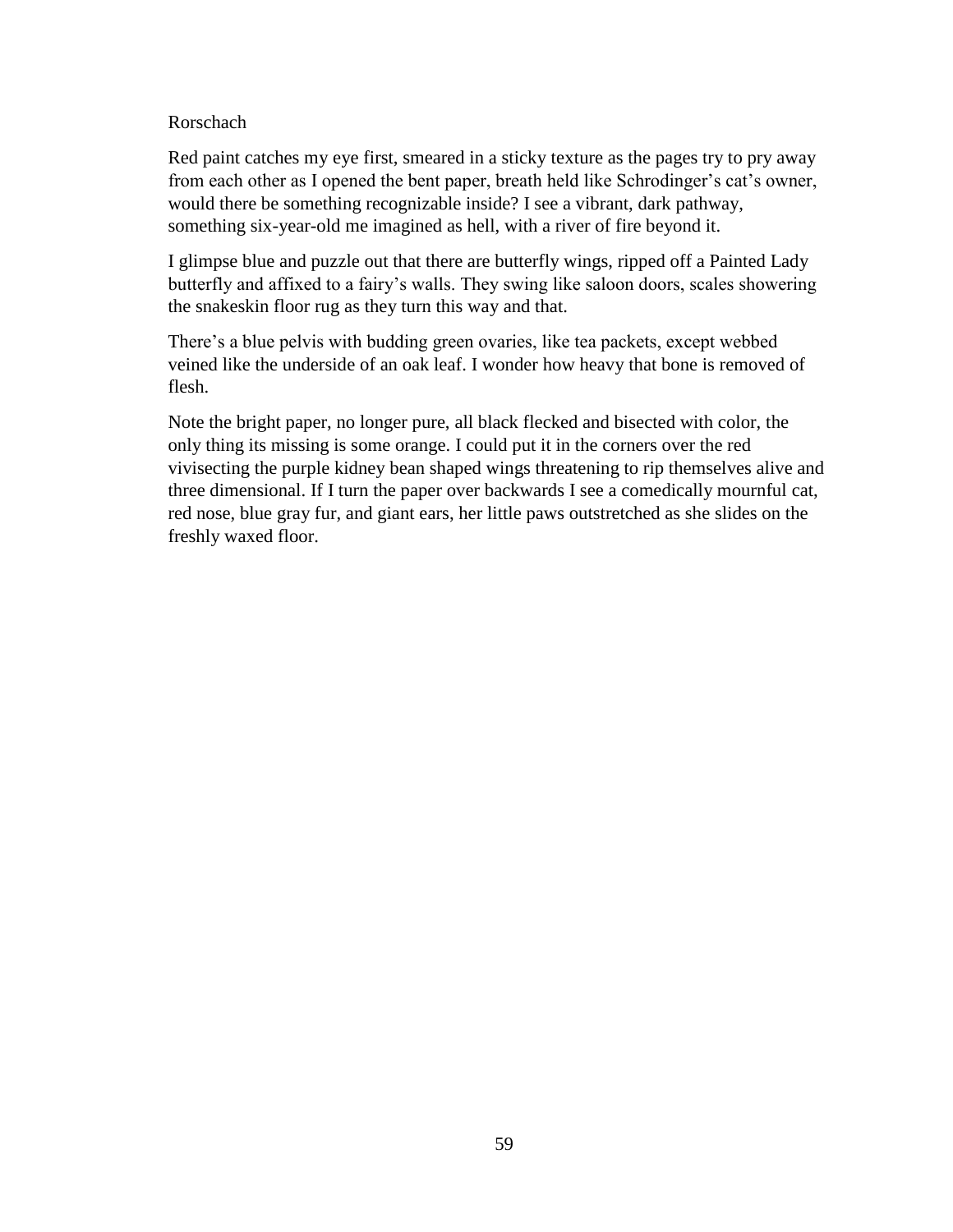# God Almighty

If I was God and Joel Olsteen came up to my pearly gates tonight after dying I'd point back to the gospels like a teacher with a syllabus, page two addendum three. Son, I have to judge you harshly for your actions, I was hungry… I was thirsty…. I needed raiment… and Joel would squirm and God-me would like that because God-me has favorites and Joel's not one of them.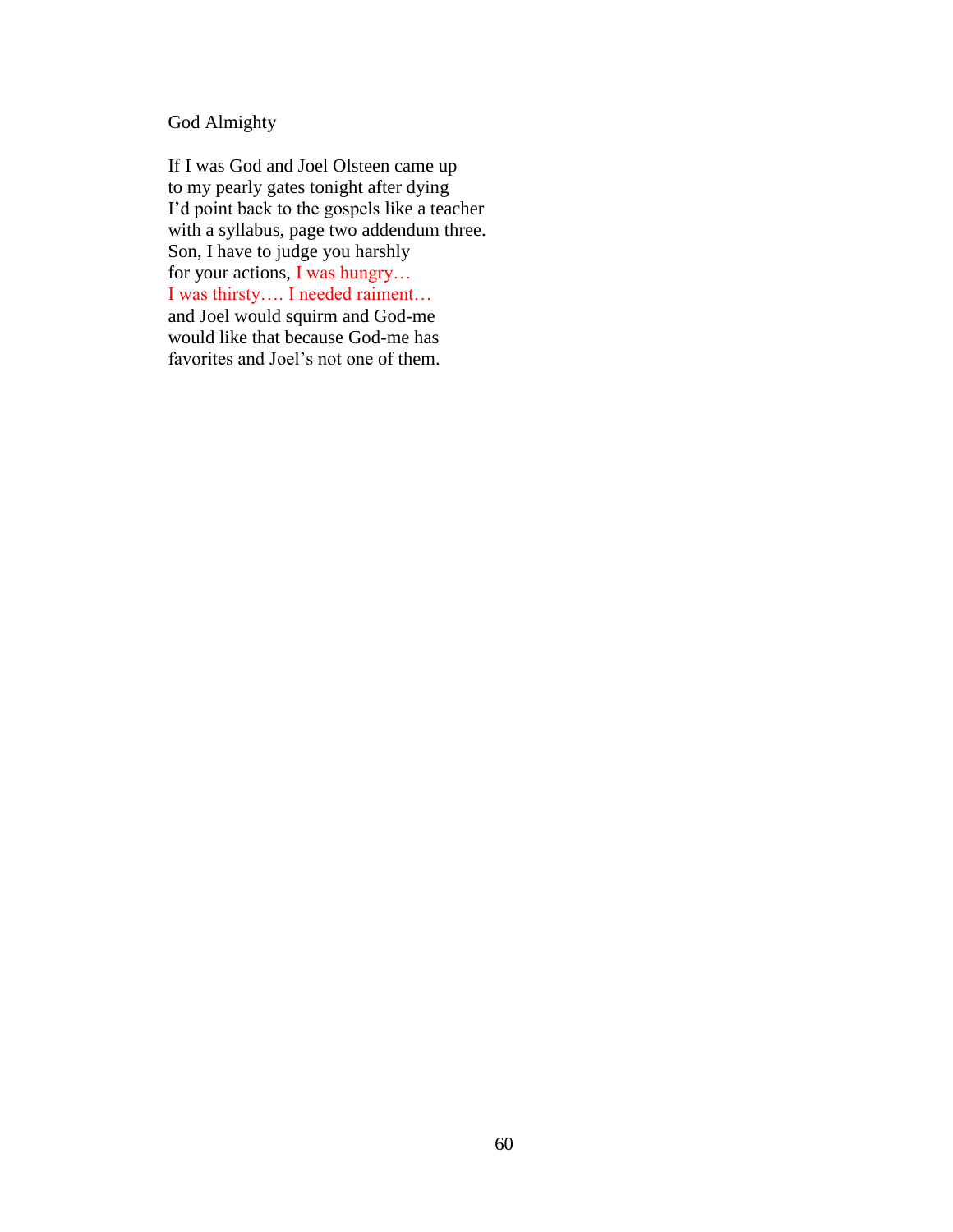## Good Catholic

girls grow up to salute flags call themselves patriots, argue god into a jewelry box, take out the gold cross necklace for Easter, Christmas, and christenings of distant cousins. There is no patron saint of gay children, but the Pope turns a blind eye to fathers.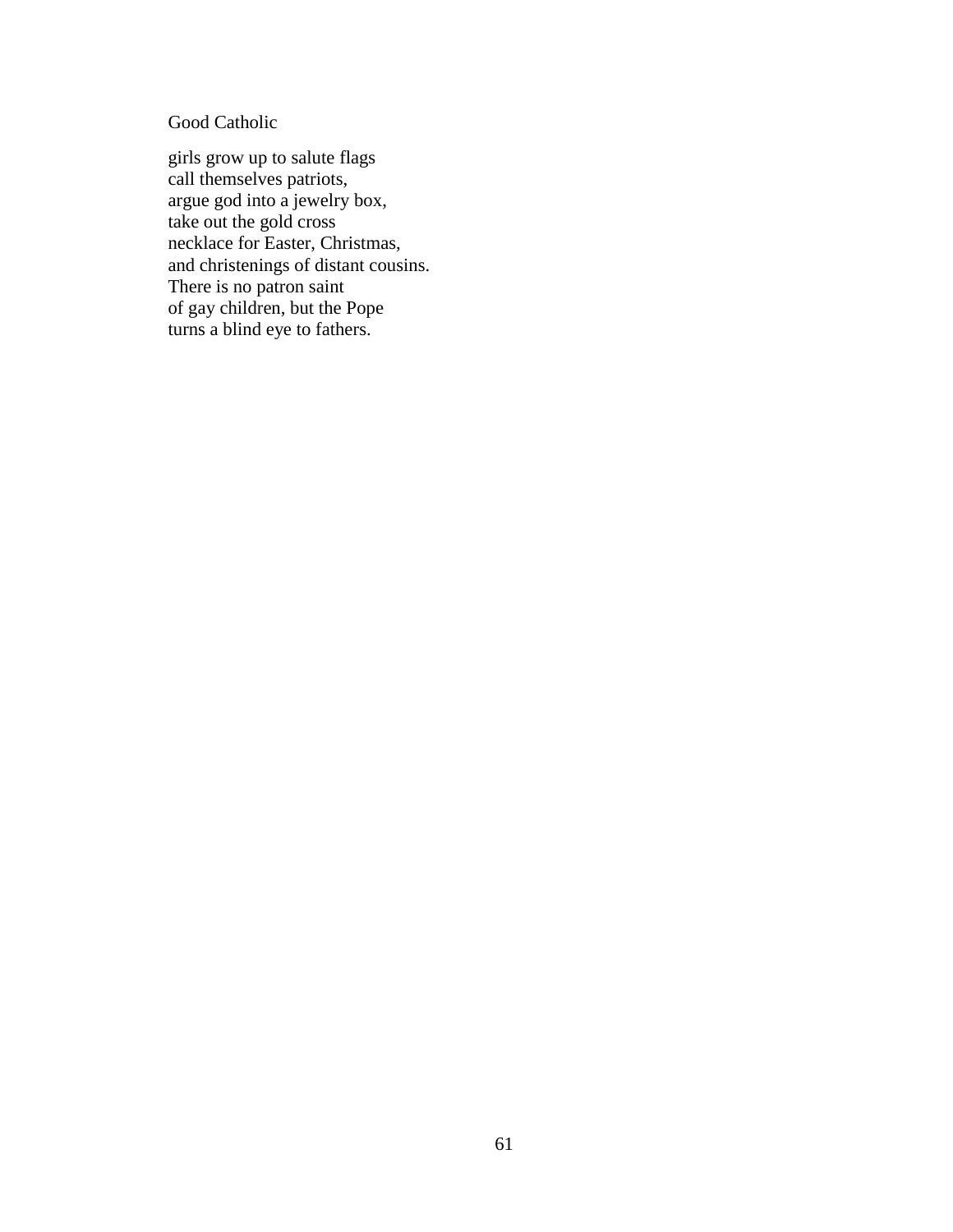### Girl Poem

I mistake her neck nuzzles when we danced as "just kisses" & honestly, I thought she hated me. I'm very bad at women loving women. I never knew a finger in my mouth could be erotic, or that her voice could sound that sweet, or that kissing her felt, God, it finally felt something. Why is that? Why is her perfection & beauty something she has to hide? Why can't she sleep in my arms forever? hand over hand cupping the crescent moons of my belly & leaving a darkly starred night to fend for itself?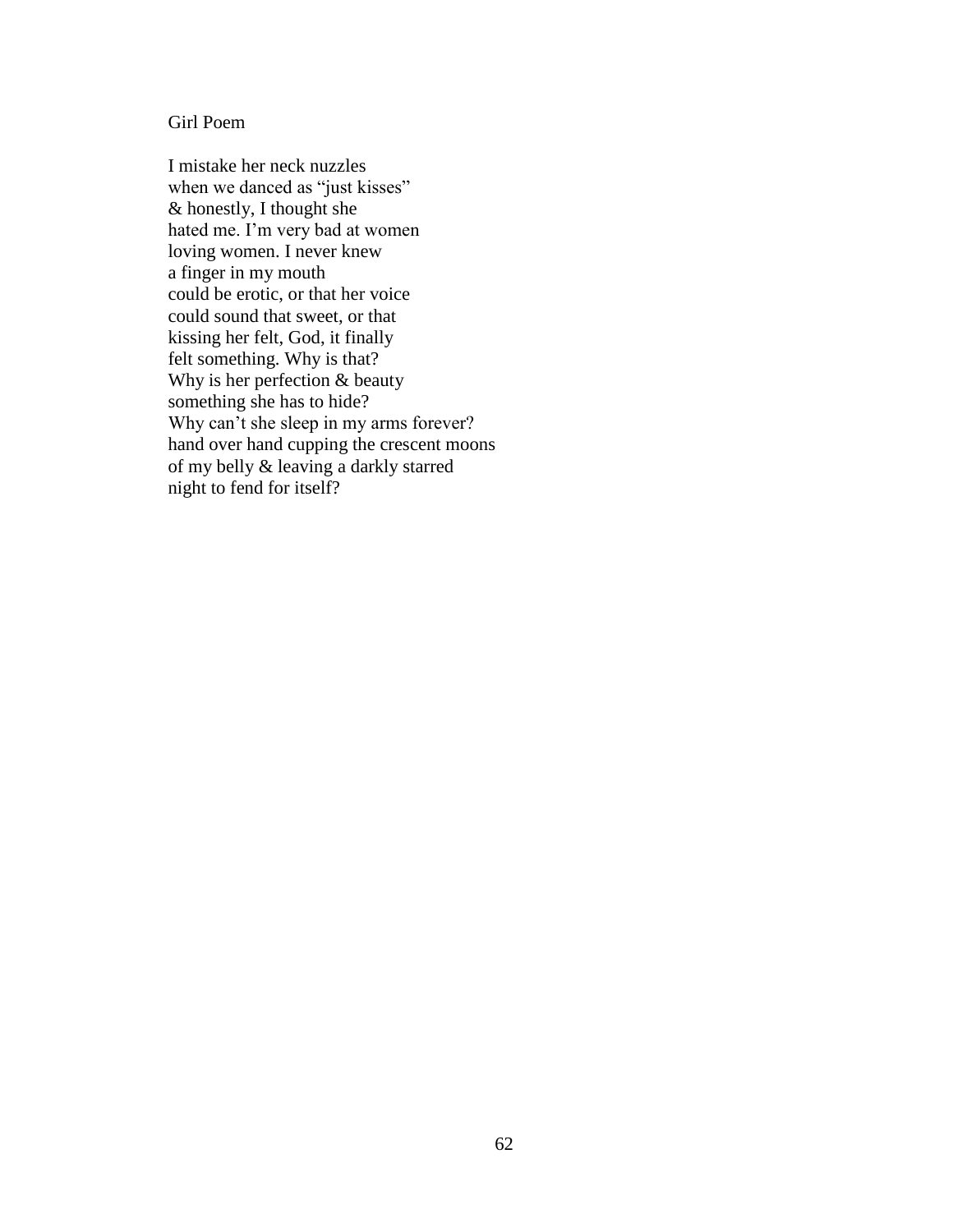### Splinter

It is when you write about your complicated life with your father. not because you hate him, but that it is not straightforward to say that you love him because the way that you love him is not the same as the way you love your mother, which is to say that you didn't think she liked you as a child, and read her diary that said she found you difficult and didn't like her back for years. Now you talk on the phone, and you try to like each other because you really are each other but you will not talk to your father because you are angry with him, not out of spite, but because you think you can win, think you can pull respect out of him like a splinter, if you set your teeth to it right.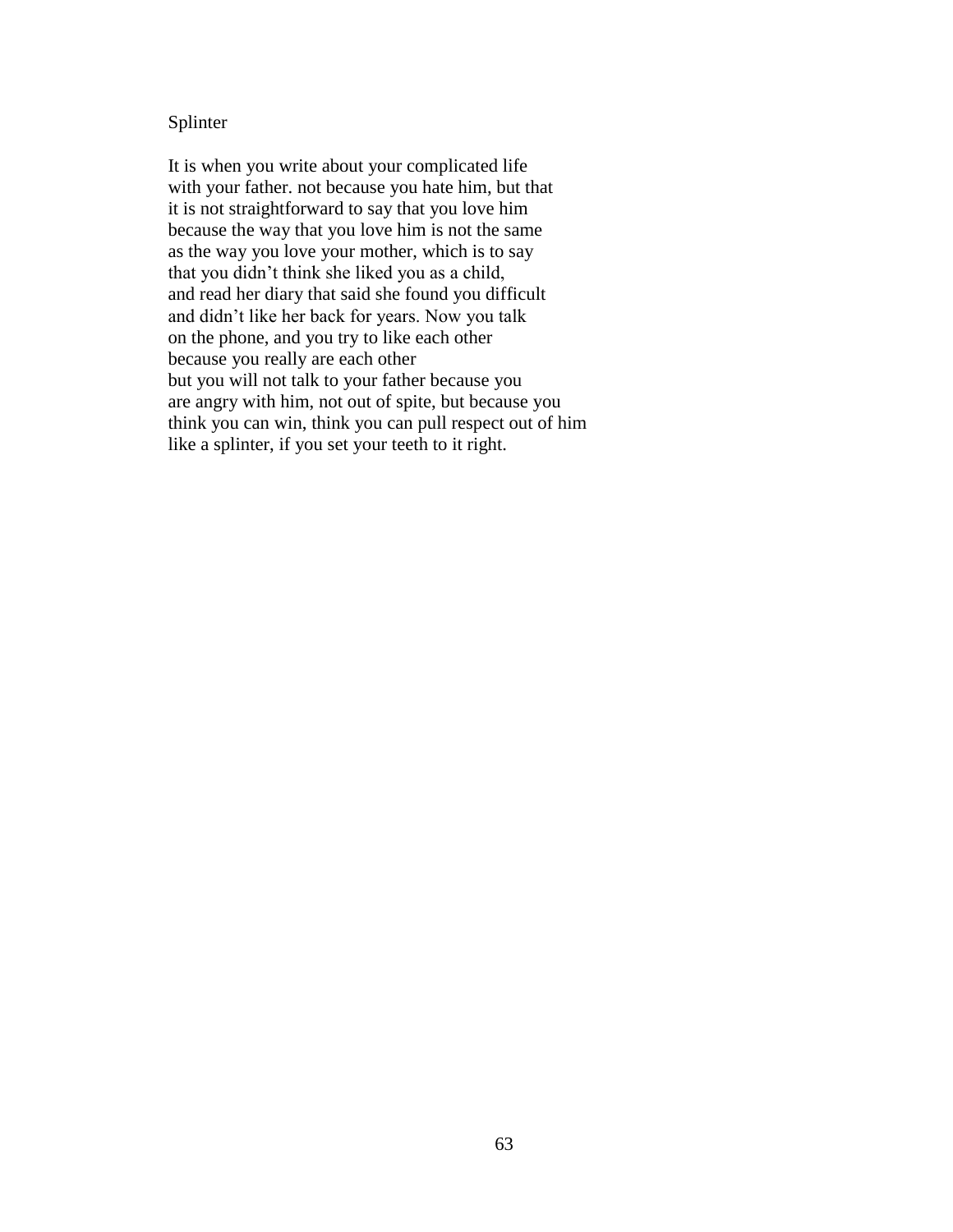## A Single Wooden Spoon

I can't be bothered to hold the grief of Gaza and Syria today. To hold the banshee cries of Black mothers or the violent thirst of Flint water. I can barely hold myself, and I'm already digging my nails in

every moment of every day drums pound (death knells) and we ken new words for our genocides to keep them restrained like matched horses. Whose language is this violent, consciously or unconsciously? What will it do to us if we hold it in our mouths too long?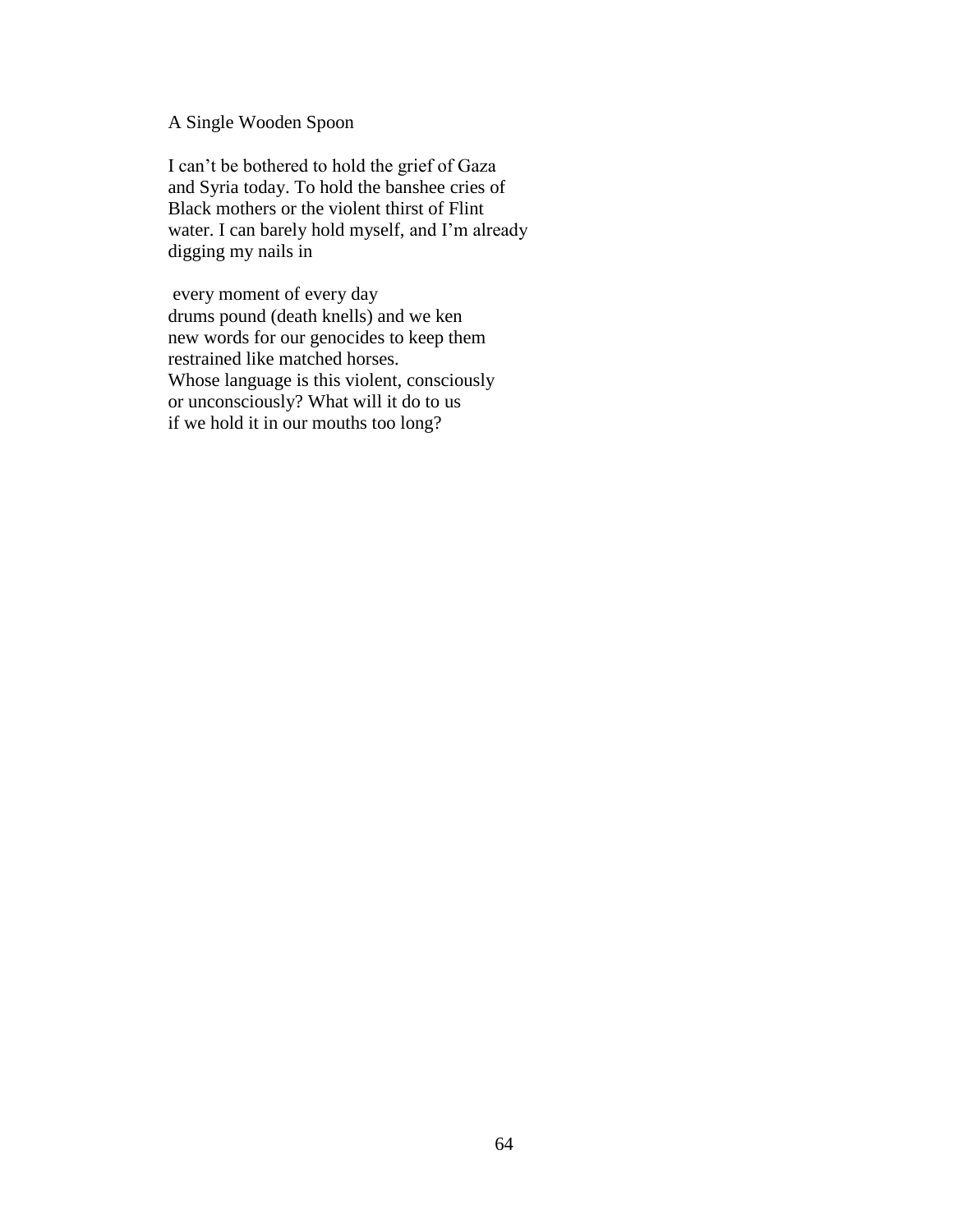Sparrows tumbled from my throat, which is to say

that I tasted feathers in my mouth, retched up something dark for you, that the death omens fell at my feet one after another, three four five, five birds worth a farthing, and God was watching. A red ant looks up and blesses Him, lays a forage trail around the manna of carcasses, the stiff peach bird legs clawing at the sky, nails still shiny with my saliva, white feathers rustling with a horde of tiny red jaws starting at the neck, biting the swallowflesh parsing it down to the hollow bones, a snarl of feathers like uncombed hair, and earth stained, crying out with blood.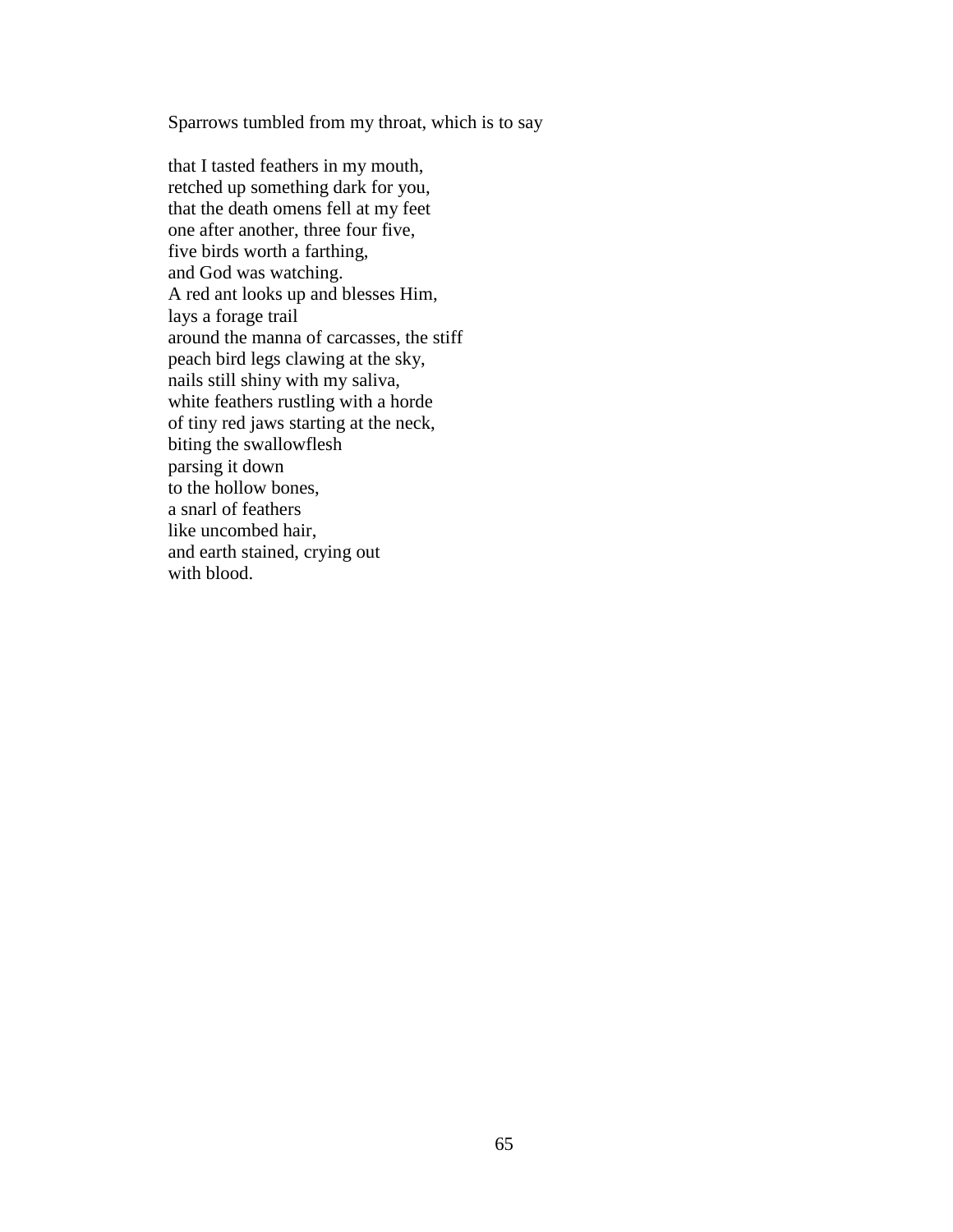#### **Trilingual**

#### *Learn a new language and get a new soul ~ Czech proverb*

I should experiment with languages, the third lung budding in my chest it forms a circle with my original lungs, slick against each other, trying to respect their own fissures of tissue, intakes of air, the primal mandate to contract arrhythmic around my red *corazon*. Some words drain down to my toes and refuse to circulate back to my throat.

 French is whisky sour, straining new bilabial contortions of my lips. A smug nasal ă, and professor Cuisiner's shrug that I absorbed, *très drôle,* each word is baby voiced, sniped short before the invisible letters, /t/ and /s/, foreign to my Southern tongue.

My palate of English tastes wild, vocabulary filling my teeth, nerves tangled at the roots, but there is Spanish electricity sparking in my brain, *púpura y azul* from childhood, some words superseding my native tongue

I think I will be funny in Italian, if I'm judging my personality shift in languages, scarves I try on over my throat, harsh, flirtatious.

It feels heady, serpentine to commit to memory new words and new structure, but I am now ten years old in all my languages, and I am almost confident that I can unhinge my ribs flat and float-fly through the air, swallowing languages at will.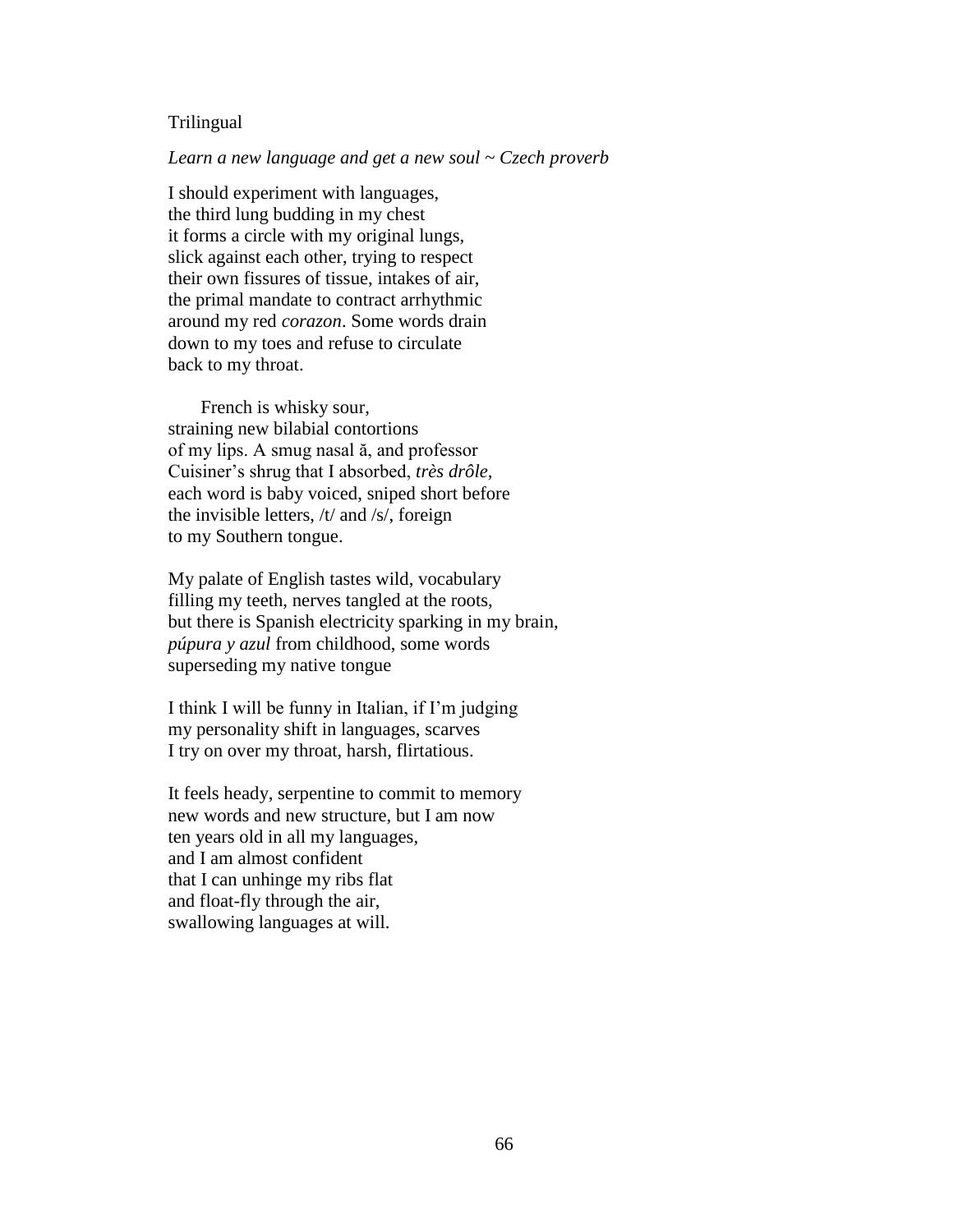# Poder

I remember this verb as the one that sums up I could but I won't The power to make something happen. It reverberates in my chest, and I conjugate it constantly, *puedo*, *pude*, *podré* I could, I was able to, I will be able to, some sort of stake, a promise to my prospective self.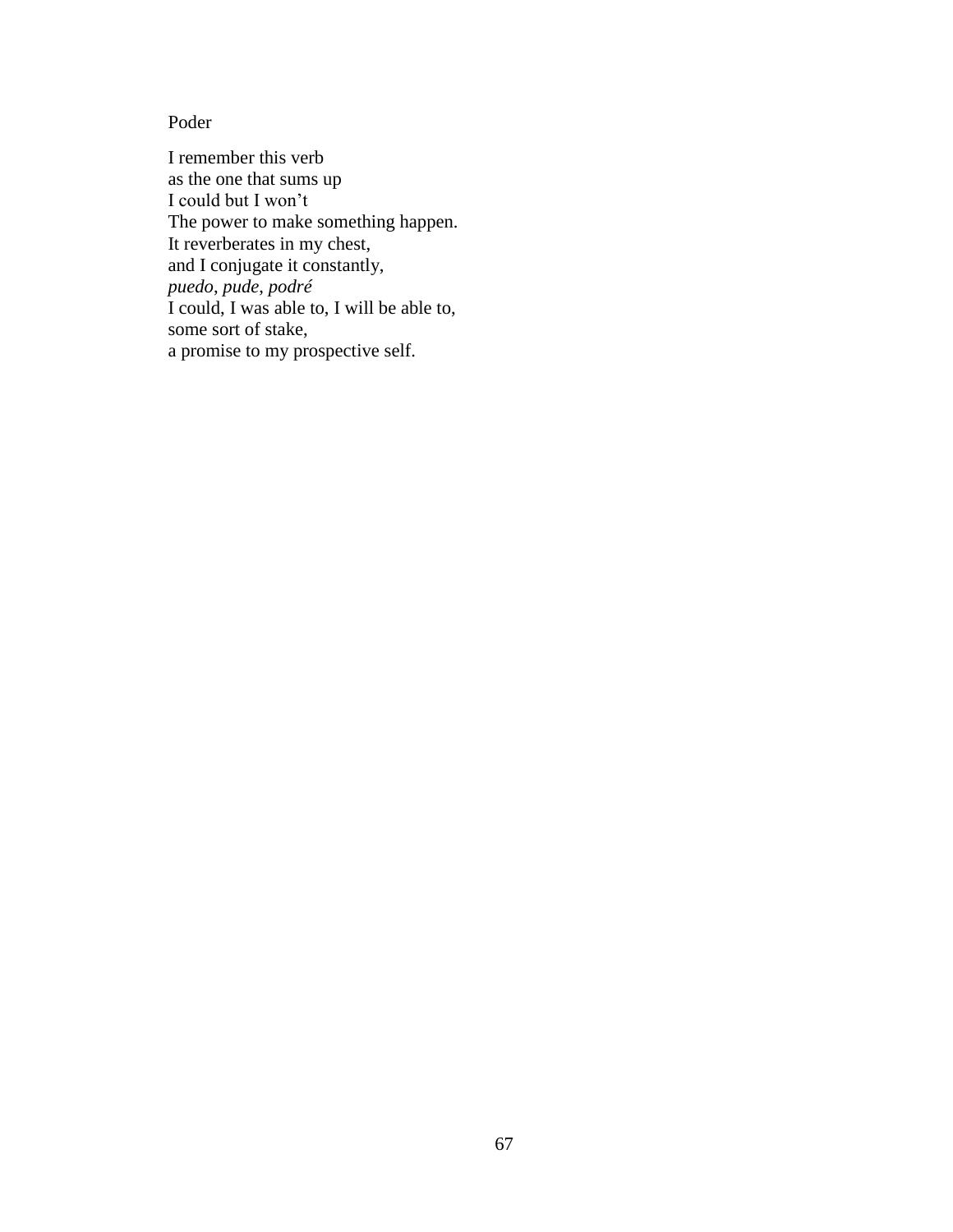Of Which American Nostalgic Show am I Speaking?

The show is about 50% whining, 50% yelling. No one jokes or dances. Naturally, this is very boring. The FMC is trying to choose between a tall muscular blond, a tall, muscular brunet. They both have heads that look like blocks. The whole town is white. I guess that makes it escapist? Really it just makes me think they murdered everybody else, and this town's book entry into e African American Green Guide Book is just a big black X for here be danger? don' step foot here.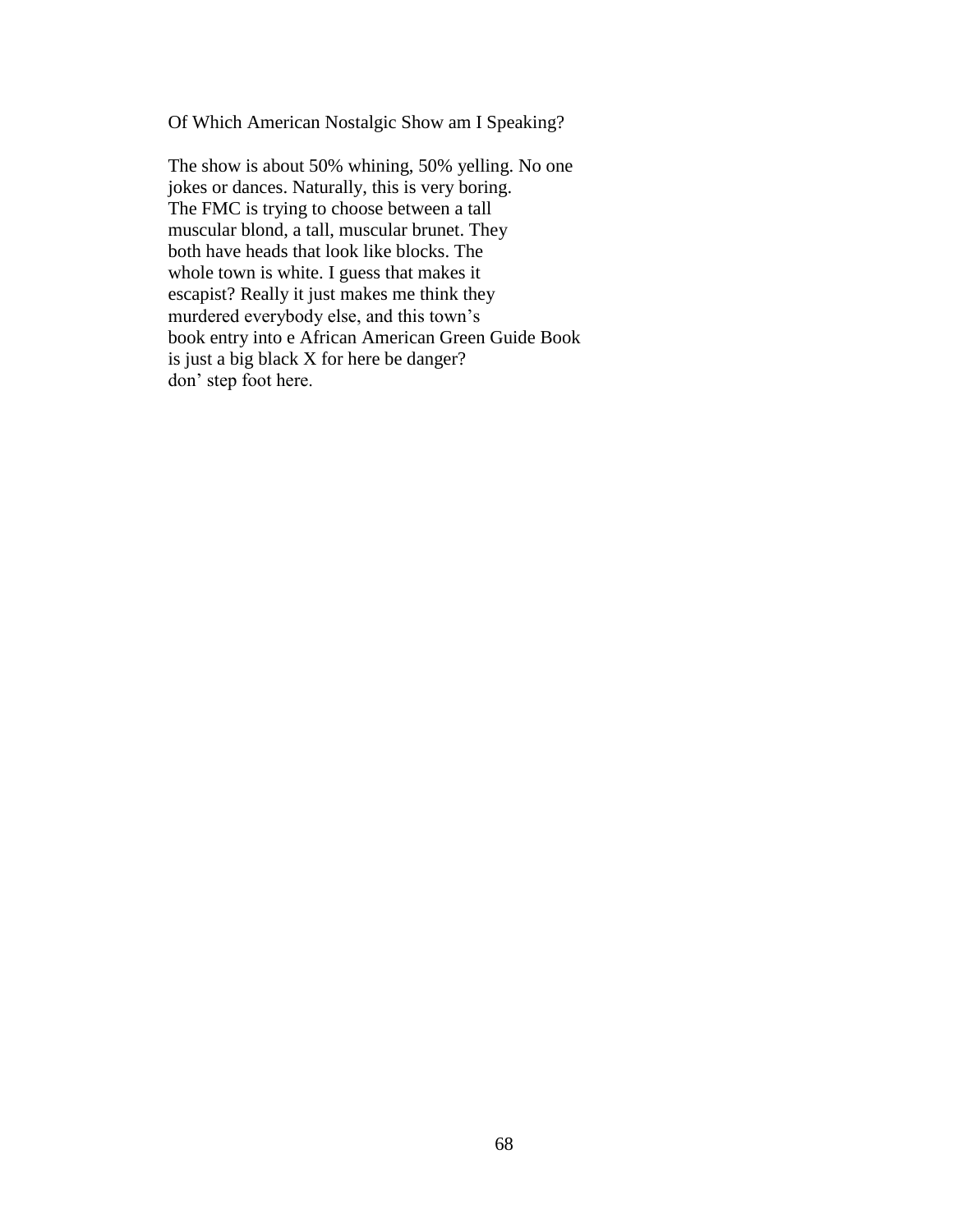Ars Poetica: Explained with Or

| Words that are enough on their own                                             |
|--------------------------------------------------------------------------------|
| something worthier than the blank page or screen                               |
| a start, a triumphant end, but it's the in-between                             |
| startled by all the nouns we've grown                                          |
| accustomed to placing in little garden beds                                    |
| now violently free to intermingle                                              |
| confound and turn us on our heads                                              |
| but still make someone say "it's not poetry it's just a Bob Dylan pop single." |
| Words carefully and artfully arranged.                                         |
| Free as blood in the veins, a charging rush but ordered                        |
| complete thoughts usually,                                                     |
| I, you, lust wander-broken                                                     |
| but at least enough to make you think                                          |
| mindless captivating popcorn flick                                             |
| ponder the greater meaning of life                                             |
| cease to bow down to the epic, vaunt the crumbs that fall                      |
| or appreciate the simplistic aspects of it                                     |
| every line grandiose as holy writ.                                             |
|                                                                                |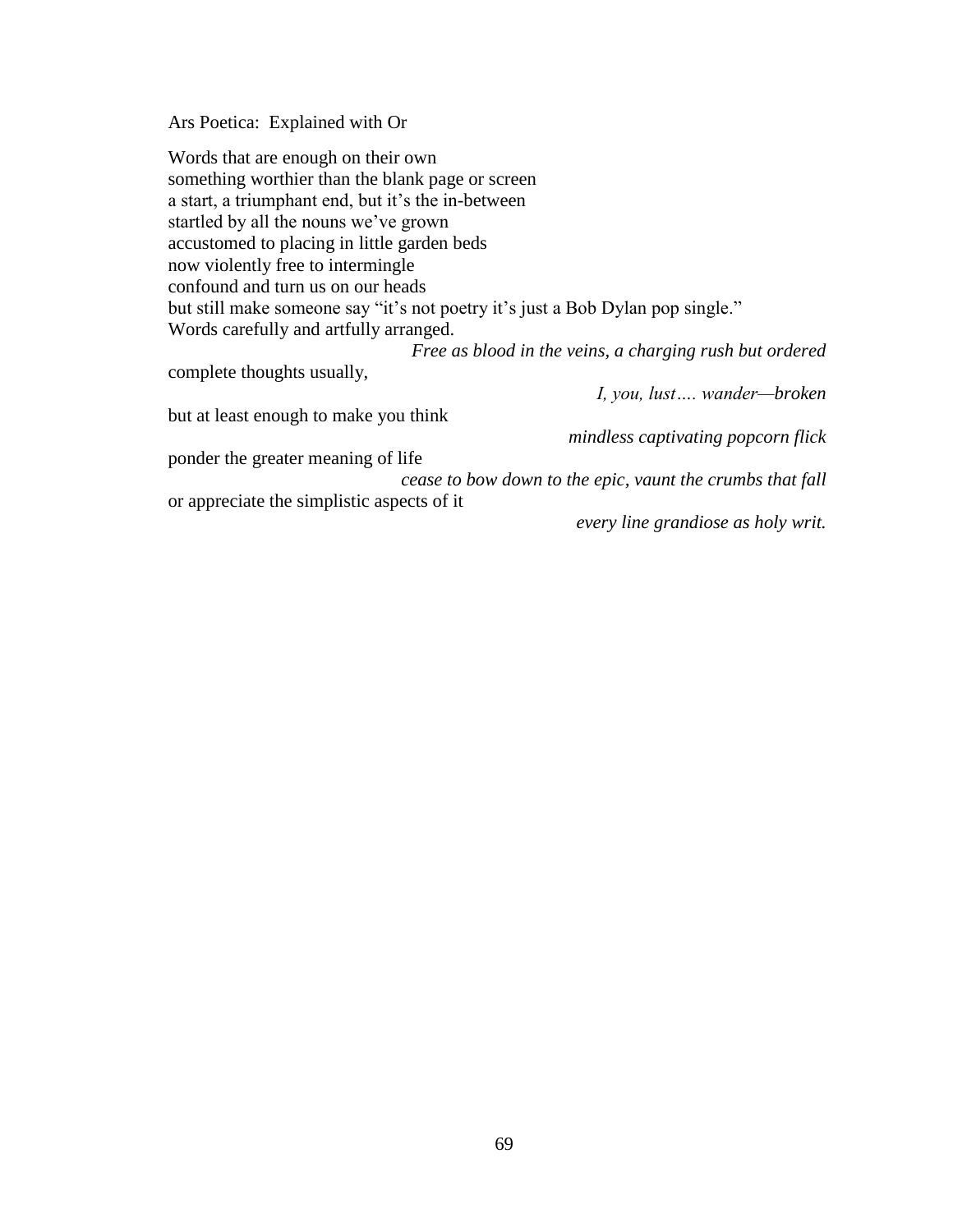## Letters Faded Yellow

Dear Elizabeth

You are young because you have not lived happy yet, you are shaking because you want to be born and are rotting in a womb of your own making. Breathe: go where its darkest and be born.

Dear Liz, everyone's laughing here with you wonder of wonders.

Dear Eliza,

your mother is calling for you she says she's sorry but she will not say for what, perhaps you remember? If not, make something up so she can receive closure. Be a good daughter, not one who remembers.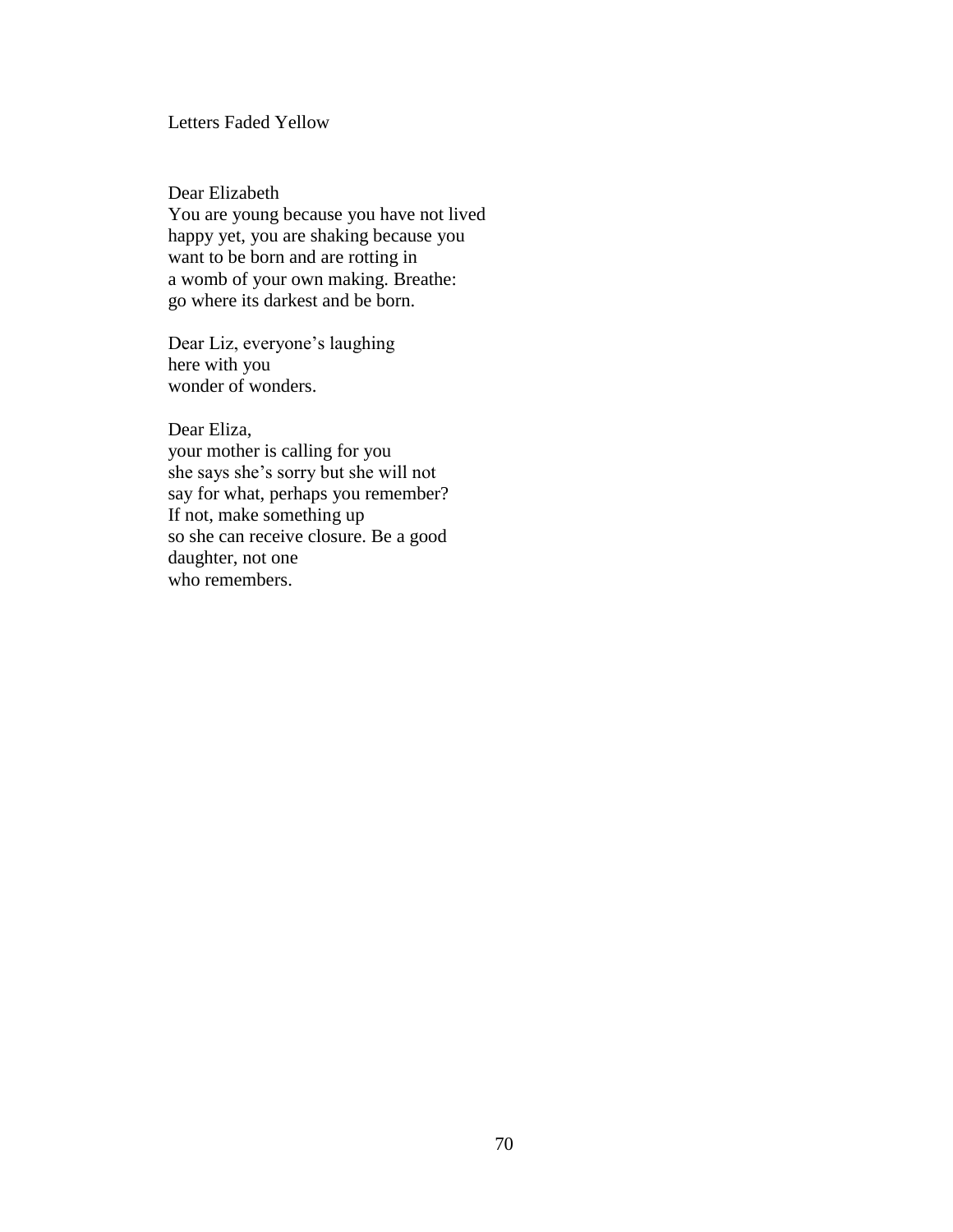## Chorus Girls Dancing in Proximity to the Spotlight

in the darkest edges by the sudden light that breathless audience there and brilliant you illuminated here

dust motes drift around you like a settling snow globe set aright

you are close enough to touch my hand while I remain unseen

I whisper a word, a line you need and you carry on the show, none but the other actors know.

the whole world's a show so, there are no small parts

no mere sister of, daughter of wife of, mother of, or lover of.